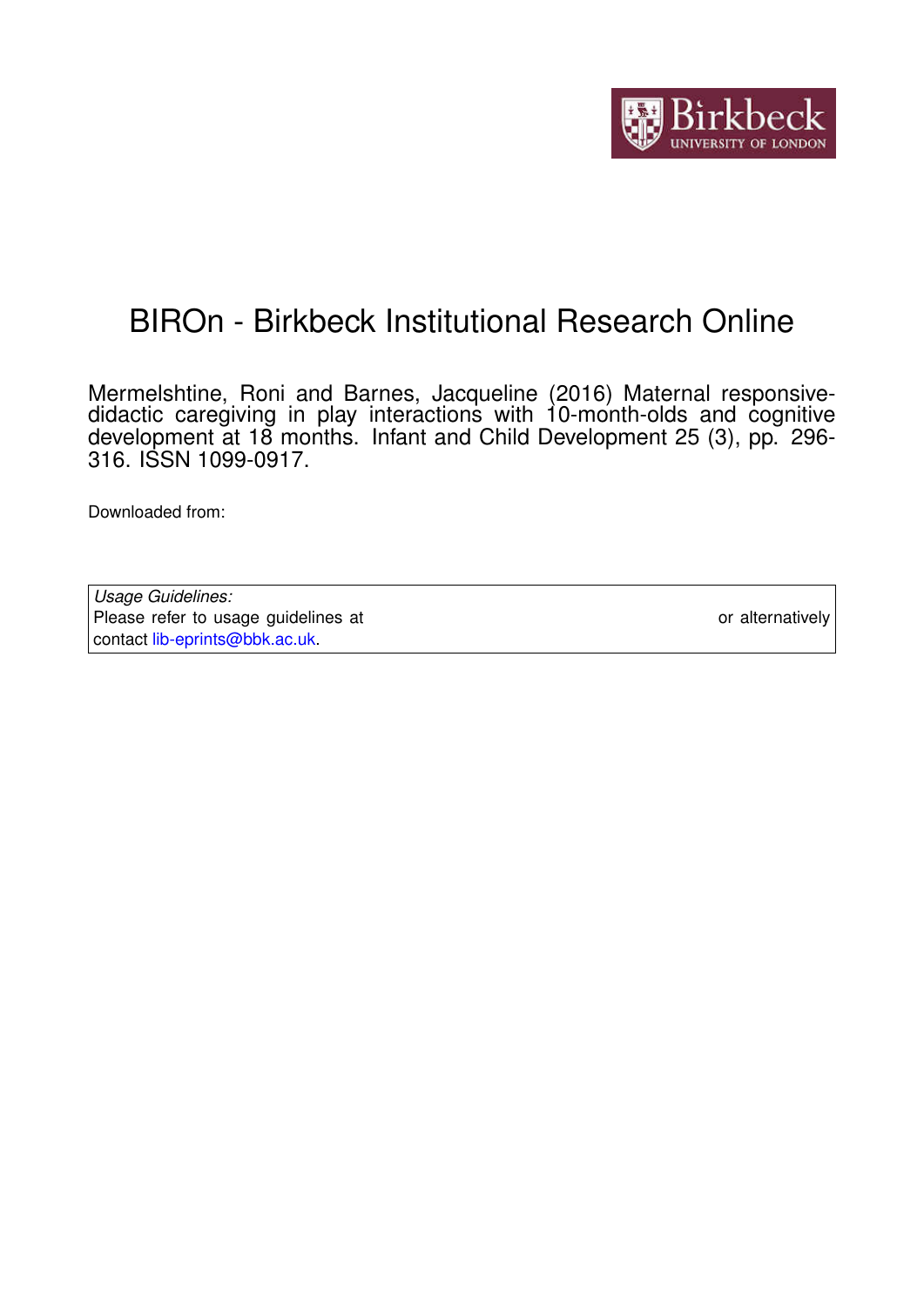Maternal responsive-didactic caregiving in play interactions with 10-month-olds and cognitive development at 18 months

Infant and Child Development

# Accepted for publication 10 January 2016

Roni Mermelshtine BSc MSc

Professor Jacqueline Barnes BSc, MSc PhD

Institute for the Study of Children, Families and Social Issues

Department of Psychological Sciences

Birkbeck, University of London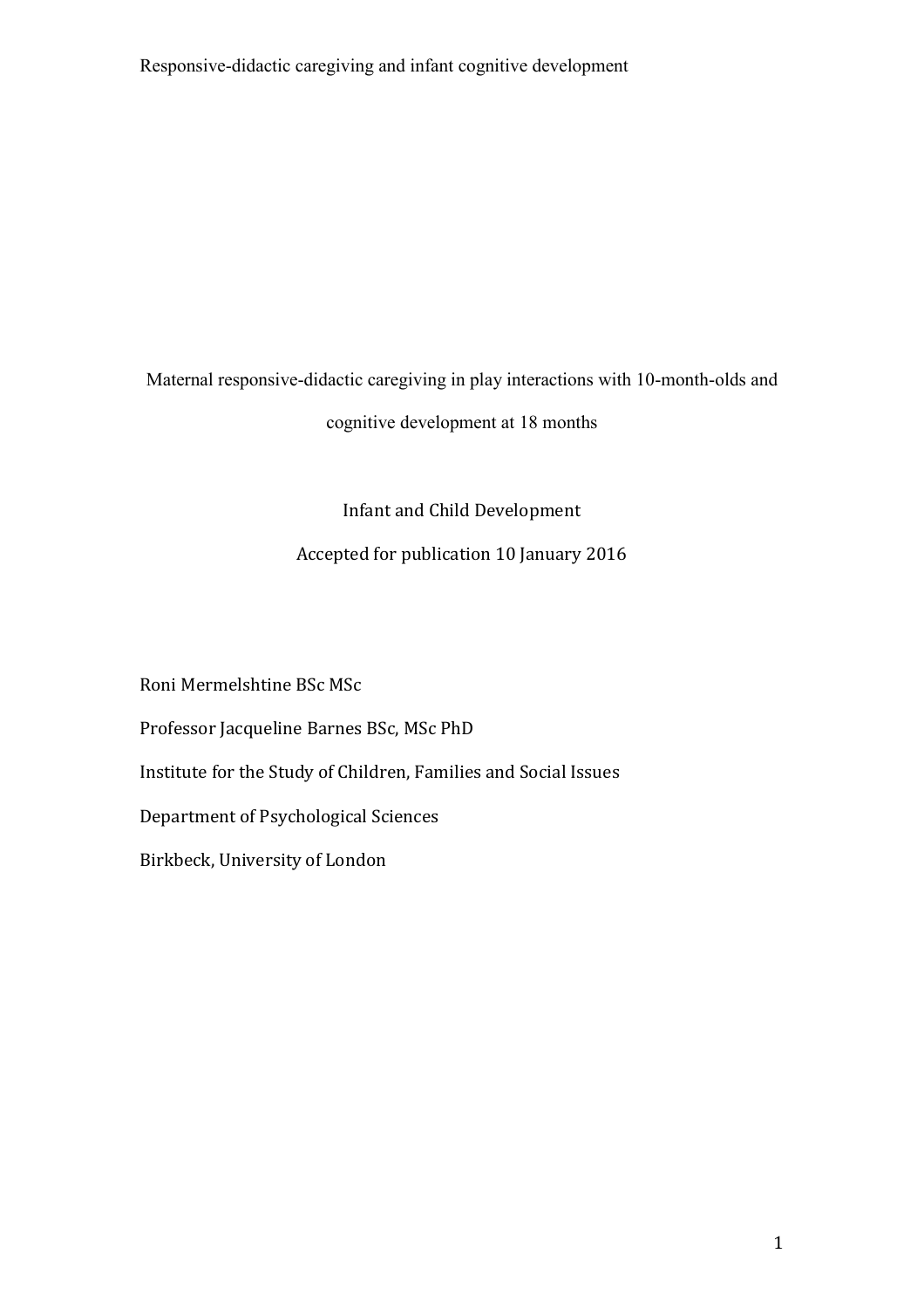Keywords: Mother-infant interaction; Contingent response; Didactic caregiving;

Infant cognitive development; Infant object play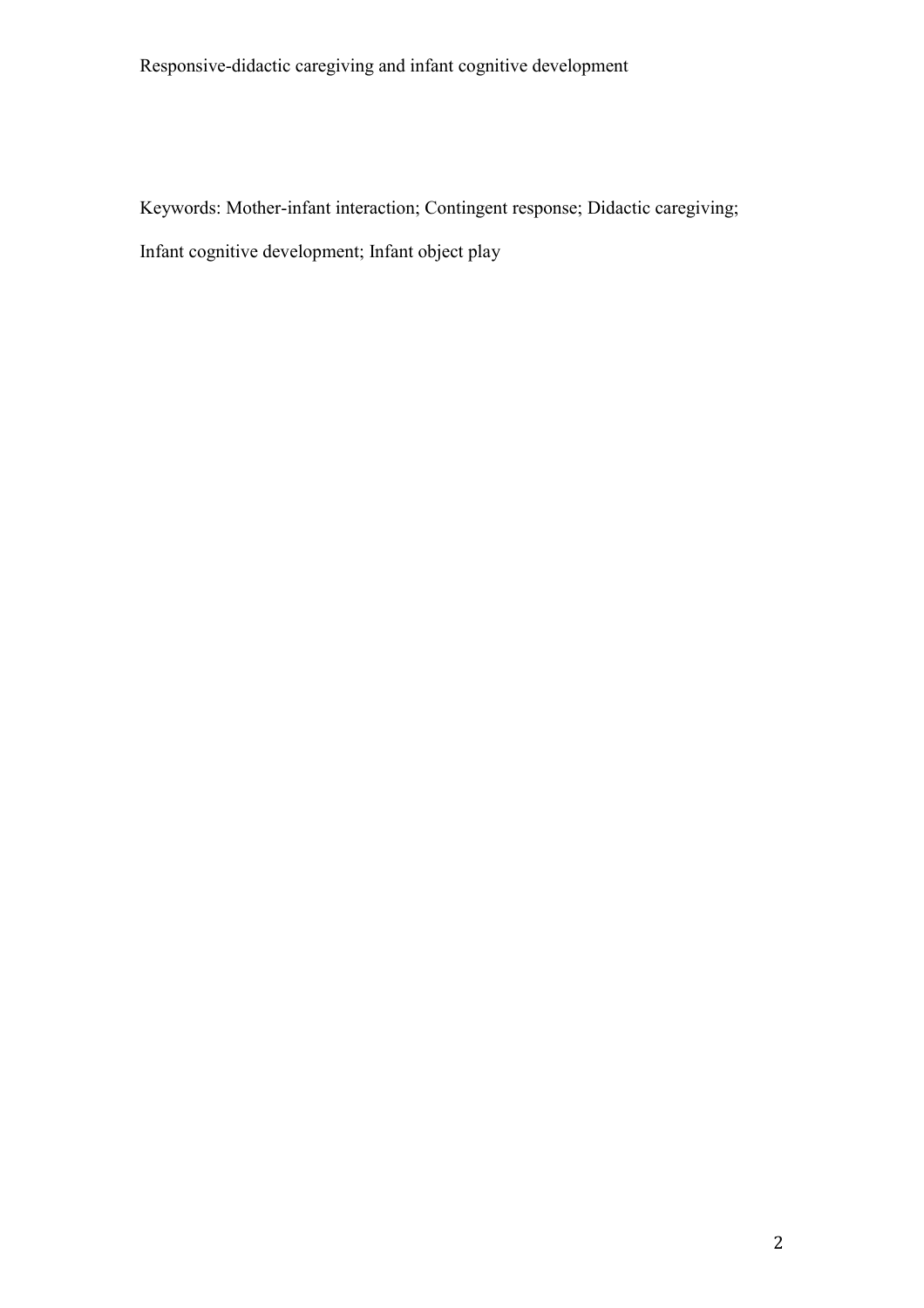#### ABSTRACT

Maternal responsive-didactic caregiving (RDC) and infant advanced object play were investigated in a sample of 400 mothers and their 10-month-old infants during video-recorded semi-structured play interactions. Three maternal behaviours: contingent response, cognitively stimulating language and autonomy promoting speech were coded and infant object play. Factor analysis confirmed the three maternal behaviours loaded onto one underlying factor, labelled RDC. Based on ecological and transactional theories of development, associations between RDC and infant (advanced object play), maternal (age, education, ethnicity and first language) and family (size and home adversity) factors were investigated. Multiple regressions (1) explored the predictors of maternal RDC; (2) tested the possible role of maternal RDC in predicting infant intellectual development at 18 months. At 10 months infants showing higher levels of play maturity experienced more maternal responsive and didactic feedback. All mother and family characteristics predicted variations in maternal RDC. Predicting 18-months cognitive development, RDC had significant effect over and above maternal education, home adversity and infant play. Mother's first language remained significant, reflecting that RDC, in this investigation, relies heavily on language input. The findings highlight the importance of both contingent response and didactic contributions in interactions to subsequent cognitive development, as early as the first year.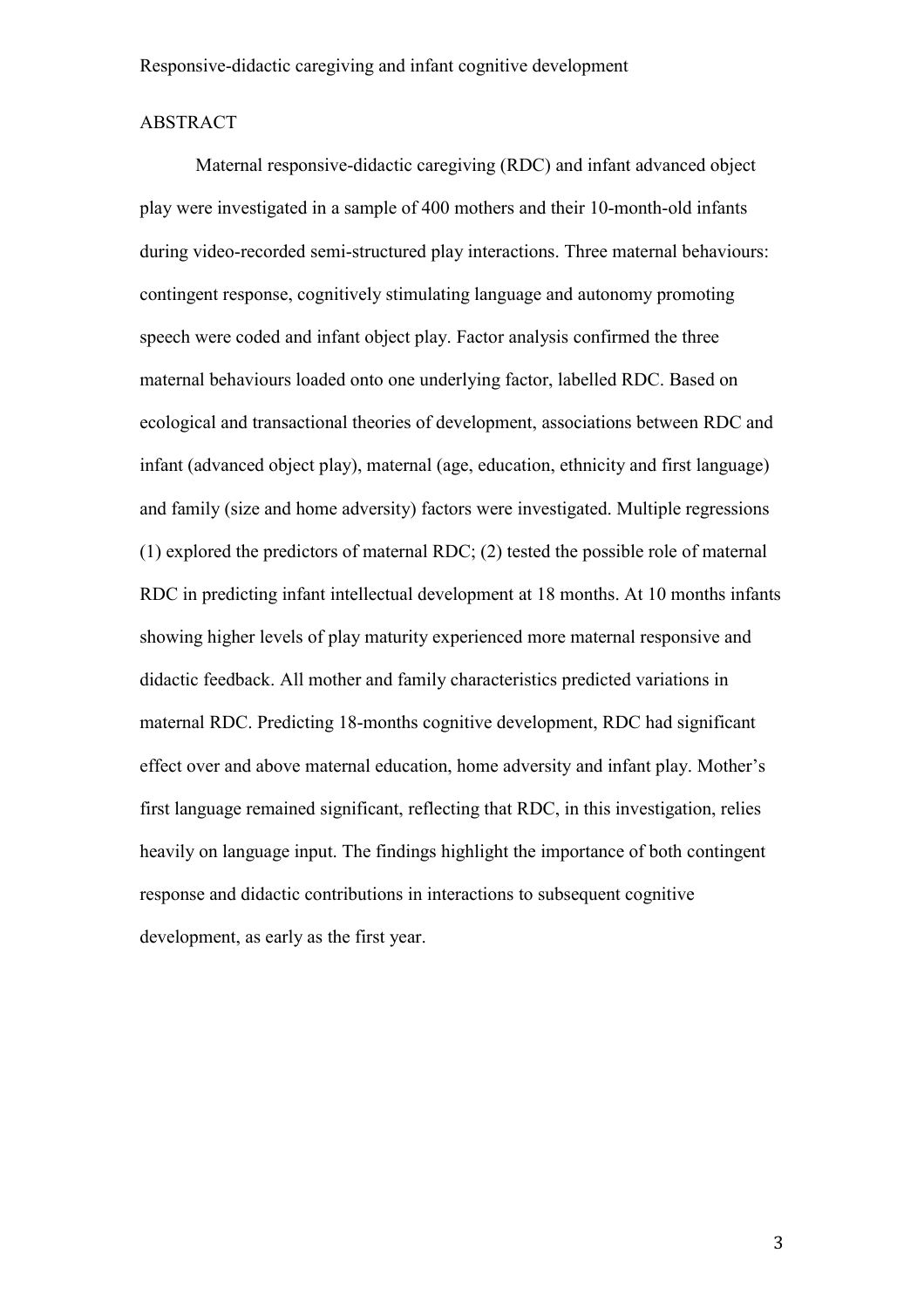# INTRODUCTION

Mother-infant interactions are commonly thought of as the 'building blocks' for child development, their quality and content influencing infant engagement and subsequent learning (Bornstein, 2002). Responsiveness, defined as the appropriate, contingent, prompt and reliable reactions to infants' signals (Ainsworth, 1979; Bornstein, 1989) is said to be a key aspect of high quality mother-infant interactions (Svanberg, Barlow & Tigbe, 2013). More responsive interactions have been linked with enhanced language development (Tamis-Lemonda, Kuchirko & Song, 2014; Topping, Dekhinet & Zeedyk, 2013), higher cognitive abilities (Fuligni et al., 2013; Landry, Smith & Swank, 2006; Page, Wilhelm, Gamble & Card, 2010) and, in particular, more advanced executive functions (EF; Cuevas, Deater-Deckard, Kim-Spoon, Watson, Morasch & Bell, 2014; Bernier et al., 2012).

Didactic caregiving, the way in which parents stimulate and engage their infant with the surrounding environment, is said to play a unique role in enhancing cognitive development (McFadden & Tamis-LeMonda, 2013). This behaviour is expected to increase in quantity and complexity in relation to child skills (Bornstein, 2002), involves elaborating on and interpreting the external world outside the dyad, focusing the infant's attention on the surrounding environment, supporting child autonomy and providing opportunities for learning.

#### *Responsiveness*

Some theorists consider didactic caregiving to be one aspect of responsiveness (Tamis-LeMonda, Kuchirko & Tafuro, 2013; Tamis-LeMonda et al., 2014). To illustrate, the lexical content of parents' language that follows infants' gestures and explorations, such as: labelling objects and describing situations, can be thought of as a contingent response (see Tamis-LeMonda et al., 2014 for review). Maternal didactic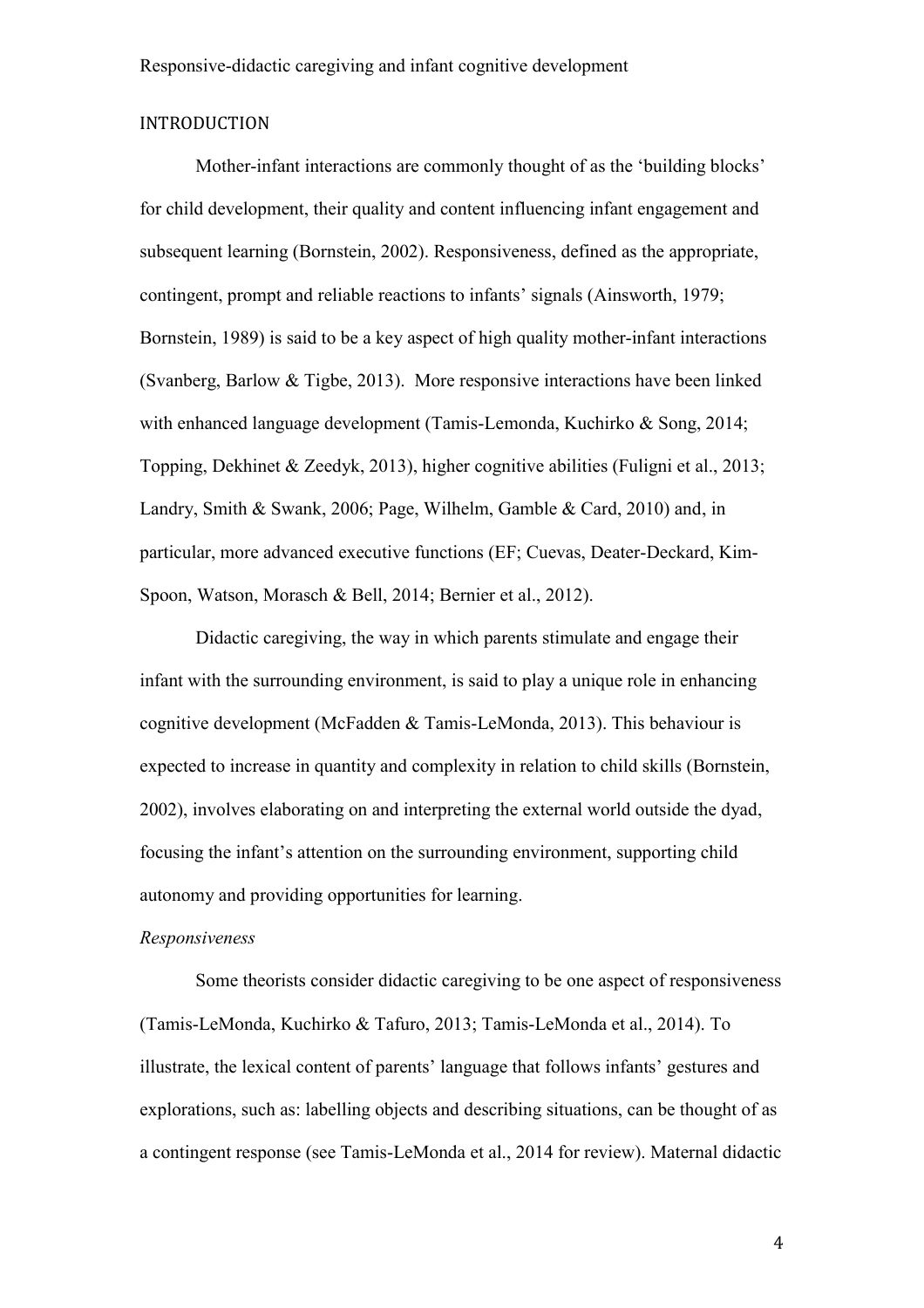(or referential) language, related to children's cognitive development (Song, Spier & Tamis-Lemonda, 2014), is also responsive to infant behaviour, likely to increase following infant object exploration and gestures (Tamis-LeMonda et al., 2013). One study found that mothers' cognitively stimulating language at 10 months predicted child cognitive abilities at the same time point (Page et al., 2010) while responsivity did not, suggesting that responsiveness and didactic behaviour, though related, may represent two separate constructs.

Contradictory to Page and colleagues (2010), others have shown that when combined, responsive-didactic behaviours are relevant for predicting infants' cognitive abilities. For example, McFadden and Tamis-LeMonda (2013) found that maternal responsive-didactic behaviours predicted infant cognitive ability at 15 and 25 months over and above child, mother and context characteristics. Additionally, instruments such as the Emotional Availability Scales (EAS; Biringen, 2008) aimed at assessing the affective quality of mother-child interactions can be considered to incorporate both responsive and didactic aspects of caregiving (Biringen, Derscheid, Vliegen, Closson & Easterbrooks, 2014). The EAS records maternal sensitivity, nonhostility and non-intrusiveness alongside maternal structuring behaviours that are pedagogical in nature, facilitate learning and promote of child autonomy (Biringen et al., 2014). More emotionally available interactions were found to relate to infants' ability to better interpret human action as goal-directed at 7-months (Licata, Paulus, Thoermer, Kristen, Woodward & Sodian, 2014), as well as language development in 2 year-olds (Moreno, Klute & Robinson, 2008).

The present study explored the role of maternal responsive-didactic caregiving in infancy in predicting subsequent cognitive abilities. In light of previous contrasting research findings (McFadden & Tamis-LeMonda, 2013; Page et al., 2010)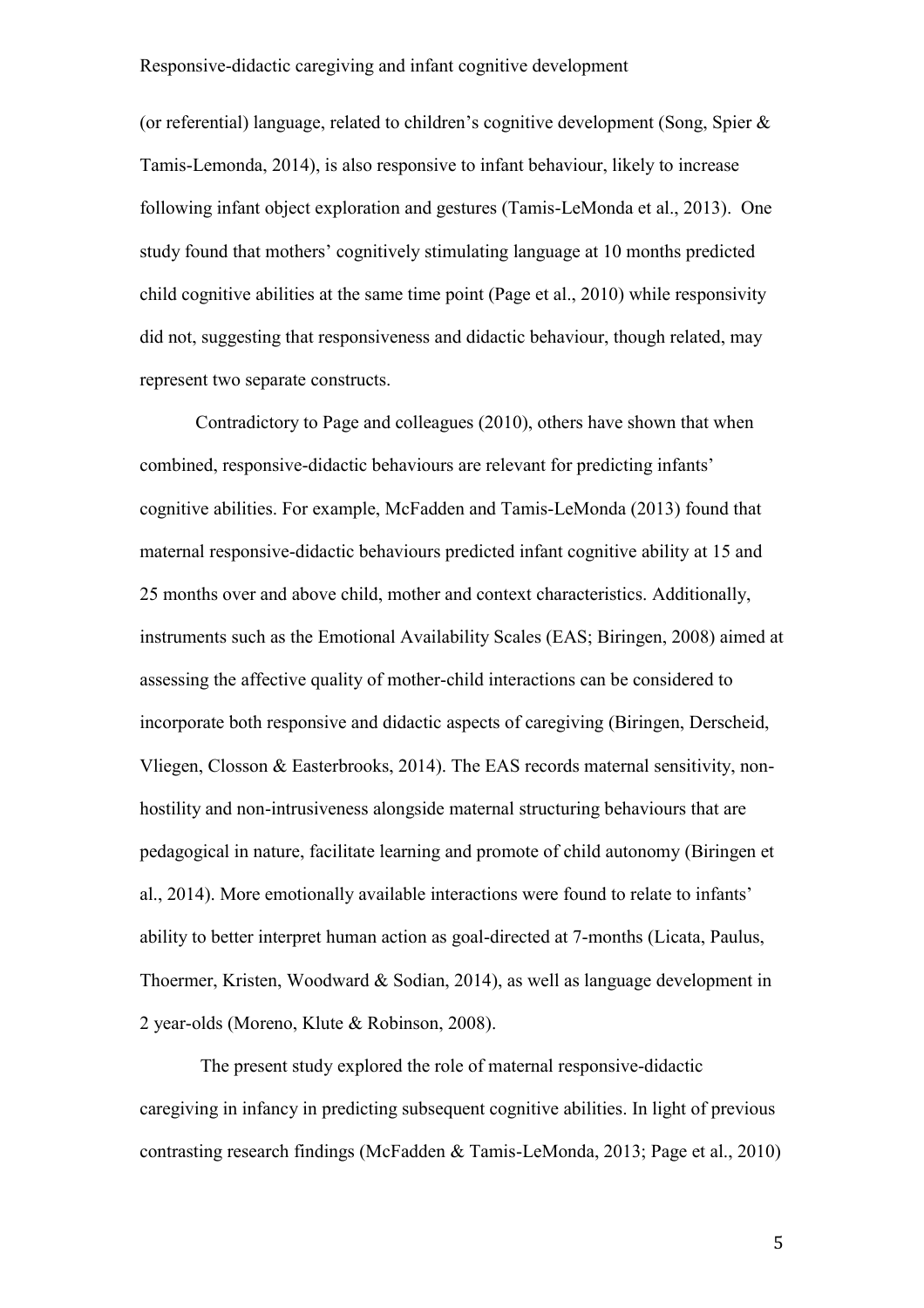the first aim was to determine whether maternal responsiveness and didactic behaviours represented a single factor or were three separate aspects of maternal behaviour. Mothers and 10 month olds were observed playing with several toys that would present a challenge for the infants. Thus, these mother-infant interactions were expected to operate in the Zone of Proximal Development (ZPD; Vygotsky, 1978), likely to yield variations in maternal scaffolding of infant play and their problemsolving strategies.

#### *Scaffolding*

Scaffolding is observed during learning-based interactions when parent interventions are adjusted according to children's observed abilities, with the goal of encouraging and enabling the child to work independently (Wood, Bruner & Ross, 1976; Wood & Middleton, 1975). Parental scaffolding in infancy has been associated with children's subsequent EF (Bernie et al., 2010; Hammond, Müller, Carpendale, Bibok & Liebermann-Finestone, 2012), cognitive and socio-emotional development (Landry et al., 2006; Lowe, Erickson, MacLean, Schrader & Fuller, 2013) and attachment security (Bigelow et al., 2010). It is argued that scaffolding consists of three core dimensions: contingent response, cognitive stimulation and promotion of autonomy (Mulvaney, McCartney, Bub & Marshall, 2006; Neitzel & Stright, 2003). These are interlinked and likely to operate in a feedback loop; the parent responds to the child's activity in a contingent manner, providing the child with task-related cognitive stimulation that is followed by encouragement of autonomous play/task completion. The present study is designed to look at theoretically linked precursors of scaffolding labelled responsive-didactic caregiving.

*Contingent response* refers to caregiver communications about objects or the environment when the infant is giving full attention, able to receive and process such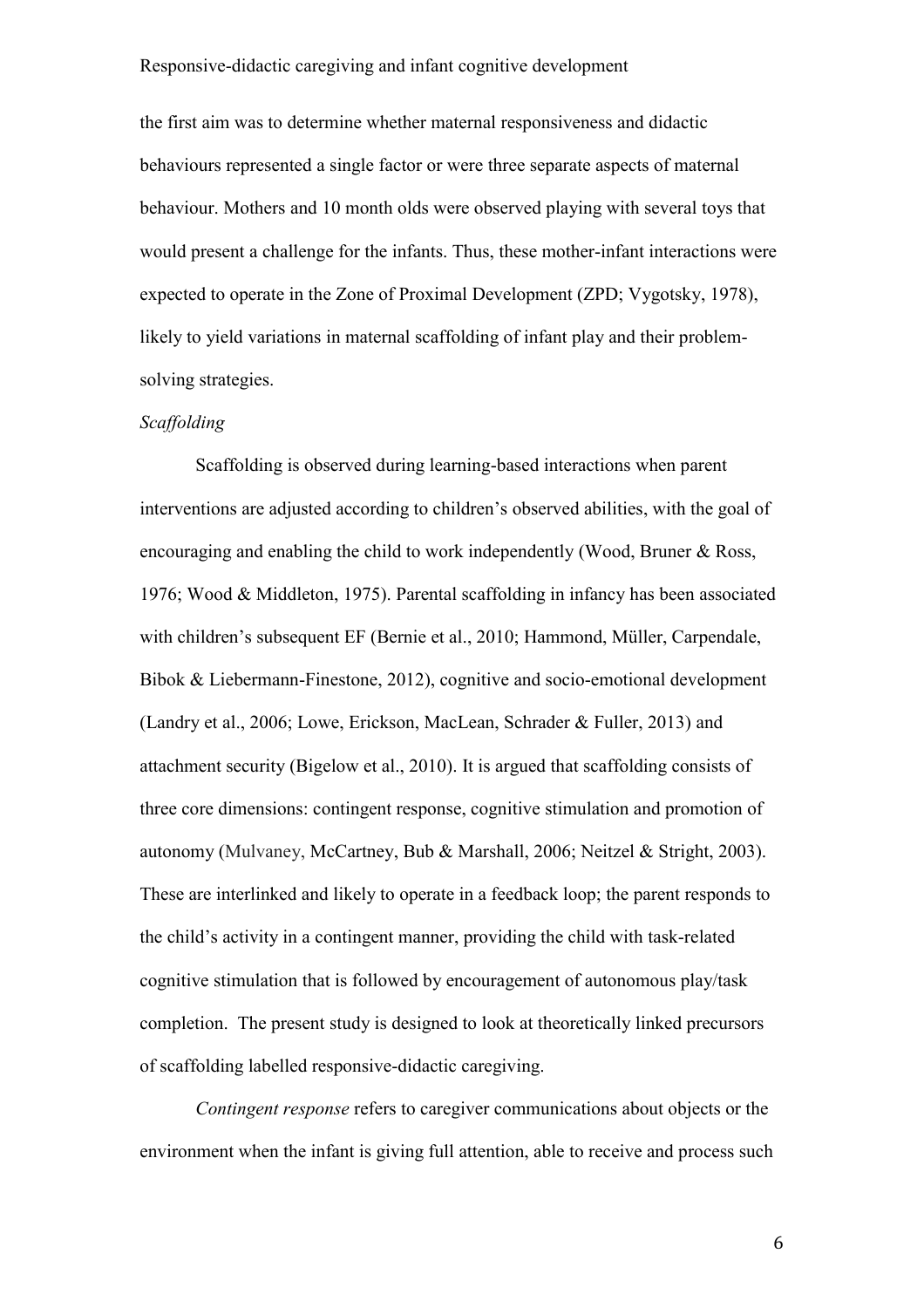information (Tamis-LeMonda, et al., 2014; Topping et al., 2013), representing one specific aspect of responsivity which can also be more general in terms of responding to moods, emotions or distress. Responding contingently is said to be especially important from the end of the first year throughout the second year when language is emerging and as activity and exploration increase (Tamis-LeMonda et al., 2013). At that age, play tends to transform from being indiscriminate and non-functional to being more functional and relational (Bigelow, MacLean & Proctor, 2004).

*Cognitive stimulation* refers to parental didactic input, or behaviours associated with effortful teaching designed to facilitate child cognitive development (Fuligni & Brooks-Gunn, 2013). This has two functions: describing, interpreting and directing attention to the world surrounding the infant; and encouraging the baby to become involved with the environment by creating learning opportunities through observation and imitation (Bornstein, 2002). In the current investigation, both the quantity and quality of task-related cognitively stimulating language were recorded, since previous studies have found that more complex language in interactions with infants promoted the development of cognitive abilities (Lowe et al., 2013), language skills and emotion knowledge (Merz, et al., 2015), and vocabulary size (Song et al., 2014).

*Promotion of autonomy* entails activities such as pacing the interaction in accordance to infants' signals, providing encouragement and showing flexibility (Bernier et al., 2010; Bigelow et al., 2004; Bigelow et al., 2010), representing steps towards encouraging independent play. Parents' abilities to promote autonomy in interactions with older children are said to relate to children's academic attainment (Grolnick & Ryan, 1989), and self-regulatory abilities (Neitzel & Stright, 2003). Promoting autonomy and responding contingently conceptually overlap to some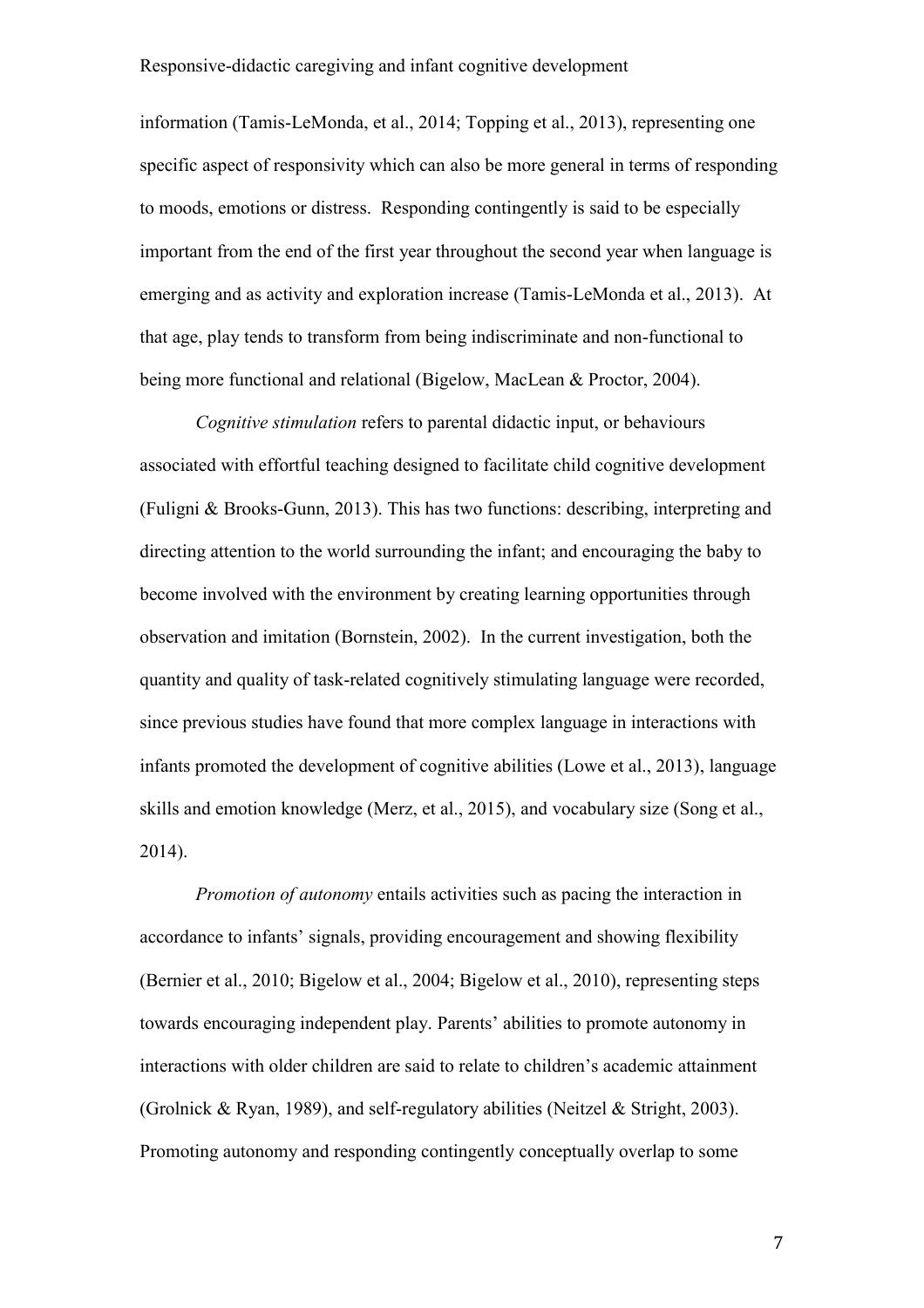extent, though it could be argued that contingent response precedes promotion of autonomy, in turn leading to transfer of responsibility from parent to child. As infant play at the end of the first year is largely exploratory and not 'end-producing' (Bornstein, 2002), transfer of responsibility from mother to infant may not be clearly observed but language might explicitly encourage independent play.

# *Infant play and maternal responsive-didactic caregiving*

Evidence suggests that both responsive and didactic caregiving influence child cognitive outcomes (McFadden & Tamis-LeMonda, 2013; Page et al., 2010; Song et al., 2014). Yet, the role of the infant in eliciting specific patterns of caregiving is not entirely clear. McFadden and Tamis-LeMonda's (2013) study is limited in that it did not take account of infant behaviour during the interaction, an aspect addressed in this investigation. According to Bornstein (2002), in infancy the caregiver makes greater contributions, playing a more salient and active role in shaping infants' early experiences. In support of this Bigelow and Power (2014), observed that, in the first 3 months, maternal responsiveness was predictive of infant concurrent and future responsiveness in interactions, which in turn facilitated infant's engagement in social interactions. In a different study, Bigelow and associates (2004) found a transactional relationship between maternal scaffolding and child functional play. When mothers presented a range of behaviours such as modelling, facilitating the child's efforts and engaging in turn taking, the child was more likely to engage in more advanced play, than when mothers presented fewer scaffolding strategies. However, they also found that maternal skill at following infant activities was associated with more advanced play, meaning that maternal scaffolding also occurred in response to infant play.

Even though infants may play a less active role in early interactions with a caregiver, it is expected that their behaviour will yield feedback likely to influence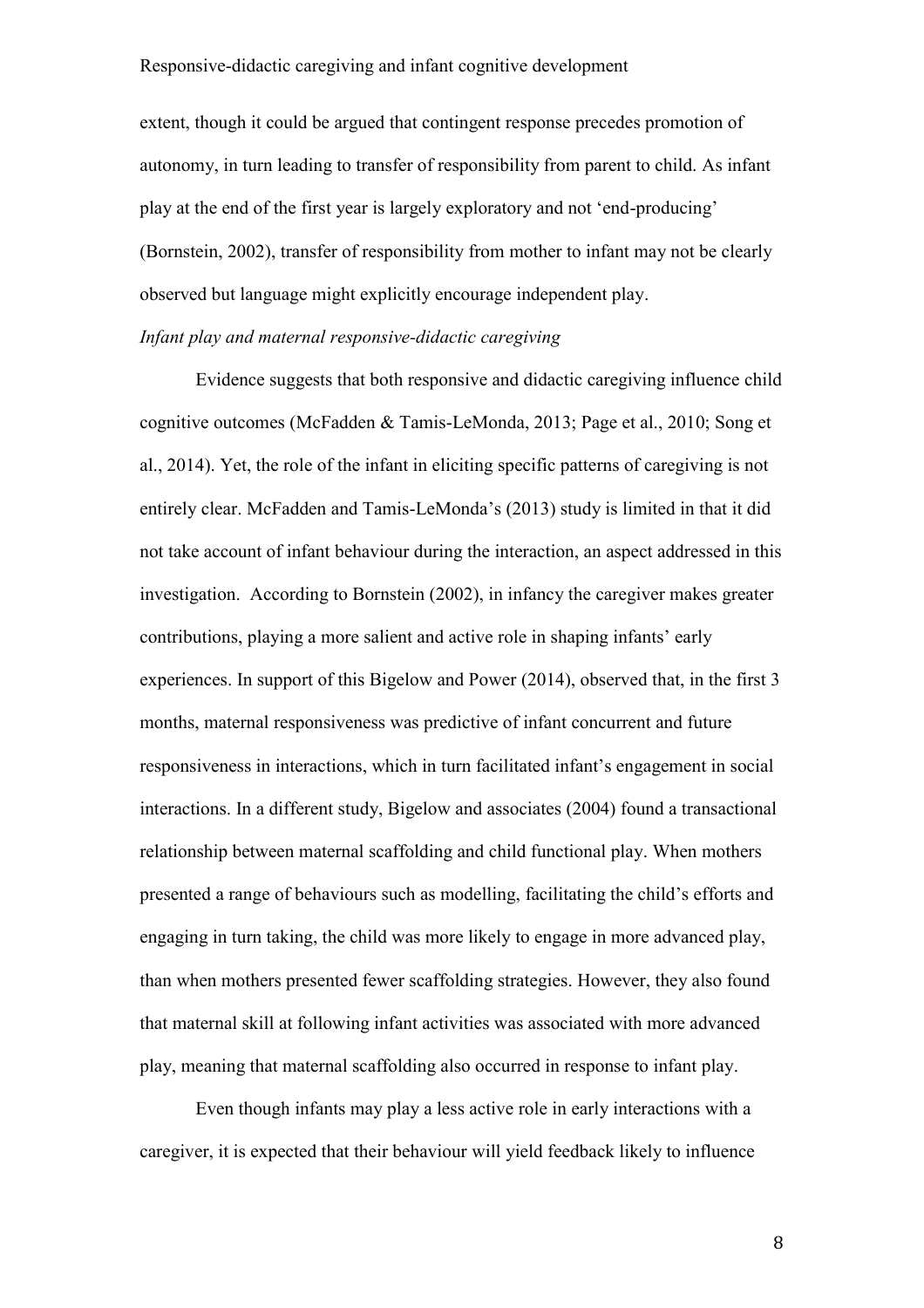subsequent development (Bornstein, Hendricks, Haynes & Painter, 2007; Henning, Striano & Lieven, 2005; Lugo-Gil & Tamis-LeMonda, 2008; Tamis-LeMonda et al., 2013; 2014). For instance, Bornstein and associates (2007) found that children's language abilities at 20 months predicted maternal sensitivity and child responsiveness, noting that children with extended vocabulary may be more communicative, in turn eliciting more sensitive caregiving, and promoting language acquisition. Similarly Lugo-Gil and Tamis-LeMonda (2008) showed significant reciprocal effects between maternal behaviours and child cognitive abilities in the first three years suggesting that, although parenting behaviours may remain largely stable over time, parents tend to adapt their behaviour in accordance with their child's current abilities.

In keeping with Tamis-LeMonda and associates' (2013) assertion that mothers' verbal response is contingent on infant play, and given that scaffolding is used as the guiding framework, it was assumed for the current study that maternal responsive and didactic behaviours would be presented as a reaction to infant play. Thus the second aim was to test whether child advanced object play predicted a higher level of maternal responsive-didactic caregiving, which in turn predicted more advanced infant cognitive abilities 8 months later. Significant associations found between infant advanced object play and RDC, would be consistent with (but not necessarily indicative of) the hypothesised child effect.

#### *Maternal responsive-didactic caregiving and infant cognitive development in context*

Child and parent behaviours during interactions are likely to be influenced by a complex system of family, child and environmental factors (Bornstein et al., 2007; McFadden & Tamis-LeMonda, 2013). Maternal effective scaffolding strategies have been related to higher maternal educational level and more positive parenting style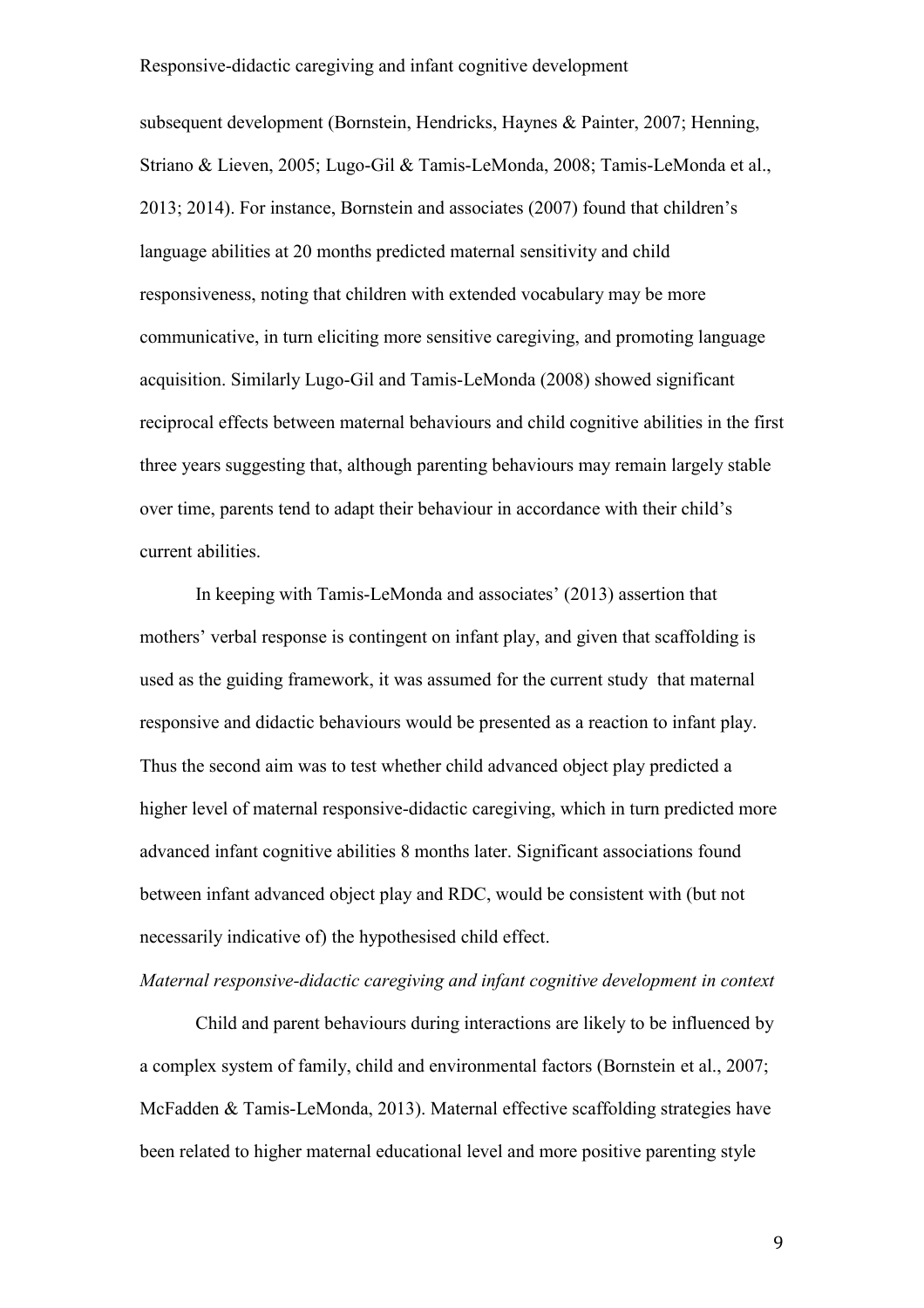(Carr & Pike, 2012; Lowe et al., 2013; Neitzel & Stright, 2004). Associations between maternal age and responsive and didactic behaviours were also observed; Keown, Woodward and Field (2001) showed that teenage mothers were likely to be less responsive and less cognitively stimulating to their infants, a relationship said to be the principal explanation for the association between younger maternal age and lower child cognitive development. Fuligni and Brooks-Gunn (2013) found ethnicgroup differences in the extent to which mothers were responsive and cognitively stimulating in interactions with their infants. Others did not observe differences in responsive-didactic behaviours as a function of maternal education or ethnic background, though being married and reporting fewer depressive symptoms were associated with more responsive and didactic behaviours (McFadden & Tamis-LeMonda, 2013).

Family context factors are also relevant mother-infant interactions and subsequent development. For example, a larger family size may reduce the quality and quantity of parent-infant interactions, which may impede intellectual development (Steelman, Powell, Werum & Carter, 2002). Furthermore, adverse living conditions such as housing inadequacy and over-crowding, are said to be linked with maternal caregiving and subsequent child development (for review see Evans, Wells & Moch, 2003). The third study aim was to explore the relationship between maternal and context characteristics in relation to didactic-responsive caregiving.

Evidence suggest that maternal responsive and didactic caregiving influences child cognition above and beyond maternal characteristics and context (Lugo-Gil & Tamis-LeMonda, 2008; McFadden & Tamis-LeMonda, 2013; Pearson et al., 2011; Page et al., 2010; Tamis-LeMonda et al., 2013), perhaps being the mediating mechanism by which maternal characteristics and contexts affect subsequent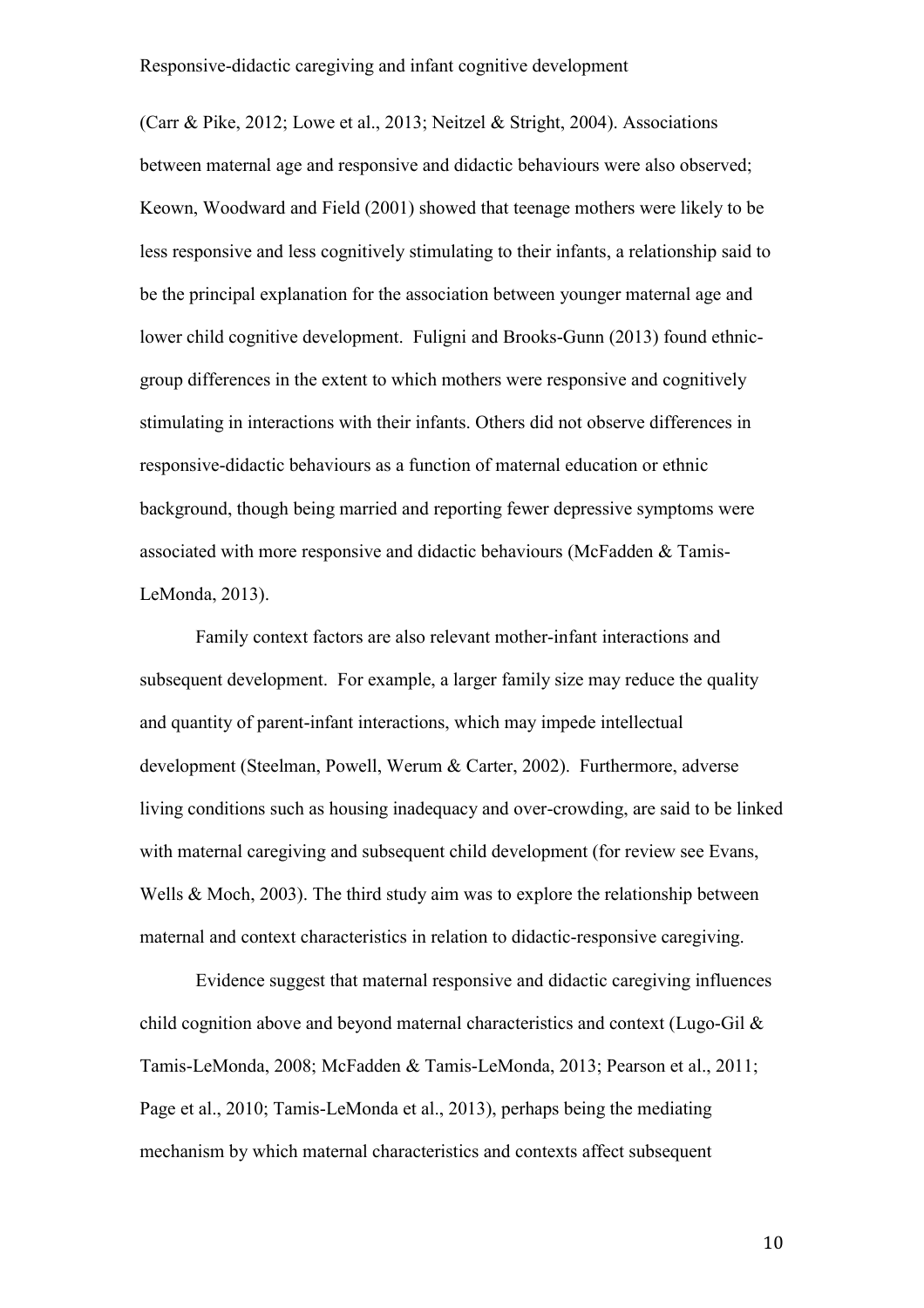development. Thus, in the final step of this investigation we tested whether maternal responsive-didactic behaviours predicted child cognitive abilities at 18 months, over and above infant play, maternal characteristics and home adversity. To provide ecological validity (Bornstein et al., 2007) both proximal and distal factors were included: proximal - maternal age, educational level, employment type and ethnic background; distal – adversity of living conditions.

To summarise, the aims of the present study were (1) to explore maternal individual variations in responsive-didactic caregiving; (2) establish whether infant level of play, mother and context characteristics are predictive of maternal behaviours; and (3) test the role of maternal responsive and didactic caregiving at 10 months in predicting child cognitive development at 18 months. Hypotheses were:

- (1) The ratings of the quality and quantity of maternal behaviours can be summarised by three latent factors corresponding to contingent response, cognitively stimulating language and promotion of autonomy. These three factors will represent an underlying latent construct of responsive-didactic caregiving.
- (2) Maternal responsive-didactic caregiving will occur in response to infant advanced object play; more advanced play yielding more responsive and didactic input. Significant findings would be statistically consistent with, but may not be indicative of, the hypothesised child effect.
- (3) Maternal characteristics- age, education and ethnic background, and home characteristics- family size and adverse living conditions will predict maternal responsive-didactic caregiving.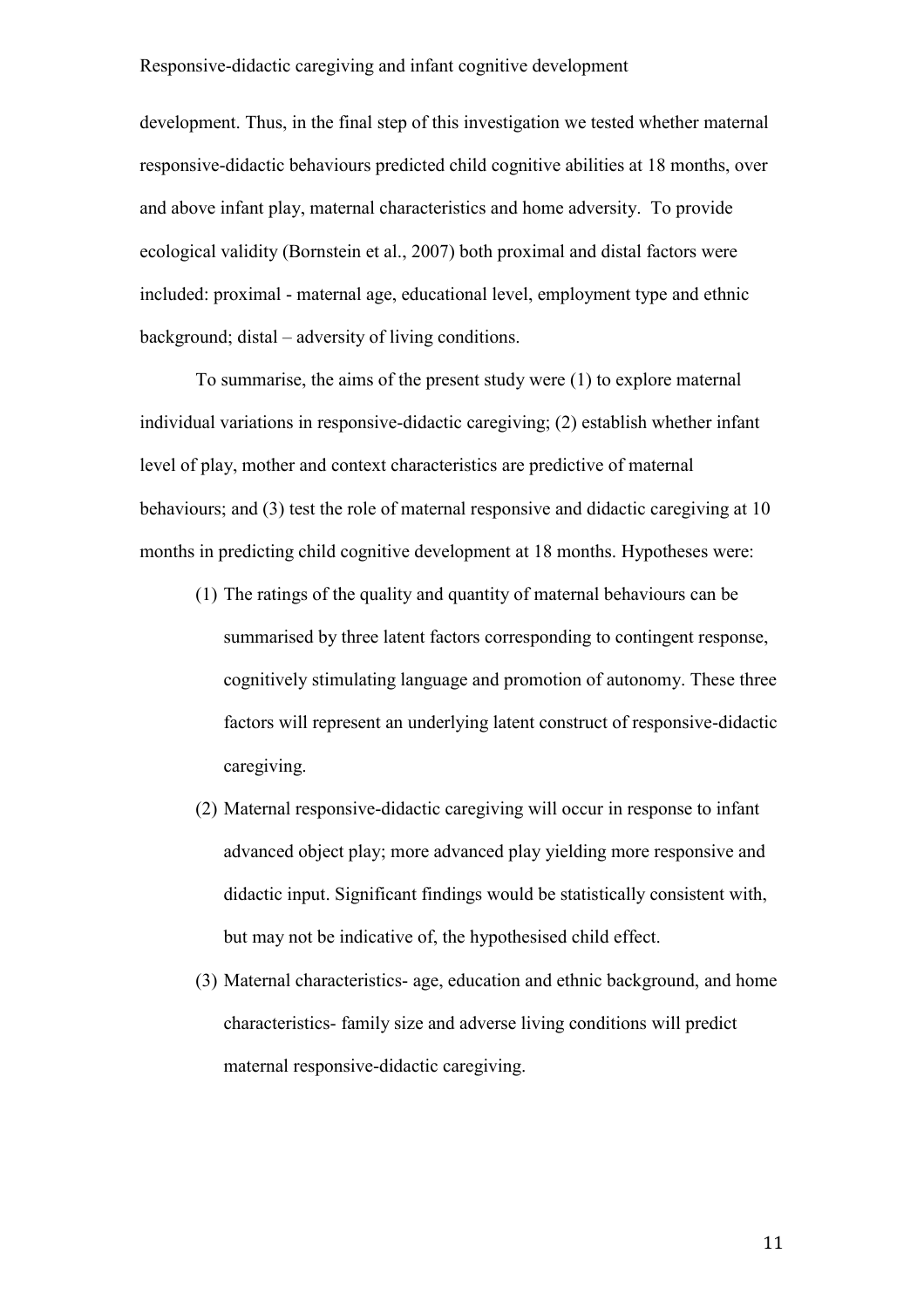(4) Higher levels of responsive-didactic behaviours at 10 months will predict subsequent infant cognitive abilities above and beyond child, mother and contextual factors.

#### **METHODS**

#### *Sample*

The study participants were from the Families Children and Child Care study (FCCC) a longitudinal investigation into the possible effects of childcare on child development. Recruitment was in hospitals in North London and Oxfordshire, catering for demographically diverse populations. The sample (N=1,201) closely reflected the socio-demographic distribution of the area populations (Malmberg et al., 2005). Eligibility criteria were: mother over 16 at time of birth and sufficiently fluent for interview in English, and child a singleton with no congenital abnormalities.

Due to limited resources, a random sub-sample of 400 was chosen from the larger sample for the current study. Criteria for selection were that mother and child have complete information at 3, 10 and 18 months. Random selection was undertaken in two waves by the second author, who was not involved in the coding process. A selection variable was created in SPSS 20, which specified that every third person out of the possible 900+ participants with available data was included in the study.

#### *Procedure*

The study received ethical approval from the Royal Free and University College Medical School and from Oxford University. All participants provided written informed consent. Home interviews, questionnaires and observations were conducted with mothers when children were 3, 10, 18, 36 and 51 months, with assessments of child development at 18, 36 and 51 months. Data included in the present study were collected at 3, 10 and 18 months.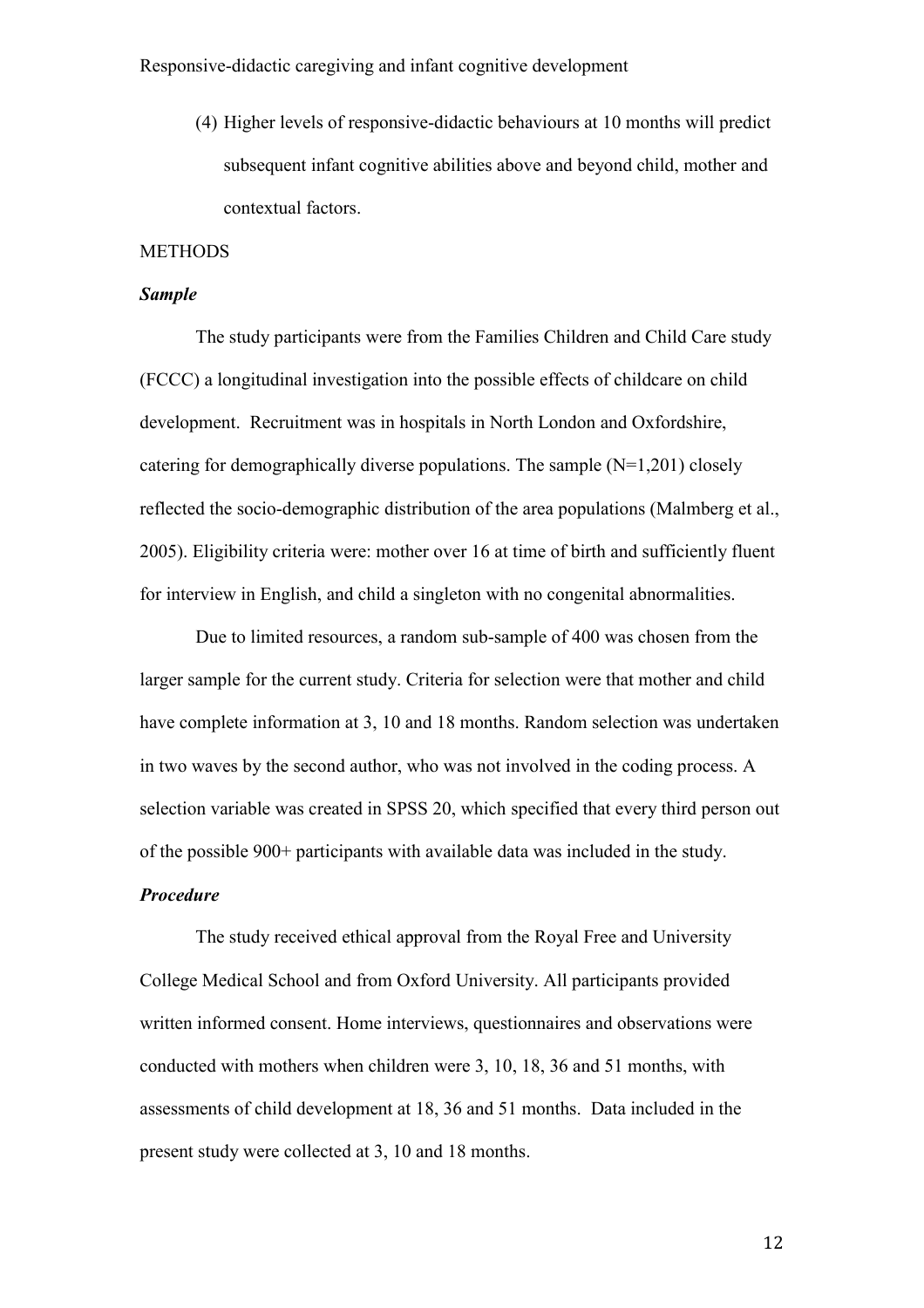During the 10 months home visit, semi-structured play interactions between mother and infant were videotaped. Mothers were asked to 'play as they normally would', in 2.5 minute play segments, with a series of toys provided in a standardized sequential manner by the researcher. For the purpose of this study two play segments including toys that are likely to elicit maternal instruction behaviours were chosen: stacking rings and a shape-sorting box, totalling 5 minutes of videotaped interaction. These toys could be potentially challenging for 10-months-old infants in terms of fine motor skills and cognitive development, presenting a situation in which variations in mothers' propensity to scaffold their child play to achieve 'success' could be observed. These interactions were then coded for maternal responsiveness, cognitively stimulating language, autonomy promoting language and infant advanced object play.

For reliability purposes, a master's student was trained as the second coder. The training procedure included introduction to the concepts and behaviours covered in the coding scheme, this was followed by a period of coding maternal behaviours together and discussing any disagreements. Then each coder individually rated maternal behaviours in 10 cases that were not included in the study's sample. Face to face training was spread over 3 weeks totalling10 working hours, ICCs of collapsed behavioural categories were no lower than .71.

#### *Measures*

# *Demographic characteristics*

At 3 months data were collected on child gender, maternal age, education, ethnic background, spoken language, family size and occupational status prior to birth of the child (as a socioeconomic indicator) defined using the Computer Assisted System for Occupational Coding (CASOC; Rose & O'Reilly, 1998). Additionally,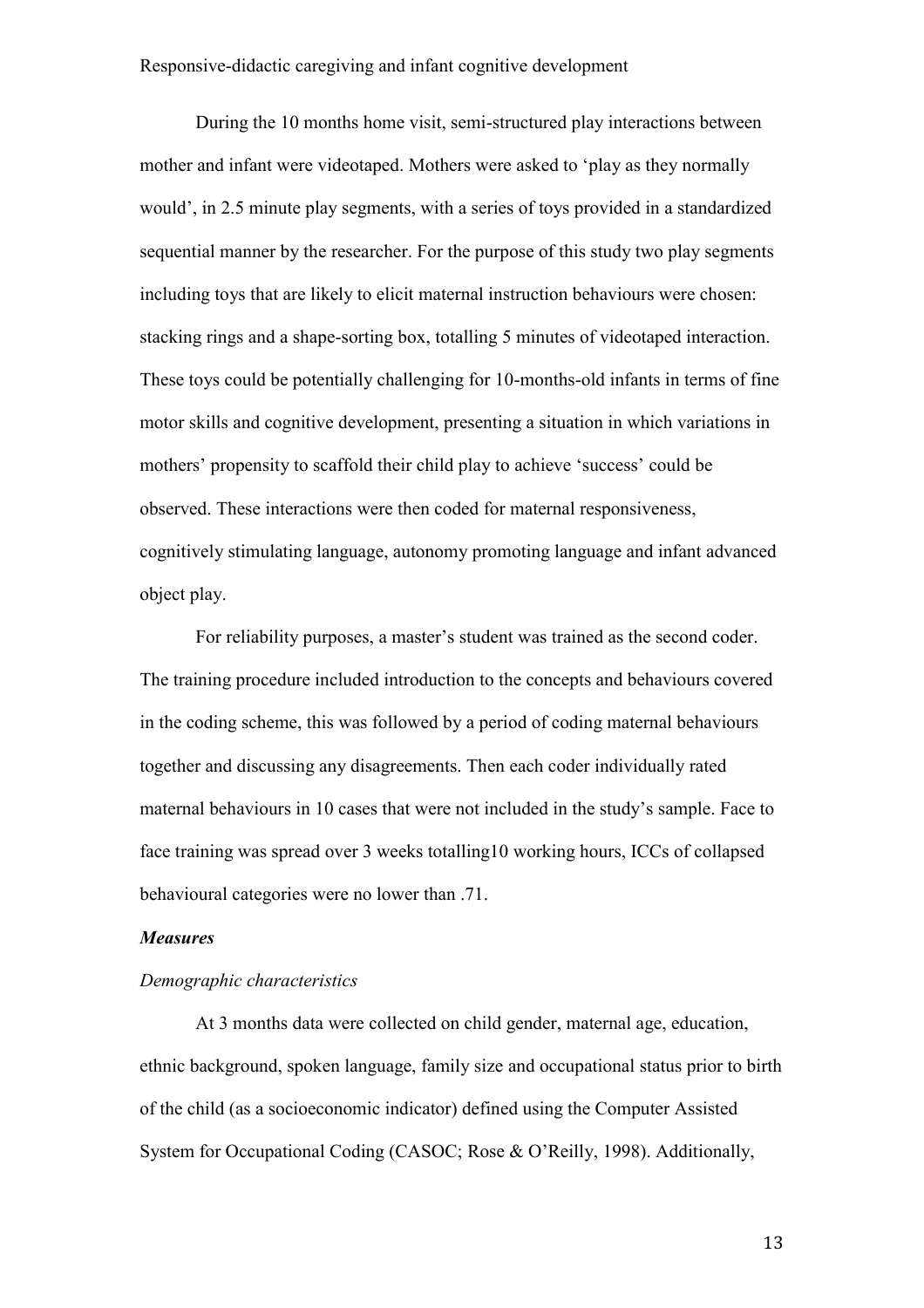information about adverse living conditions was collected using the study-specific Environmental Adversity Index (EAI), composed of six adversity indicators: living in rented or insecure accommodation, no kitchen/no bath, 4+ stairs, no garden, no car and crowdedness. The EAI is an averaged composite measure of data collected at 3, 10 and 18 months; higher values reflecting more adversity (Malmberg et al., 2005). *Maternal responsive-didactic caregiving* 

The three proposed factors of maternal responsive-didactic behaviours (RDC), identified to be theoretically linked with scaffolding, were coded using both frequency counts and general impression codes. Based on their distribution, frequency counts were converted into codes ranging from 0-3 (0=behaviour not observed, 1=limited presentation of behaviour, 2=moderate presentation of behaviour and 3=behaviour presented substantially) to correspond with the general impression codes. The first author and the second coder double-rated 10% (N=40) of cases out of the 400 videotaped interactions. The first author coded a further 304 interactions (76%) and the second coder coded the remaining 56 cases. ICCs for collapsed codes were: contingent response (.86); cognitively stimulating language (.69); and autonomy promoting language (.92).

#### *Contingent response*

After each play segment, maternal contingent responses to infants' cues, body language and verbalisations were coded using general impression codes ranging from 0 to 3. The extent to which the mother looked at the infant's face in response to his/her utterances and actions, reciprocated infant's verbalisations and physical cues, and generally monitored child activity responding in a contingent manner was recorded. Following Fuligni and Brooks-Gunn's (2013) work with the three-bag assessment, behaviours considered non-contingent were: intrusiveness; failure to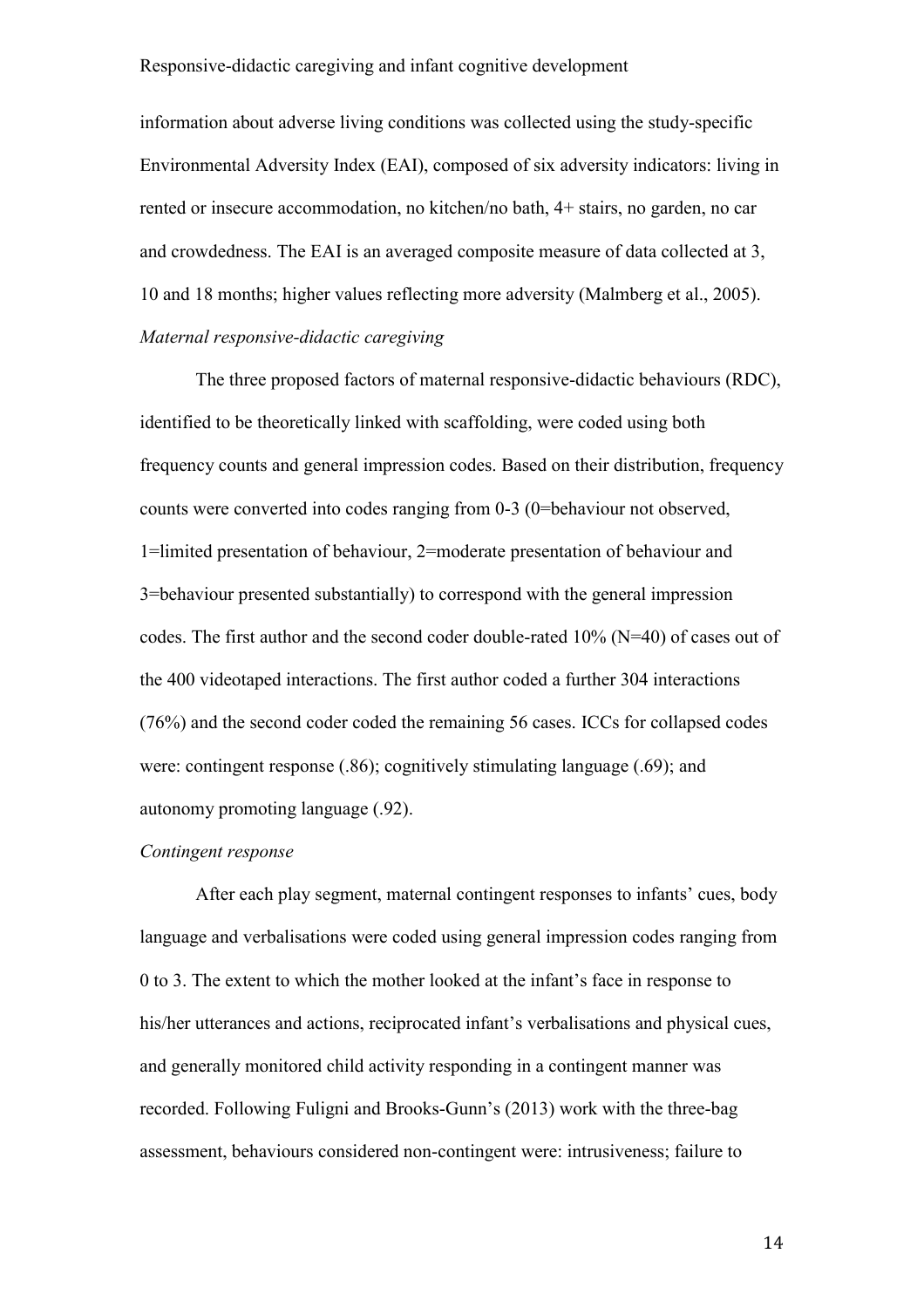reciprocate to infant's cues and address infant's mood; and generally having an adultcentred focus on the task. Contingent response codes ranged between 0-3 (0= maternal response non-contingent throughout; 1= maternal contingent response seen less frequently than non-contingent response; 2= maternal responses are mostly contingent; 3= mother consistently responds to infant in a contingent manner. Contingent response codes from both play segments were highly related  $(r=.67)$ , *p*<.001) and were made into a composite measure ranging between 1- 6 (mean=4.69; SD=1.29).

#### *Cognitively stimulating language*

Following Ware, Brady, O'Brien, Berlin and Brooks-Gunn's (2000) coding scheme of the three-bag assessment with Early Head Start mothers and their 14 months old infants, mothers' use of language aimed at enhancing infants' cognitive and language development was recorded as frequency counts of: descriptions of objects or situations; asking questions; elaborating on the 'solution' to the toy; making connections to infant existing knowledge and using complex vocabulary. A new episode was coded after a 3 second gap or at the start of a new sentence. Frequency counts alongside the type of verbalisation were considered before being converted into codes ranging from 0-3 per play segment ( $0=$  none; 1= 1-4 episodes; 2= 5-9 episodes and at least 3 different types of behaviours;  $3=10 \le$  episodes of cognitively stimulating language of at least four different types of behaviours). A mother was considered consistently stimulating if she presented a range of informative and lexically rich task-related statements. For example, whilst playing with the ring-stacking toy a mother named the ring colours and asked a couple of questions, the frequency of utterances may have been in the excess of 4 episodes yet this would warrant a code of 1 as mother presented two out of the possible five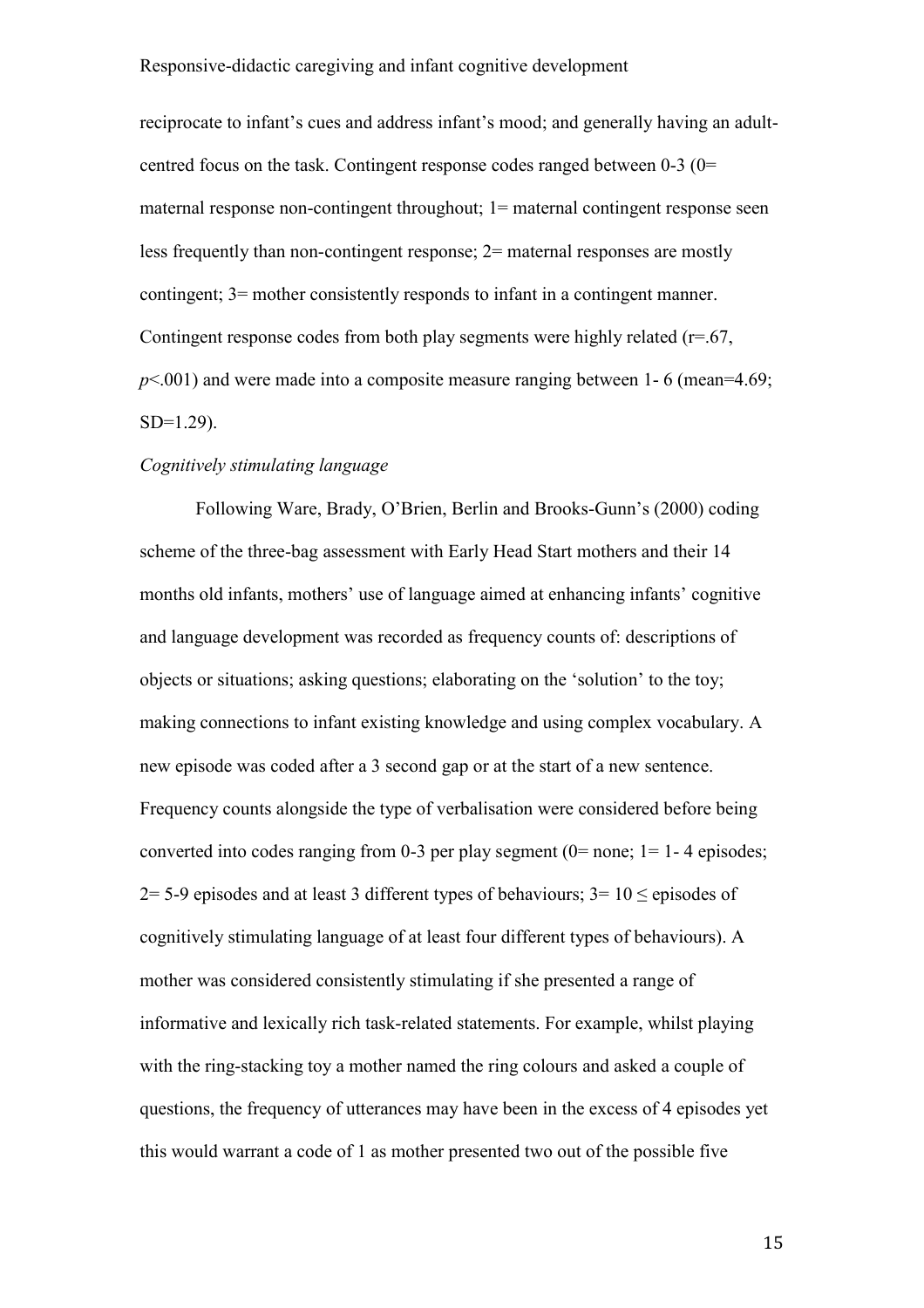language-based behaviours under investigation. Cognitively stimulating language coded for both play segments correlated  $(r=.53, p<.001)$ . The codes were added into a composite measure, ranging between 0-6 (mean=2.65; SD=1.23).

# *Autonomy promoting language*

Based on Bernier (2010) the use of language such as providing hints, designed to encourage the infant to complete the task without maternal intervention was recorded. Frequency counts (using the same definition of an episode as for cognitively stimulating language) were converted into codes, on the basis of distributions, and ranging from 0-3 per play segment (0= none; 1= 1episode; 2= 2-3 episodes; 3=  $4 \le$ episodes of use of autonomy promoting language). Examples include "Now it's your turn"; "try to fit the shape/ring yourself"; "mummy will show you how to do it and then you have a go". Autonomy promoting language code for both play segments were associated  $(r=43, p<0.01)$ . A composite measure was created ranging between 0-6 (mean=2.52; SD=  $1.86$ ).

# *Infant advanced object play*

The extent to which the infant was engaged in advanced object play was coded in 15 x 10-second intervals for each play segment. Infant play was recorded separately from maternal behaviours using a coding system broadly based on Bigelow et al. (2004). Bigelow and colleagues measured 'functional play', which was translated into 'advanced object play'. Whether or not the infant was using the play pieces in the conventional manner, attempting or managing to complete the task (e.g. removing/ restacking hoops; putting the correct shape in its corresponding slot) was recorded in intervals of 10 seconds. Each 10-second interval, in which the infant showed advanced play was coded as 1; if infant was engaged in exploration, was directed by the mother or did not engage in play a code of 0 was given. A measure of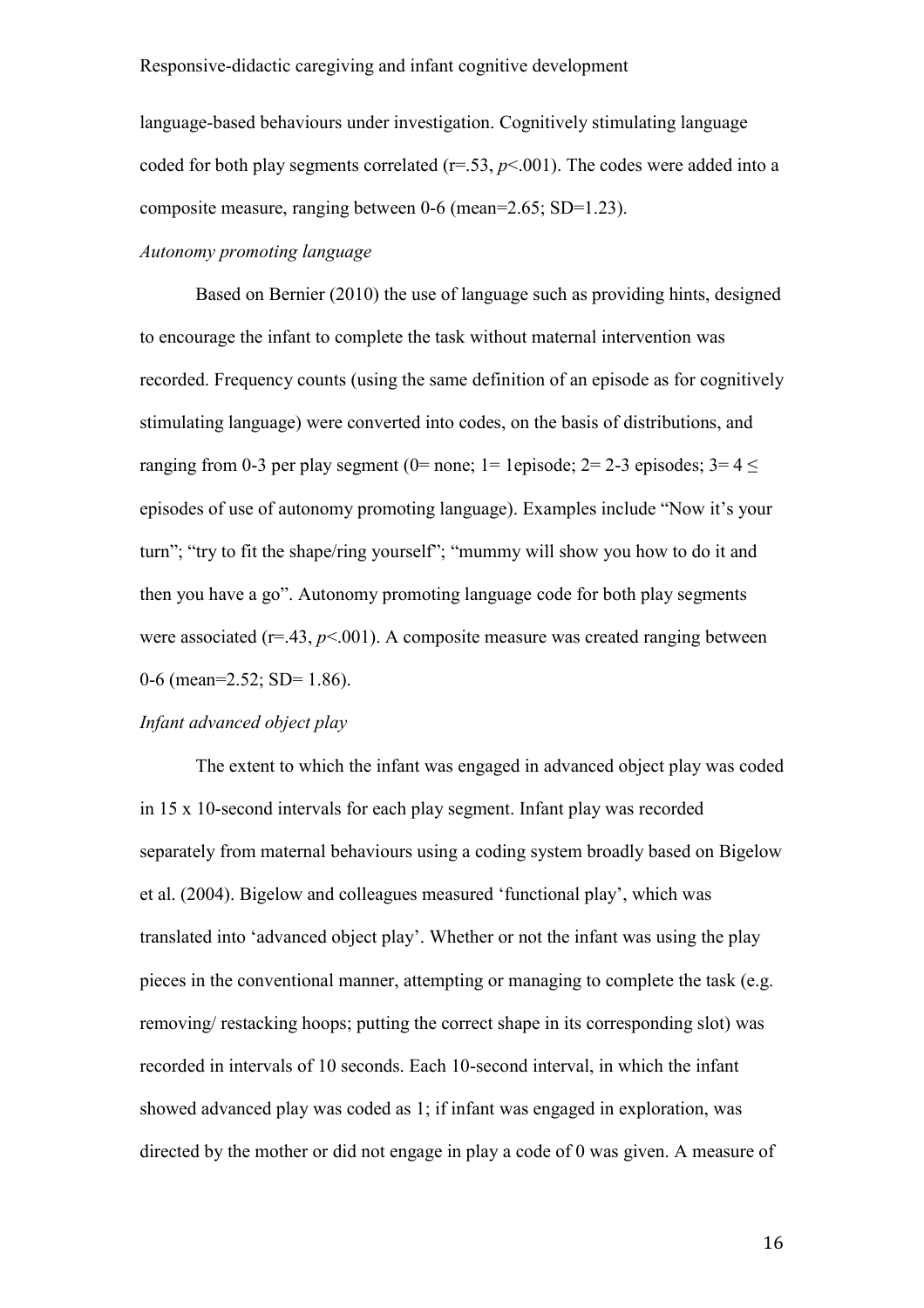infant advanced object play was then created by calculating the proportion of 10 second intervals in which infants presented advanced object play out of the thirty 10 seconds segments observed with a possible range between 0-1. Infant advanced object play ranged between  $0-0.87$  (mean=  $0.15$ ; SD=  $0.13$ )

# *Outcome - infant cognitive development*

At 18 months infant developmental assessments were conducted using the Bayley II Mental Development Index (MDI; BSID-II: Bayley, 1993). The MDI consists of two subscales, the motor scale and the mental scale. It aims to evaluate young children's sensory-perception problem solving, early language development, knowledge and memory (Lowe, Erickson, Schrader & Duncan, 2012). The third and most recent version of the MDI (MDI III) was not available at the time the study was conducted.

# *Analytic Strategy*

The randomly selected sub-sample was compared to the rest of the FCCC sample, to ascertain whether it was representative. Next a Confirmatory Factor Analysis (CFA) of the observed maternal behaviour was carried out in Mplus 7.3 (Muthén & Muthén, 2012), specifying three first order latent factors: contingent response; cognitively stimulating language; and autonomy promoting language. Although associations were observed between individual behavioural codes, these were treated as separate parameters to adjust for any possible variability as the observed interactions included two different toys (see Malmberg et al., 2007). It was important therefore to confirm that the behaviours were consistent although the apparatus were different. The first order factors were predicted to load onto a second order latent factor of responsive-didactic caregiving (RDC). All parameters hypothesised to load onto the latent factors were freed and latent factors means and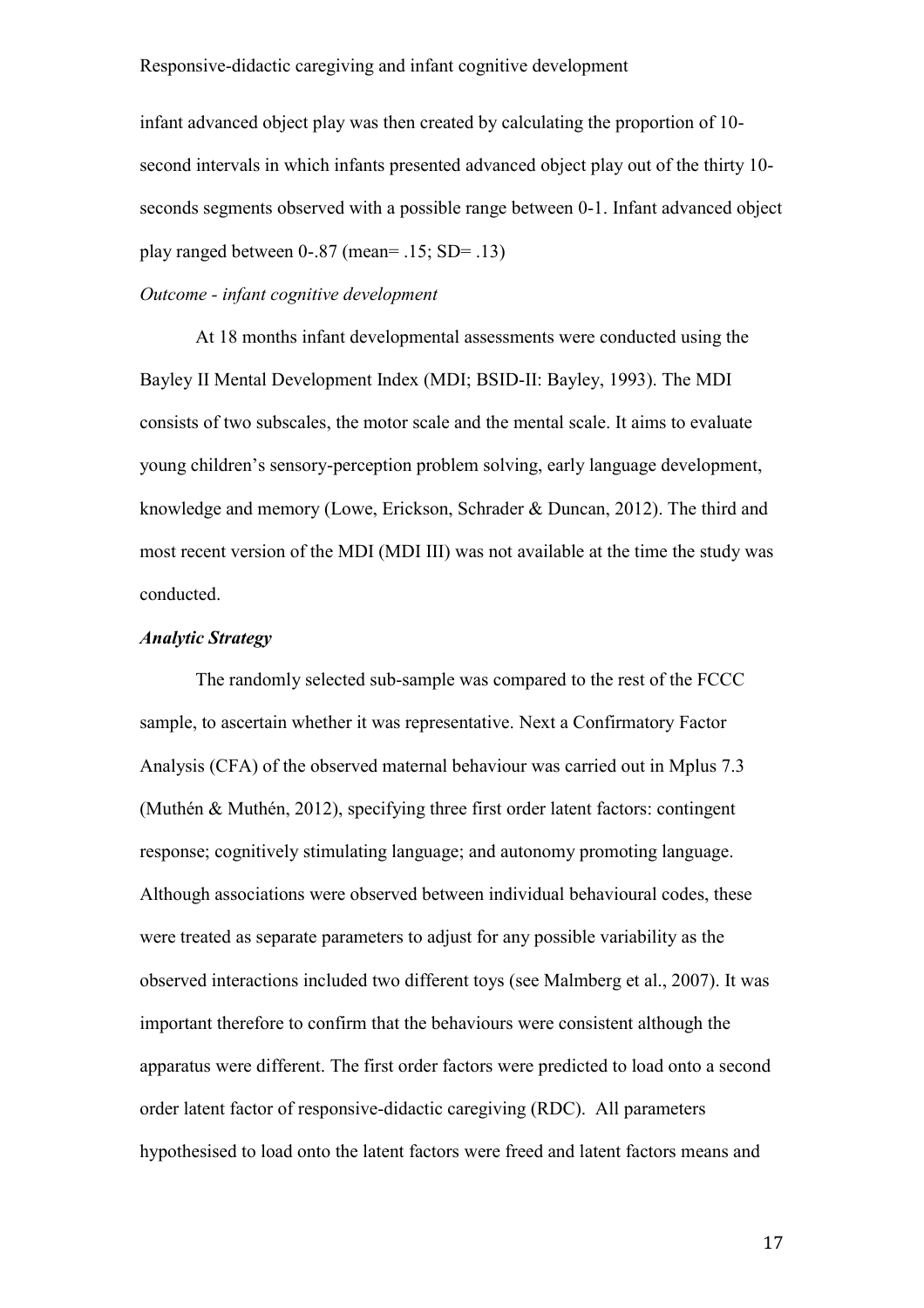variances were fixed at 0 and 1 respectively. This procedure was carried out so that analyses would yield an optimal value along with other model estimates, reducing differences between predicted and observed variance-covariance matrices (Brown & Moore, 2012). Once factor structure fit was confirmed, the first and second order factor scores were exported into IBM SPSS 20. Bivariate analyses were then carried out between latent factor scores, child, mother and contextual factors and the outcome, using Pearson correlation for continuous factors and t-test for categorical factors, to determine which covariates to include in the regression models.

In the next step, two multiple regression analyses were conducted, using the enter method, with entry in blocks. The first regression model tested whether infant advanced object play, maternal characteristics and contextual factors predicted maternal responsive didactic caregiving consisting of two steps, the first including infant play and the second comprising of maternal and contextual factors. The second regression model was conducted in three steps testing whether maternal responsivedidactic caregiving at 10 months predicted 18 month infant cognitive abilities, taking into account infant advanced play, maternal characteristics and context. The first and second steps of this model were identical to the first regression model. In the third step maternal responsive-didactic caregiving was added. A significant  $R<sup>2</sup>$  change would support the hypothesis that maternal behaviour is predictive of infant cognitive development above and beyond infant, mother and context characteristics.

# RESULTS

#### *Sample characteristics*

The randomly selected sub-sample included 400 mother-infant dyads. Of the infants, 201 (50.3%) were girls, and 51.3% were firstborn. Over 80% (N=323) of mothers were of white British origin, aged between 16 and 46 (mean=30.9). Almost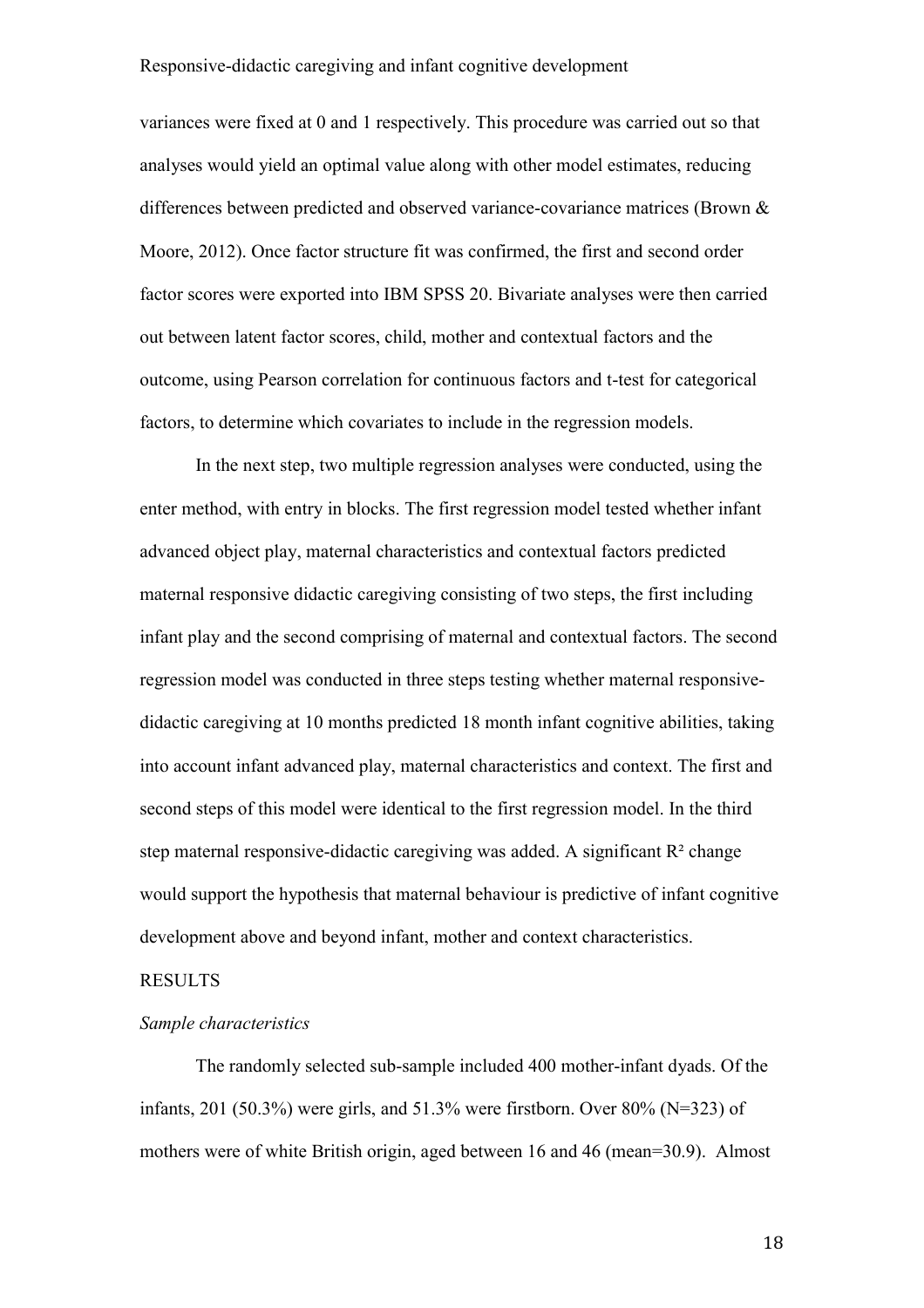all (91%) of the mothers resided with the child's father, and 44.5% were educated to degree level or above. At their most recent employment  $41.5\%$  of mothers (N=166) were in a professional or managerial role, 16.8% (N=67) were in intermediate level employment and the remaining 41.8% (N=167) of mothers had history or current employment categorised as working class. Over half of the sample's mothers were in some form of employment when child was 10-months-old (N=209; 52.8%).

Mothers in the current study did not differ significantly from the rest of the FCCC sample in terms of age, ethnic background, education or employment status, family size, adverse home environment or child cognitive development assessed at 18 months. A significant difference was observed between the samples in the number of mothers who speak English as a first language  $[x^2 (1) = 22.98; p < .001]$ . This was to be expected given that the coding scheme relied heavily on language, thus videotaped interactions in which the mother spoke in a different language to English were not included in the sample (see Table 1).

# *Confirmatory factor analysis (CFA) – Responsive- didactic caregiving*

The CFA testing the factor structure of maternal responsive-didactic caregiving yielded an excellent model fit  $[x^2 (6) = 2.774, p = .837, RMSEA = .000,$ comparative fit index FI= 1.000, TLI= 1.007] supporting the hypothesis that the three latent factors, contingent response, cognitively stimulating language and autonomy promoting language would load onto a second order factor of maternal responsivedidactic caregiving. RDC explained 27% of the variance in contingent response, 73% of cognitively stimulating language, and 50% of the variance in autonomy promoting language. Contingent response was positively associated with cognitively stimulating language and autonomy promoting language ( $r = .56$ ,  $p < .001$ ;  $r = .50$ ,  $p < .001$ ) respectively. A correlation of  $(r=79, p<.001)$  was observed between cognitively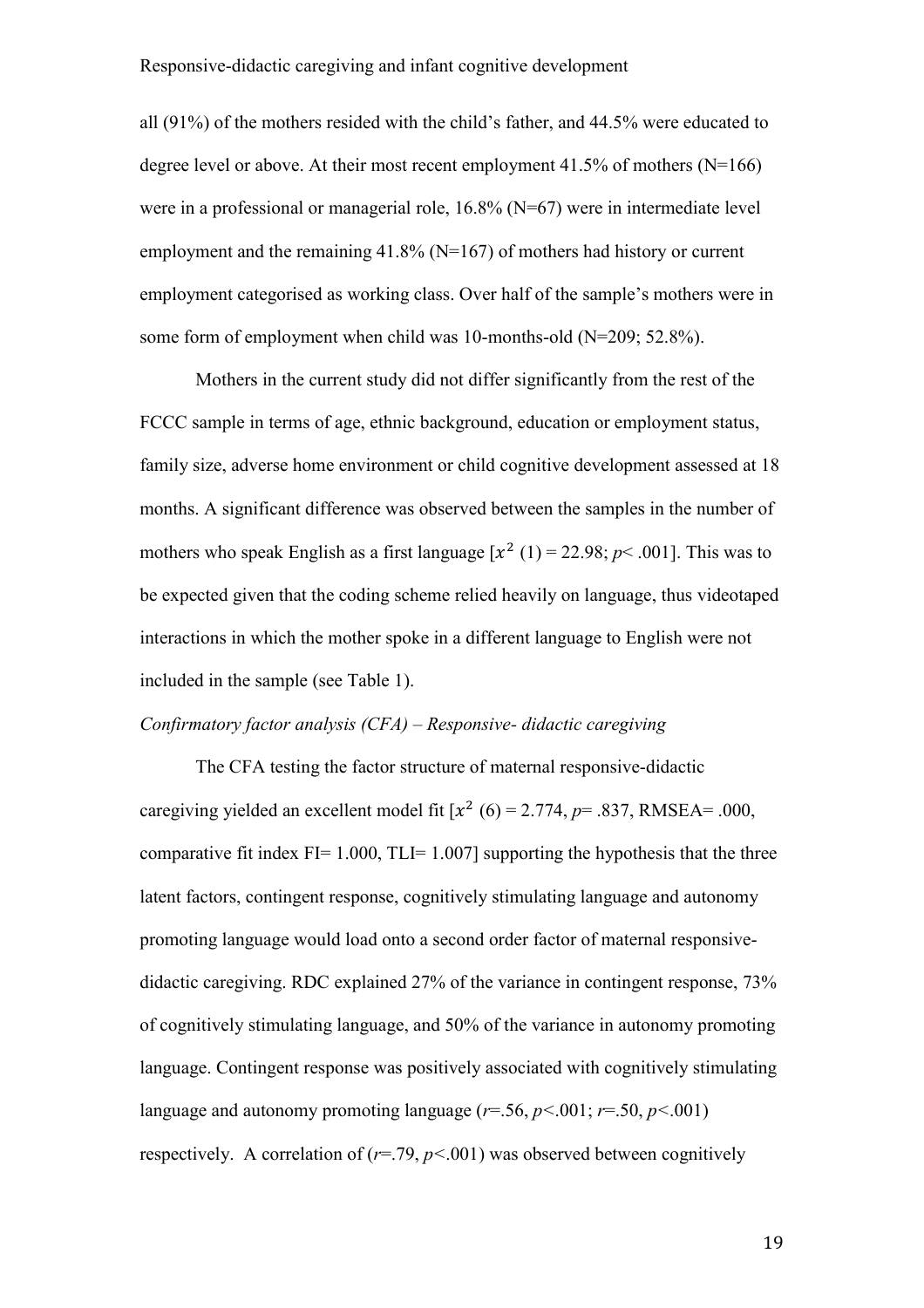stimulating language and autonomy promoting language. The factor scores were then exported for further analyses in SPSS 20 (see Table 2 for means and standard deviations of latent factor scores).

#### *Bivariate correlations and mean comparisons*

Prior to conducting the multiple regression analyses, bivariate correlations and independent sample t-tests for binary variables were carried out to determine which variables were associated with maternal RDC, infant advanced object play at 10 months and cognitive abilities at 18 months (see Table 3). Maternal RDC at 10 months was significantly associated with infant play at 10 months (*r*=.32, *p*<.001) and with child cognitive development at 18 months  $(r=44, p<0.01)$ . A significant relationship was found between infant advanced object play at 10 months and cognitive abilities at 18 months (*r*=.19, *p<*.001). Significant associations were observed between maternal RDC and all maternal and family characteristics. Child development at 18 months was significantly associated with maternal age, education, employment level, ethnic background and adverse home environment, but not with family size (see Table 3) which was therefore not included in the second multiple regression model. Due to multicollinearity with maternal education, maternal employment was not included in further analyses. Girls were more likely to have higher scores on the MDI than boys, thus child gender was controlled for in the final analysis. The way in which RDC is measured in this study heavily relies on language, therefore, whether mothers spoke English as a first language was also entered as a control variable in both regression models.

*Maternal responsive-didactic caregiving (RDC), infant advanced play and cognitive development in context*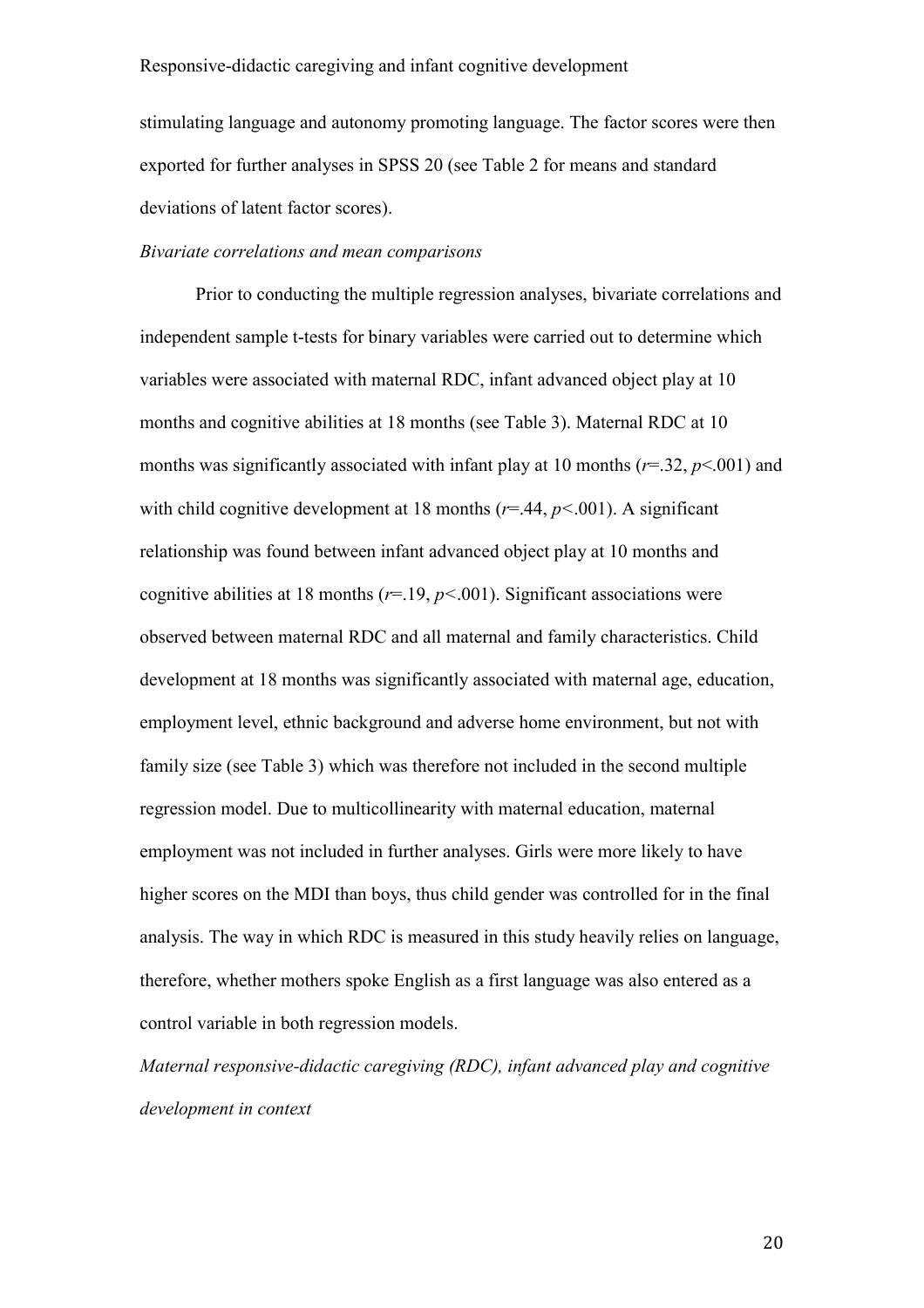The next steps of the analyses included two multiple regression models. The first regression model tested whether infant advanced object play, mother and home characteristics predicted maternal RDC. Infant play was entered first followed by maternal characteristics and home adversity in the second step. As expected all variables significantly predicted maternal caregiving. Infant advanced play remained a significant predictor after taking maternal characteristic into account. Higher levels of maternal education and mother being older predicted higher levels of RDC, whereas being of a non-white ethnic background, speaking English as a second language, having more siblings and experiencing higher levels of home adverse environment predicted less RDC  $[F (7, 387) = 139.45, p < .001]$ . Infant play accounted for 10% of the variance in maternal RDC, whilst mother and home characteristics explained a further 62% of the variance in maternal RDC (see Table 4).

The second model to predict cognitive development at 18 months was carried out in three steps. In the first step infant advanced object play was entered, followed by maternal and home characteristics, with maternal RDC added in the final step. Family size was removed from the second regression model, as it was not associated with 18-month cognitive development. It was hypothesised that maternal RDC would predict child cognitive development over and above infant play, maternal characteristics and contextual factors. Overall the model explained 22% of the variance 18 months cognitive ability. Infant advanced object play and gender predicted almost 5% of the variance, once mother and home characteristics were taken into account the model explained a further 9%, and when RDC was included in the model the remaining 8% were explained  $[F(8, 377) = 14.39, p \le 0.001]$ . More advanced infant play, higher levels of maternal education and less home adversity significantly predicted more advanced cognitive development at 18 months, but once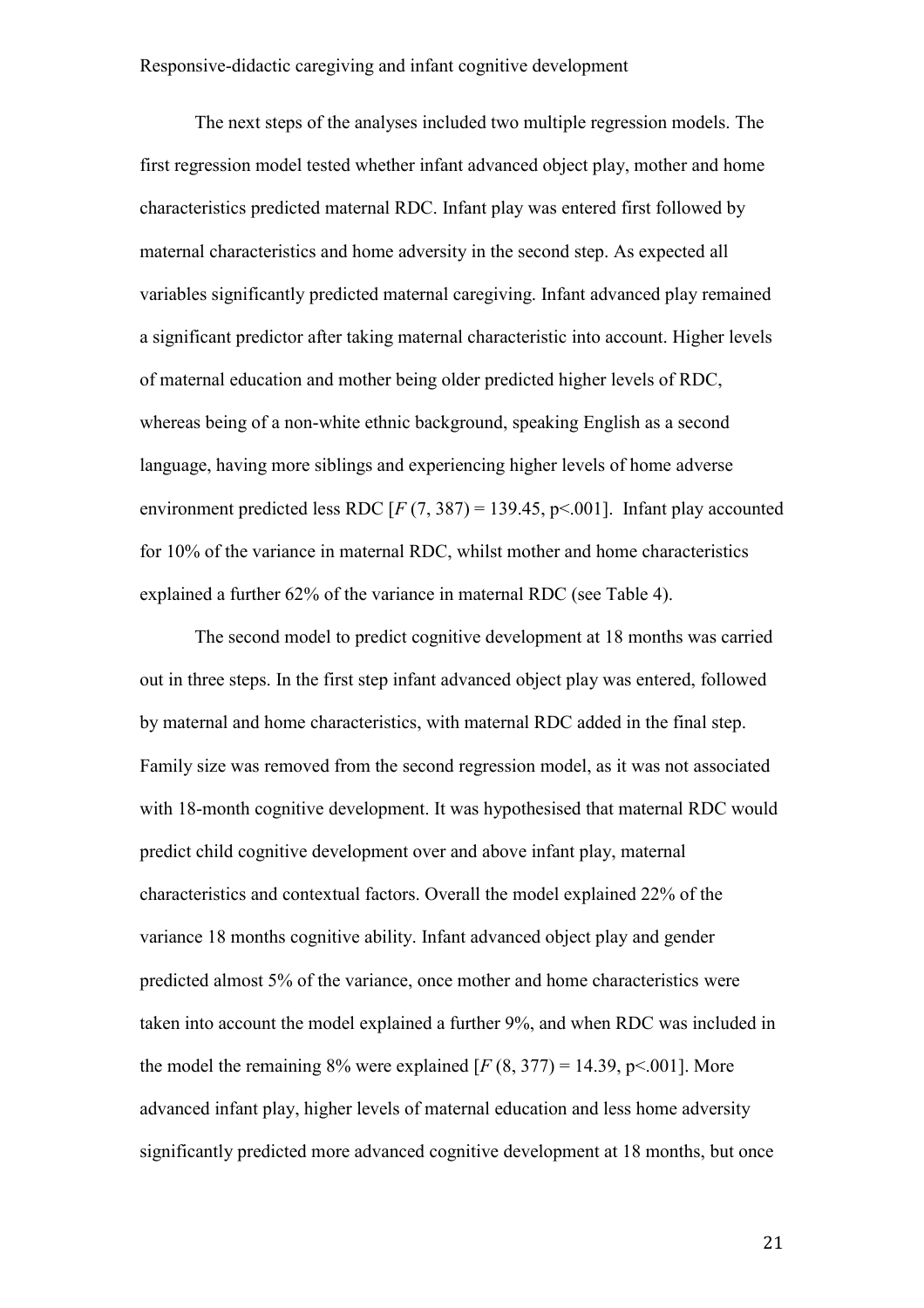maternal RDC was taken into account these predictors were no longer significant. A standard deviation change in maternal RDC predicted over one-half a standard deviation increase in infant cognitive ability at 18 months. Child gender remained a significant predictor throughout, being female predicted better cognitive scores at 18 months. Interestingly, once RDC was included in the model, maternal English as a first language became a significant predictor, implying that maternal RDC, as recorded in this sample, heavily relies on language input (see Table 5). It is noteworthy that a parsimonious model including only significant predictors entered simultaneously explained almost 23% of the variance in infant cognitive ability at 18 months  $[F(3, 383) = 38.67, p<0.001]$ . All predictors remained significant: RDC (β=.54, p<.001); English as first language (β=.19, P=.001); gender-girl (β=.10, p=.03).

In light of the regression results a final analysis was carried out to test whether the effect of RDC on infant 18-months cognitive ability differ as a function of child gender and/or whether mother spoke English as a primary language. Interaction terms between maternal RDC and child gender, and RDC and maternal English as first language status were introduced to the parsimonious regression. The three remaining significant predictors were mean centred and multiplied to create the interaction items (Howell, 2012). The interaction between maternal RDC and child gender was not significant and no differences were observed in the parameter estimates of the predictor variables. Similarly no interaction was observed between RDC and English as first language, however, once the interaction term was included in the model, the effect of not having English as a first language became non-significant ( $\beta$ =.90,  $p=370$ ). The effect of RDC remained significant ( $\beta=50, p<001$ ).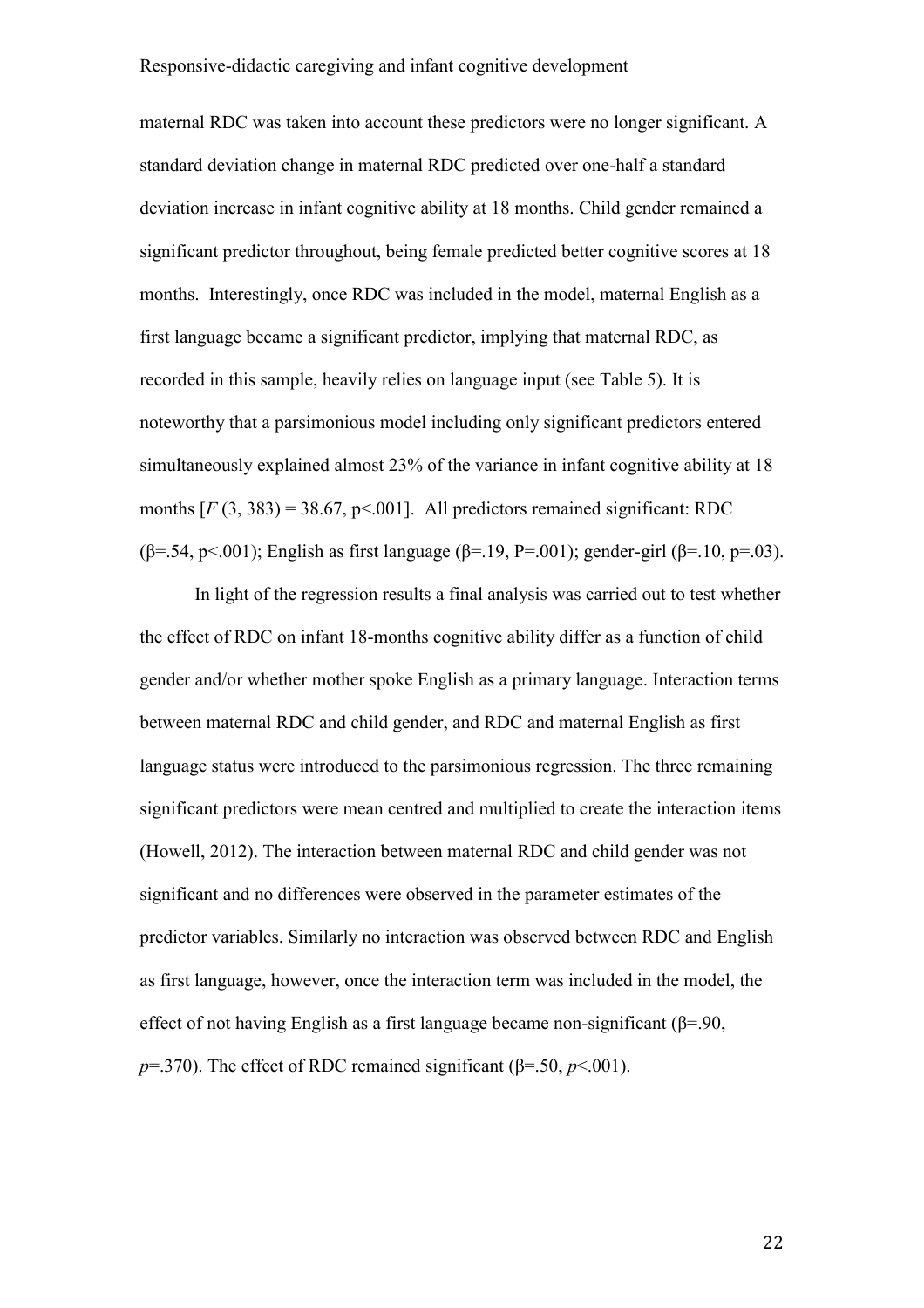#### DISCUSSION

The present study aimed to elucidate the transactional nature of mother-infant interactions and their relationship with subsequent cognitive development. The longitudinal design enabled a test of whether infants' contributions to interactions elicited specific maternal responsive-didactic behaviours that link with cognitive development. In addition, the possible correlates of maternal caregiving were explored to further understand the mechanisms by which mother characteristics and contexts influence intellectual abilities.

In the initial step it was found that maternal behaviours related to the three chief aspects of scaffolding, namely contingent response, cognitive stimulation and promotion of autonomy were observed in interactions between mothers and their 10 month-olds. The interactions were not 'end-producing' or the analysis sequential, thus the observed behaviours cannot be defined as scaffolding in the traditional sense. However, observational data are expected to be indicative of an underlying style of interaction or a general level of particular behaviours (Aspland & Gardner, 2003), and it has been shown that maternal behaviours remain stable over time (Bornstein  $\&$ Tamis-LeMonda, 1990; Fuligni et al., 2013; Fuligni & Brooks-Gunn, 2013). Therefore, it is likely that such responsive-didactic behaviours may represent the antecedents of future contingent scaffolding.

It could be argued that the behaviours observed in the present study can be considered different aspects of general maternal responsiveness (see Tamis-LeMonda et al., 2014 for review). This may be the case; however the aim was to look at the combined effect of maternal contingent response and didactics in relation to infant abilities, previously shown to be two separate constructs (Page et al., 2010). These findings, based on a population of relatively advantaged UK mothers, are consistent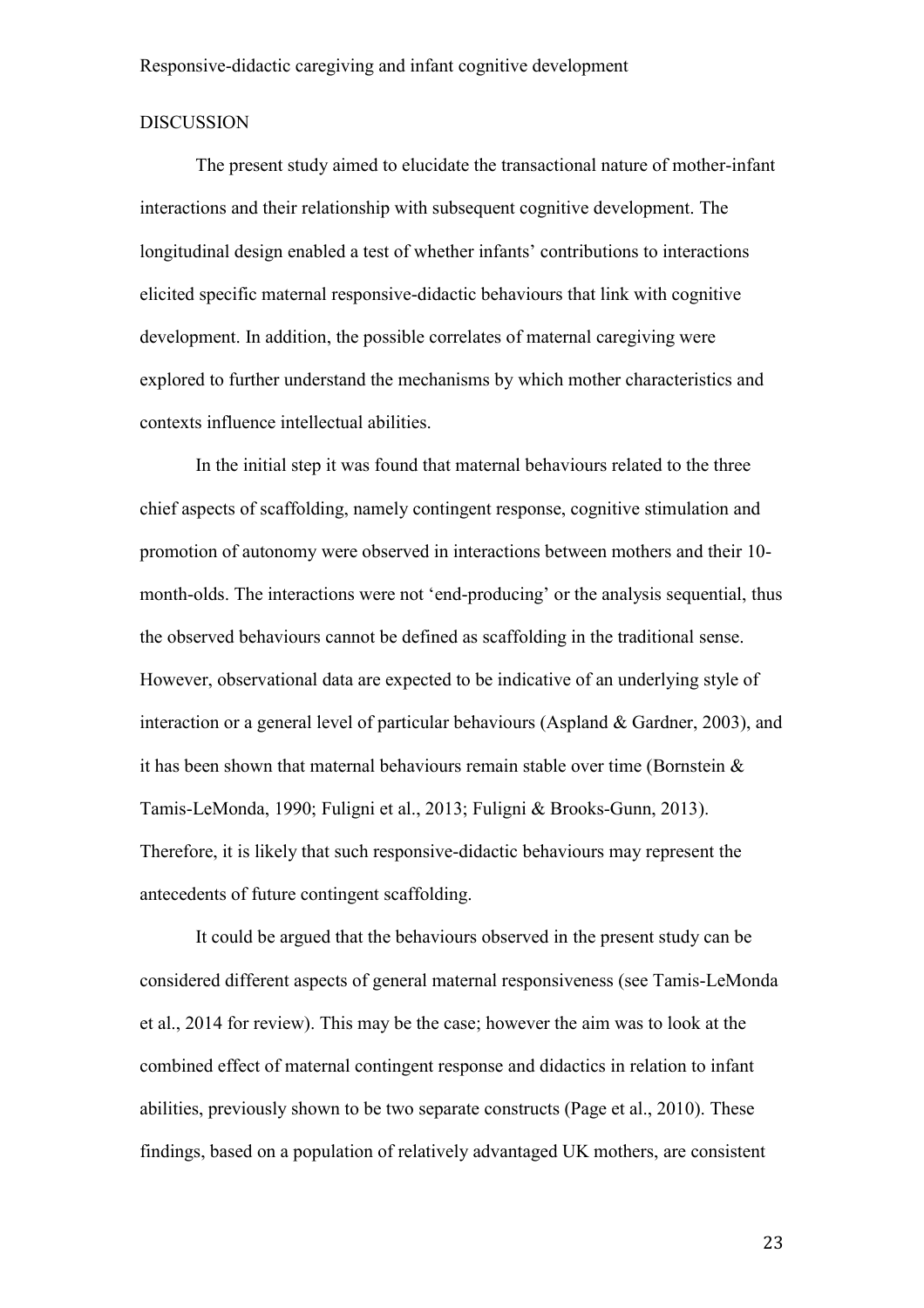with McFadden and Tamis-LeMonda (2013). They found in their study of predominantly low-income USA mothers that a combined measure of responsive and didactic behaviours strongly predicted subsequent cognitive abilities over and above other maternal caregiving behaviours and characteristics. It is of note, however, that maternal language input explained a much larger proportion of the variance in RDC (about 74%), whereas contingent response accounted for a much lower proportion (14%). It is clear that in this investigation RDC is largely driven by individual differences in maternal language input, though it is also important to recognise that maternal language input is associated with mothers' response to child behaviour. In relation to didactic input, a significant overlap was observed between cognitively stimulating language and autonomy promoting language. However, these constructs were differentiated with the assumption that cognitively stimulating language represents referential language, whereas autonomy promoting language reflects more regulatory speech (see Tamis-Lemonda et al., 2013).

Infant advanced object play was found to predict maternal responsive and didactic caregiving confirming the expectation that infants who managed to 'find the solution' for the challenging toys would elicit more responsive and lexically varied input from their mothers and this in turn will enhance subsequent cognitive development. Previous studies by Bornstein and colleagues (2007) and Lugo-Gil and Tamis-LeMonda (2008) support these findings that infants who are more advanced in their abilities attract more responsive and didactic feedback from their caregiver. This in turn provides the infant with a richer experience of the world and more opportunities for learning. This relationship must, however, be interpreted with caution. Some argue that parents and children influence one another in equal measures (McFadden & Tamis-LeMonda, 2013) and it is clear that there is a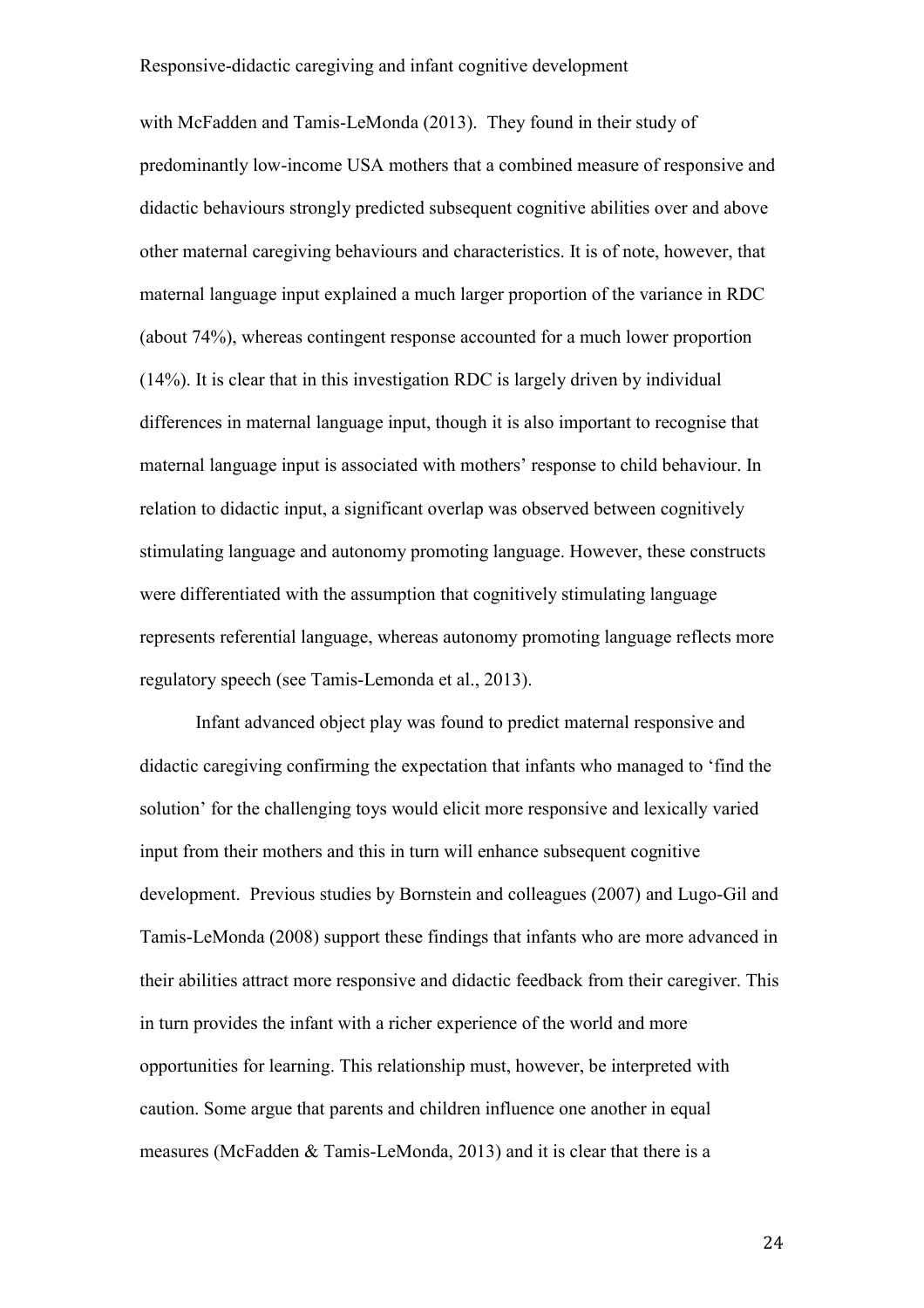bidirectional relationship between maternal input and infant play (Bigelow et al., 2004). What is more, shared biological factors are likely to be implicated in reciprocity between mother and infant as well as infant cognitive development and maternal propensity to interact in a particular way (Song et al., 2014), meaning that making assumptions about the direction of influence between mother and infant may be somewhat problematic.

Maternal characteristics and context predicted mothers' tendency to be more or less responsive and didactic in her behaviour. Older maternal age predicted greater presentation of maternal RDC, as was shown by Keowen, et al. (2001). It was also found that having a higher level of education predicted more responsive-didactic caregiving. This is in keeping with previous findings, suggesting that higher levels of maternal education were associated with greater maternal sensitivity, more verbal input (Page et al., 2010) and more complex scaffolding strategies (Lowe et al., 2013) during mother-infant interactions.

Ethnicity was another factor in this study explaining variance in maternal responsive-didactic caregiving; mothers from white British ethnic background were likely to show more responsive-didactic behaviours. Previous research with ethnically diverse samples in the United States showed mixed findings. No significant differences were found in didactic/responsive behaviours in mothers from Dominican, African-American and Mexican backgrounds (Tamis-LaMonda et al., 2013). Similarly Fuligni et al. (2013) found that European-American, African-American and Latin-American mothers showed similar patterns of supportive behaviours, however they identified differing mean levels of supportiveness as a function of ethnic group, suggesting that although mothers from different ethnic backgrounds may present the same behaviours, the degree to which such behaviour occurs may differ. To ascertain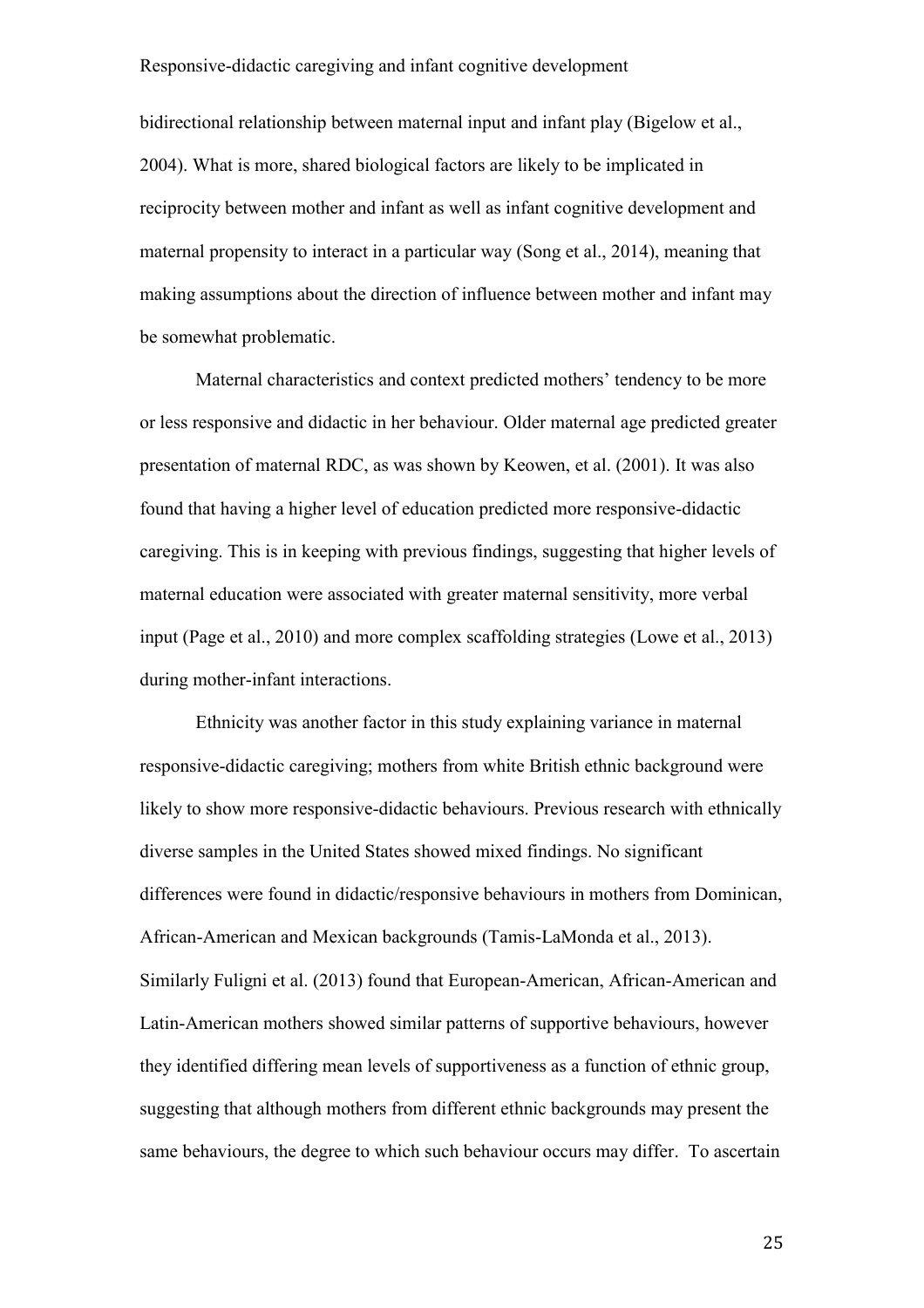whether the differences in presentation of RDC as a function of ethnicity were related to mothers' first language, whether mother spoke English as a first language was included as a covariate. The effect of ethnicity on RDC remained even after taking mother first language into consideration.

The context of the home environment was also predictive of maternal responsive and didactic behaviours. Family size, having more than one child, predicted less RDC, suggesting that as family size increase, mothers' tend to invest less in interactions with their infants. However, it is of note that although family size was associated with maternal behaviours, a relationship with subsequent infant outcomes was not observed. Nevertheless, this was not the case for adverse living environment. Living in low-quality, over-crowded and insecure housing predicted both maternal RDC and child cognitive abilities. The Environmental Adversity Index used in this investigation to measure household adversity may reflect aspects of socioeconomic disparities and household disorder both associated with less responsive and didactic caregiving. Socioeconomic status has been found to affect both didactic input (Hart & Risely, 1995; Lowe et al., 2013) and sensitive responding (Prime et al., 2015). A less-ordered, more chaotic home environment has been associated with both negative and positive parent-child relationship (Coldwell, Pike & Dunn, 2006) and higher levels of intrusive, non-contingent and less didactic style of interaction (Matheny, Wachs, Ludwig & Phillips, 1995).

The findings suggest that maternal RDC is one mechanism by which context and maternal characteristics may influence cognitive development. The final regression model showed that, before taking maternal RDC into consideration, more infant advanced object play and mothers being educated to a degree level or above predicted better cognitive functioning at age 18 months, whereas having a more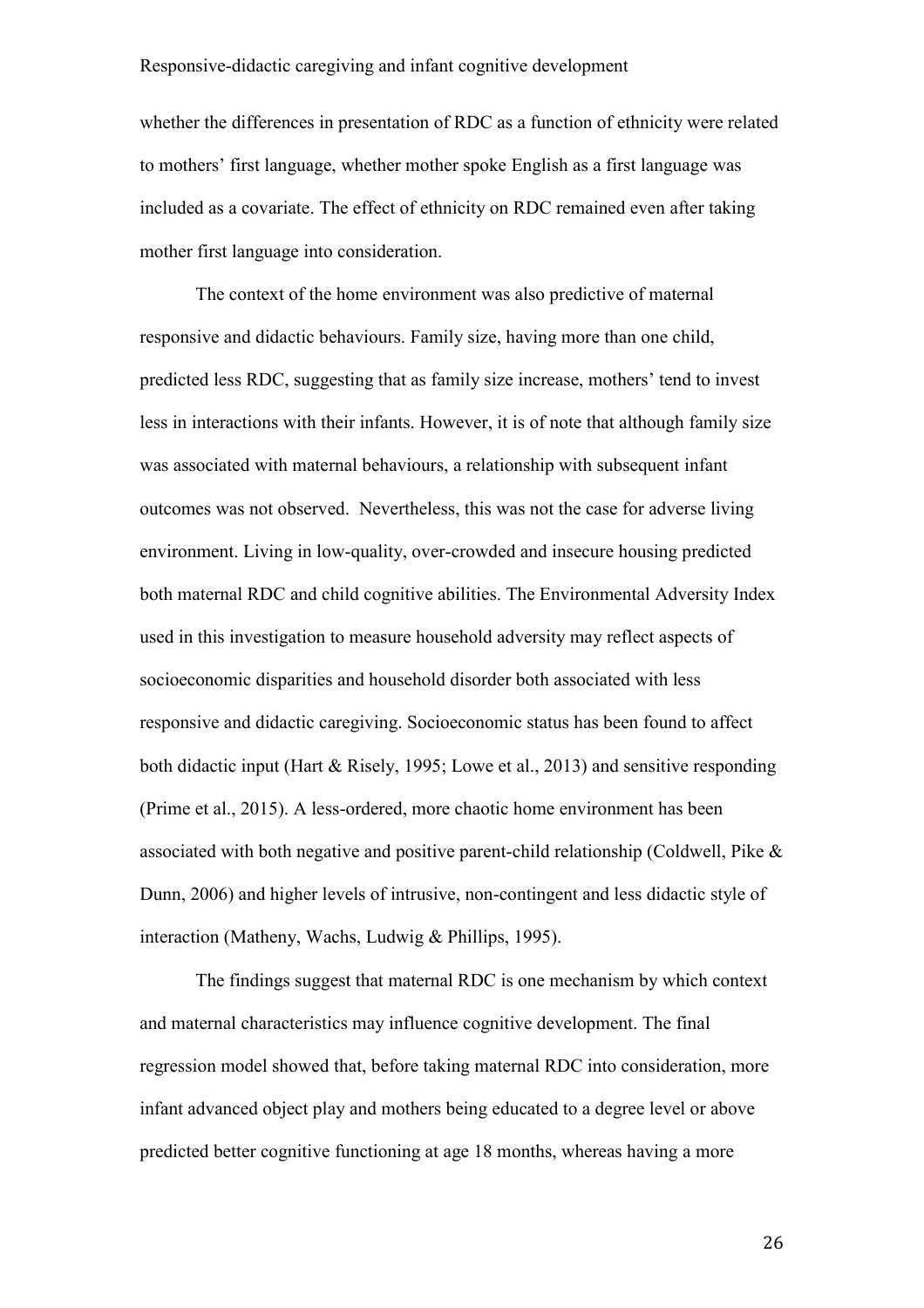adverse home environment had the opposite effect. Infant advanced object play at 10 months was the strongest predictor of cognitive abilities 8 months later, but once maternal RDC was taken into consideration it was no longer predictive. A likely process is that infants who were more able at 10 months elicited their mothers' responsiveness; mothers then responded in a more didactic manner, enhancing infants' learning and cognitive abilities in turn. This emphasises infants' impact on their own environment, which can promote or delay development (Song et al., 2014). Furthermore, maternal RDC predicted infant cognitive development above and beyond maternal education and adverse living conditions; this suggests that the associations between these factors and infant cognitive abilities are at least in part accounted for by variations in maternal RDC. This corresponds to recent findings showing that maternal responsive and didactic behaviours mediate the effects of socioeconomic indicators on children's development of EF (Cuevas et al., 2014; Hackman et al., 2015), and receptive vocabulary (Prime et al., 2015).

Unlike other coding schemes such as Biringen's (2008) EAS, aimed at evaluating the general affective quality of parent-child interactions, the coding scheme employed in this study largely focused on maternal language input in the context of cognitive development. As the coding was largely dependent on language it is perhaps not surprising that once maternal RDC was taken into consideration in the final model, maternal spoken language became a significant predictor of infant cognitive development at 18 months. The subsequent moderation analysis did not reveal a significant interaction between the two factors.

#### *Strengths and limitations*

The representativeness and size of the sample is one of the study's strengths. This sub-sample was chosen at random from the FCCC sample and no differences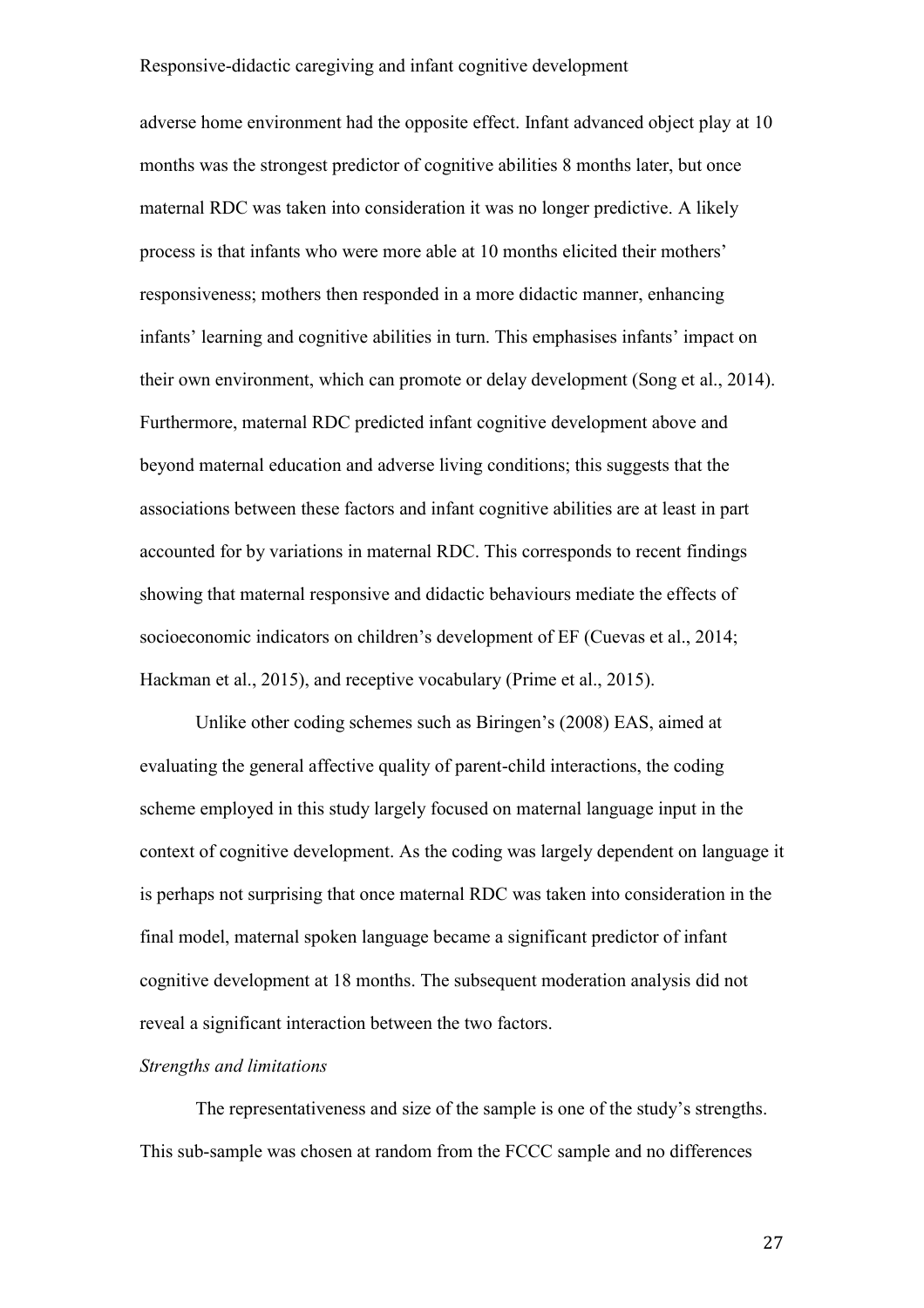were observed with the remainder of the FCCC participants on any demographic information increasing the generalisability of the findings. This representativeness is a strength providing evidence from UK mothers corresponding with findings from USA studies. It is also a limitation in that the FCCC sample did not include a large proportion of ethnic minority families or mothers with no educational qualifications.

A second strength is that specific behaviours recorded during a very brief interaction are associated with both context recorded by home visitors and maternal reports and with child outcomes 8 months later. A recent study by Prime et al. (2015) showed that a new, quick to administer instrument measuring maternal cognitive sensitivity at age three, had substantial overlaps with the gold standard measure of sensitivity. In addition to that it was found to predict child receptive vocabulary a year later.

There are a number of limitations to the study. The affective aspect of motherinfant interaction was not taken into account in this investigation, although it is often treated as an integral part of scaffolding interactions (Neitzel & Stright, 2003). Although it was hypothesised that infant advanced object play will be the determinant of maternal responsive-didactic caregiving, one cannot ignore the possibility that maternal behaviour determines the maturity of child play. This study is a secondary data analysis of existing data and no information was collected about child abilities prior to 18 months, meaning that earlier abilities cannot be used as covariates. To assist in elucidating the direction of influence, factors that could be taken into consideration in future research are maternal experiences of care in her family of origin, said to influence the way in which mothers interact with their children (Belsky et al., 2005), and child temperament, said to increase/reduce susceptibility to specific rearing experiences (Belsky, Bakermans-Kranenburg & van IJzendoorn, 2007).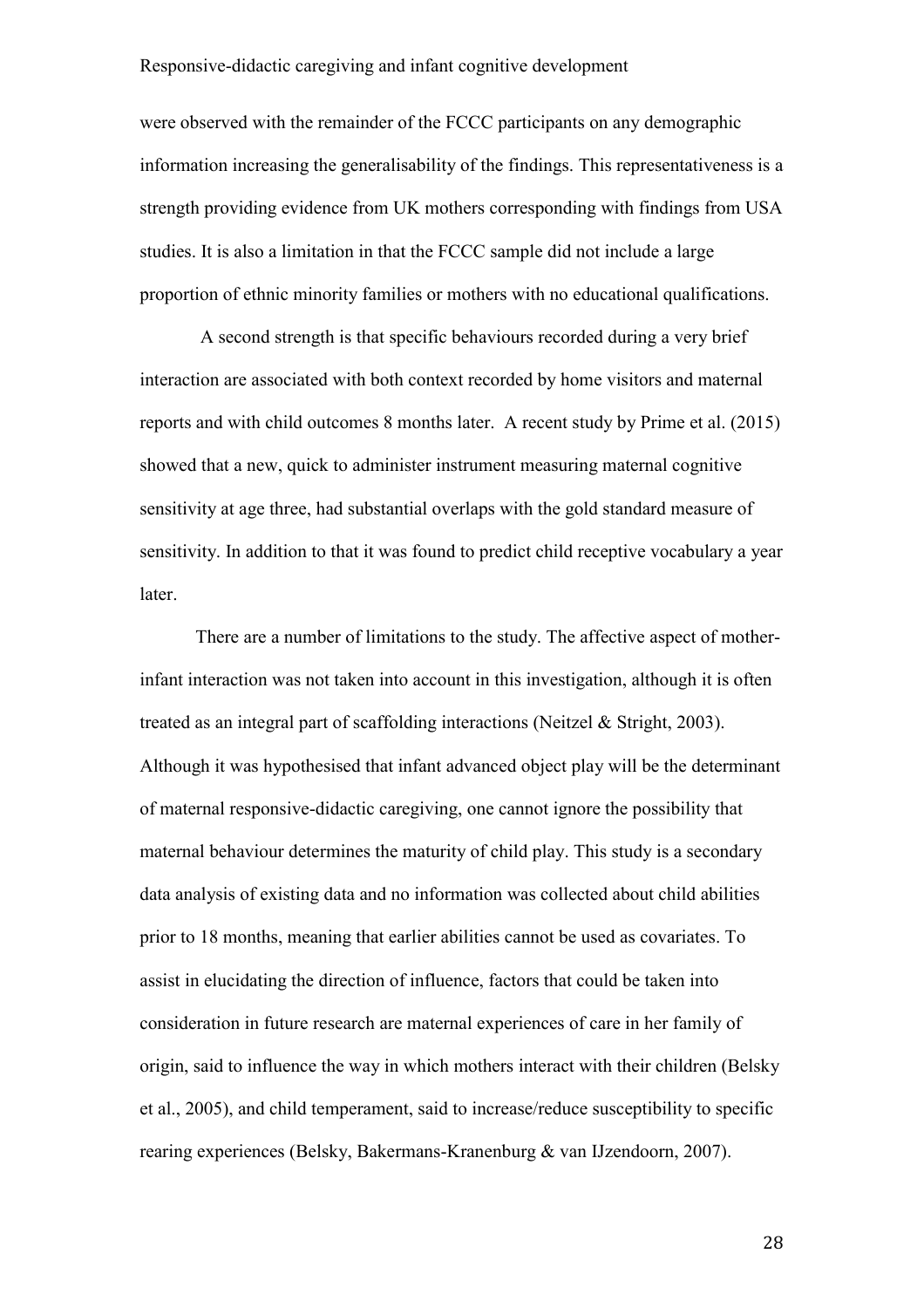# **CONCLUSIONS**

The findings of this study provide some evidence that that maternal responsive-didactic caregiving when infants are aged 10 months is a coherent concept and is predictive of infant cognitive development 8 months later, taking into account infant advanced object play and family context. Both contingent response and didactic input appear to matter in interactions as early as the first year. It remains to be seen whether the behaviours observed during these brief interactions remain predictive of child cognitive abilities at later stages of development.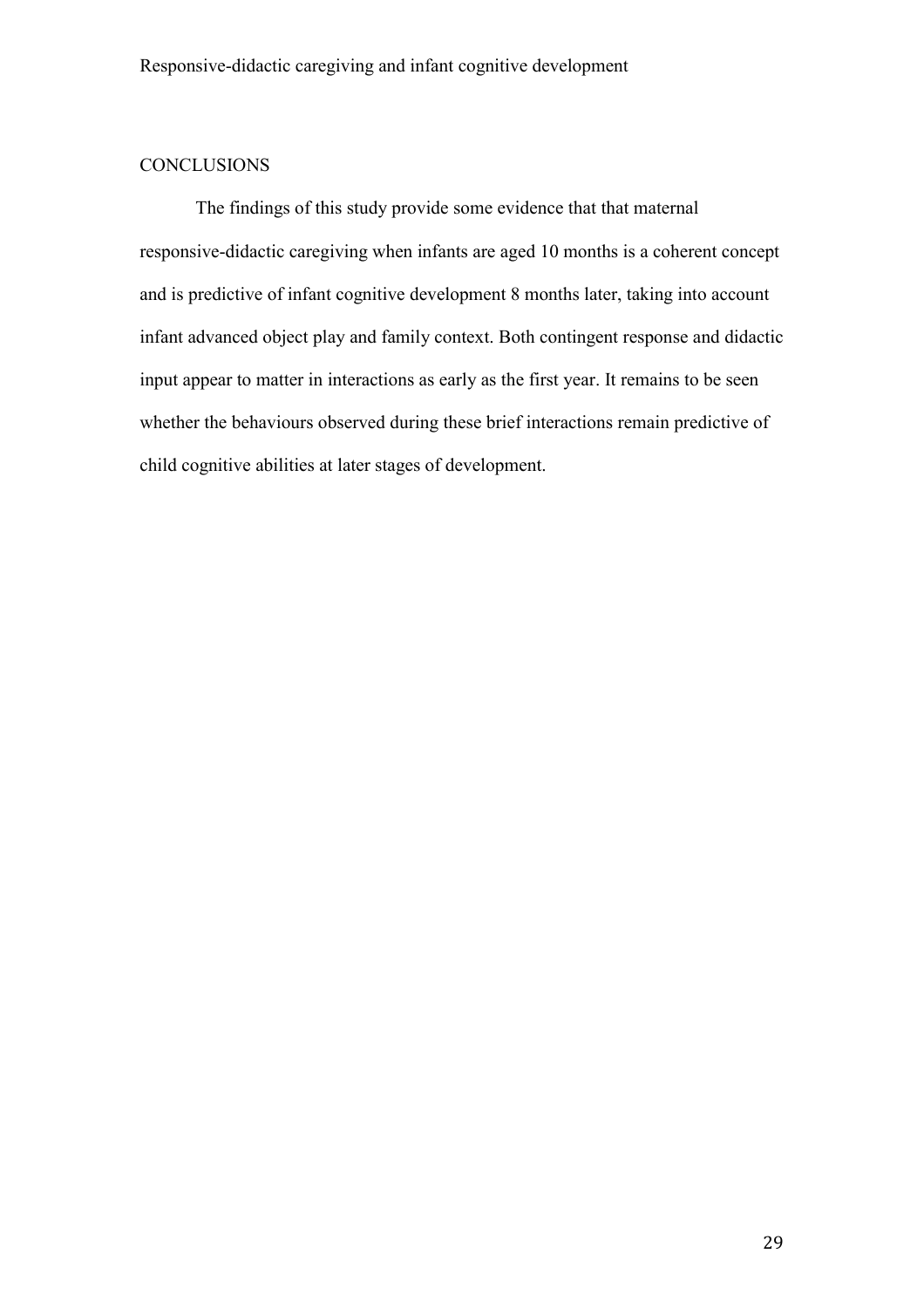#### **REFERENCES**

- Ainsworth, M. S. (1979). Infant–mother attachment. *American Psychologist*, *34*(10), 932. DOI:10.1037/0003-066X.34.10.932
- Aspland, H., & Gardner, F. (2003). Observational Measures of Parent‐ Child Interaction: An Introductory Review. *Child and Adolescent Mental Health*, *8*(3), 136-143. DOI: 10.1111/1475-3588.00061
- Bayley, N. (1993). *Bayley Scales of Infant Development (2nd ed.).* New York: Psychological Corporation.
- Belsky, J., Bakermans-Kranenburg, M. J., & Van IJzendoorn, M. H. (2007). For better and for worse differential susceptibility to environmental influences. *Current Directions in Psychological Science*, *16*(6), 300-304. DOI: 10.1111/j.1467-8721.2007.00525.
- Belsky, J., Jaffee, S. R., Sligo, J., Woodward, L., & Silva, P. A. (2005). Intergenerational transmission of warm, sensitive, stimulating parenting: a prospective study of mothers and fathers of 3-Year-Olds. *Child Development*, *76*(2), 384-396. DOI: 10.1111/j.1467-8624.2005.00852.x
- Bernier, A., Carlson, S. M., Deschênes, M., & Matte-Gagné, C. (2012). Social factors in the development of early executive functioning: a closer look at the caregiving environment. *Developmental Science*, *15*(1), 12-24. DOI: 10.1111/j.1467- 7687.2011.01093.x
- Bernier, A., Carlson, S. M., & Whipple, N. (2010). From external regulation to selfregulation: Early parenting precursors of young children's executive functioning. *Child Development*, *81*(1), 326-339. DOI: 10.1111/j.1467- 8624.2009.01397.x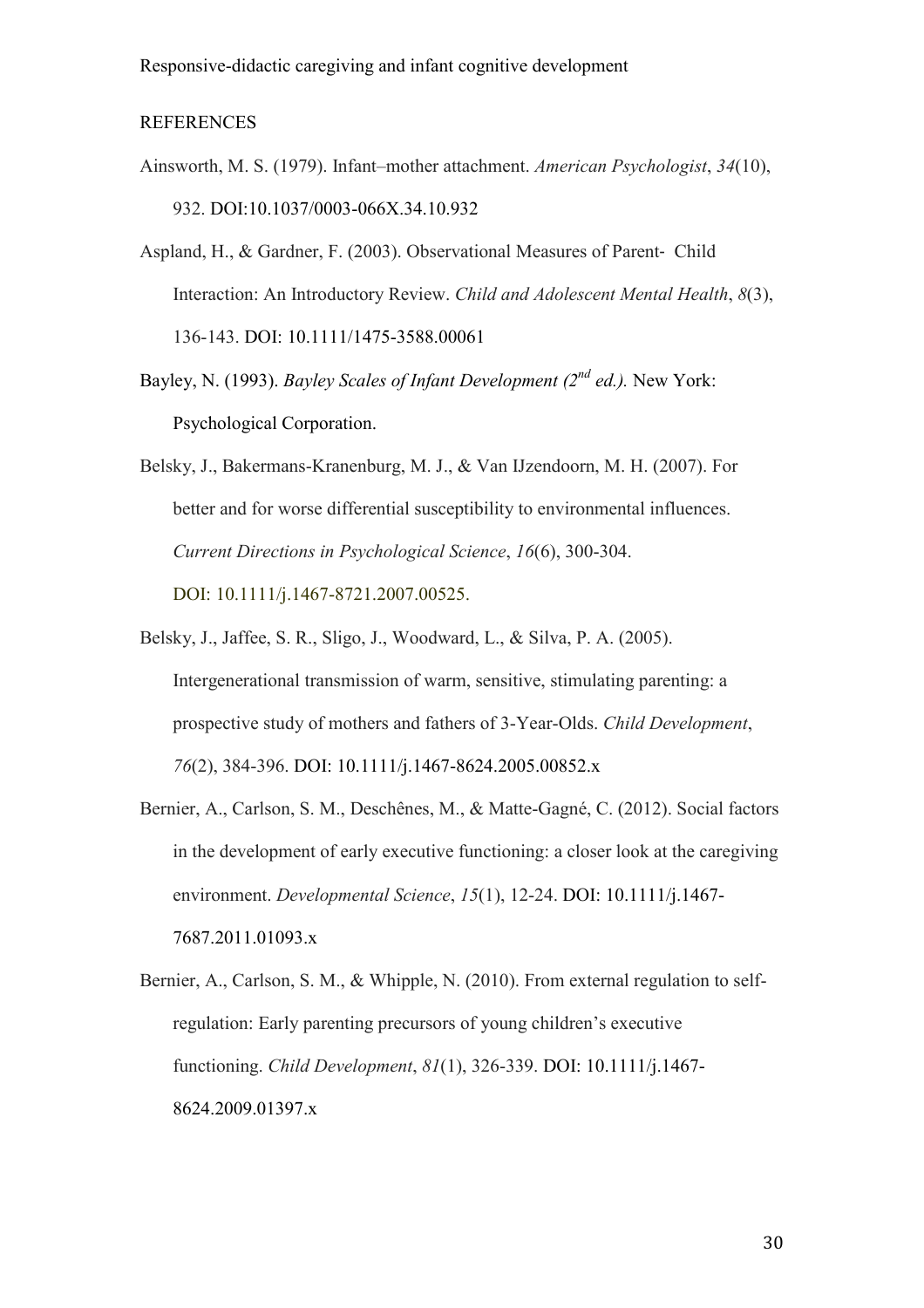- Bigelow, A. E., MacLean, K., & Proctor, J. (2004). The role of joint attention in the development of infants' play with objects. *Developmental Science*, *7*(5), 518-526. DOI: 10.1111/j.1467-7687.2004.00375.x
- Bigelow, A. E., MacLean, K., Proctor, J., Myatt, T., Gillis, R., & Power, M. (2010). Maternal sensitivity throughout infancy: Continuity and relation to attachment security. *Infant Behavior and Development*, *33*(1), 50-60. DOI:10.1016/j.infbeh.2009.10.009
- Bigelow, A. E., & Power, M. (2014). Effects of Maternal Responsiveness on Infant Responsiveness and Behavior in the Still-Face Task. *Infancy*, *19*(6), 558-584. DOI: 10.1111/infa.12059
- Biringen, Z. (2008). Emotional availability (EA) scales manual. *Unpublished manual. Boulder: Colorado State University*.
- Biringen, Z., Derscheid, D., Vliegen, N., Closson, L., & Easterbrooks, M. A. (2014). Emotional availability (EA): Theoretical background, empirical research using the EA Scales, and clinical applications. *Developmental Review*, *34*(2), 114-167. doi:10.1016/j.dr.2014.01.002
- Bornstein, M. H. (Ed.). (1989). *Maternal responsiveness: Characteristics and consequences.* San Francisco: Jossey-Bass.
- Bornstein, M. H. (Ed.). (2002). Parenting infants*.* In M. H. Bornstein (Ed.), *Handbook of parenting*: *Vol. 1. Children and parenting* (2nd ed., pp. 3–43). Mahwah, NJ: Lawrence Erlbaum Associates, Inc.
- Bornstein, M. H., Hendricks, C., Haynes, O. M., & Painter, K. M. (2007). Maternal sensitivity and child responsiveness: Associations with social context, maternal characteristics, and child characteristics in a multivariate analysis. *Infancy*, *12*(2), 189-223. DOI:10.1080/15250000701407525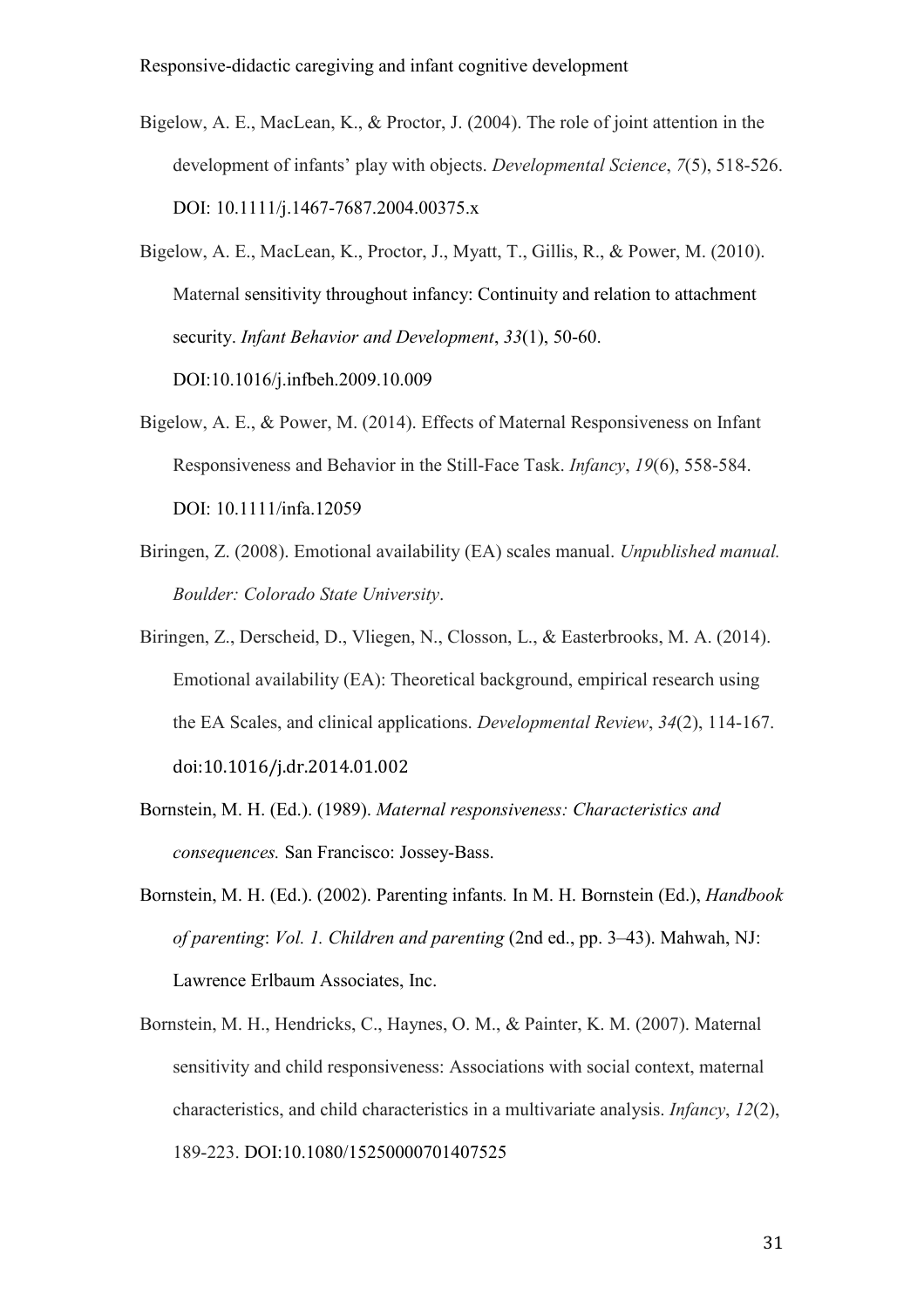- Bornstein, M. H., & Tamis-LeMonda, C. S. (1990). Activities and interactions of mothers and their firstborn infants in the first six months of life: Covariation, stability, continuity, correspondence, and prediction. *Child Development*, *61*(4), 1206-1217. DOI: 10.1111/j.1467-8624.1990.tb02854.x
- Brown, T. A., & Moore, M. T. (2012). Confirmatory Factor Analysis. In R.H. Hoyle (Ed.), *Handbook of Structural Equation Modeling* (pp. 361-379) New York: The Guildford Press.
- Carr, A., & Pike, A. (2012). Maternal scaffolding behavior: Links with parenting style and maternal education. *Developmental Psychology*, *48*(2), 543. DOI:10.1037/a0025888
- Coldwell, J., Pike, A., & Dunn, J. (2006). Household chaos–links with parenting and child behaviour. *Journal of Child Psychology and Psychiatry*, *47*(11), 1116-1122. DOI: 10.1111/j.1469-7610.2006.01655.x
- Cuevas, K., Deater-Deckard, K., Kim-Spoon, J., Watson, A. J., Morasch, K. C., & Bell, M. A. (2014). What's mom got to do with it? Contributions of maternal executive function and caregiving to the development of executive function across early childhood. *Developmental Science*, *17*(2), 224-238. DOI: 10.1111/desc.12073
- Evans, G. W., Wells, N. M., & Moch, A. (2003). Housing and mental health: A review of the evidence and a methodological and conceptual critique. *Journal of Social Issues*, *59*(3), 475-500. DOI: 10.1111/1540-4560.00074
- Fuligni, A. S., & Brooks-Gunn, J. (2013). Mother–child interactions in Early Head Start: Age and ethnic differences in low-income dyads. *Parenting*, *13*(1), 1-26. DOI:10.1080/15295192.2013.732422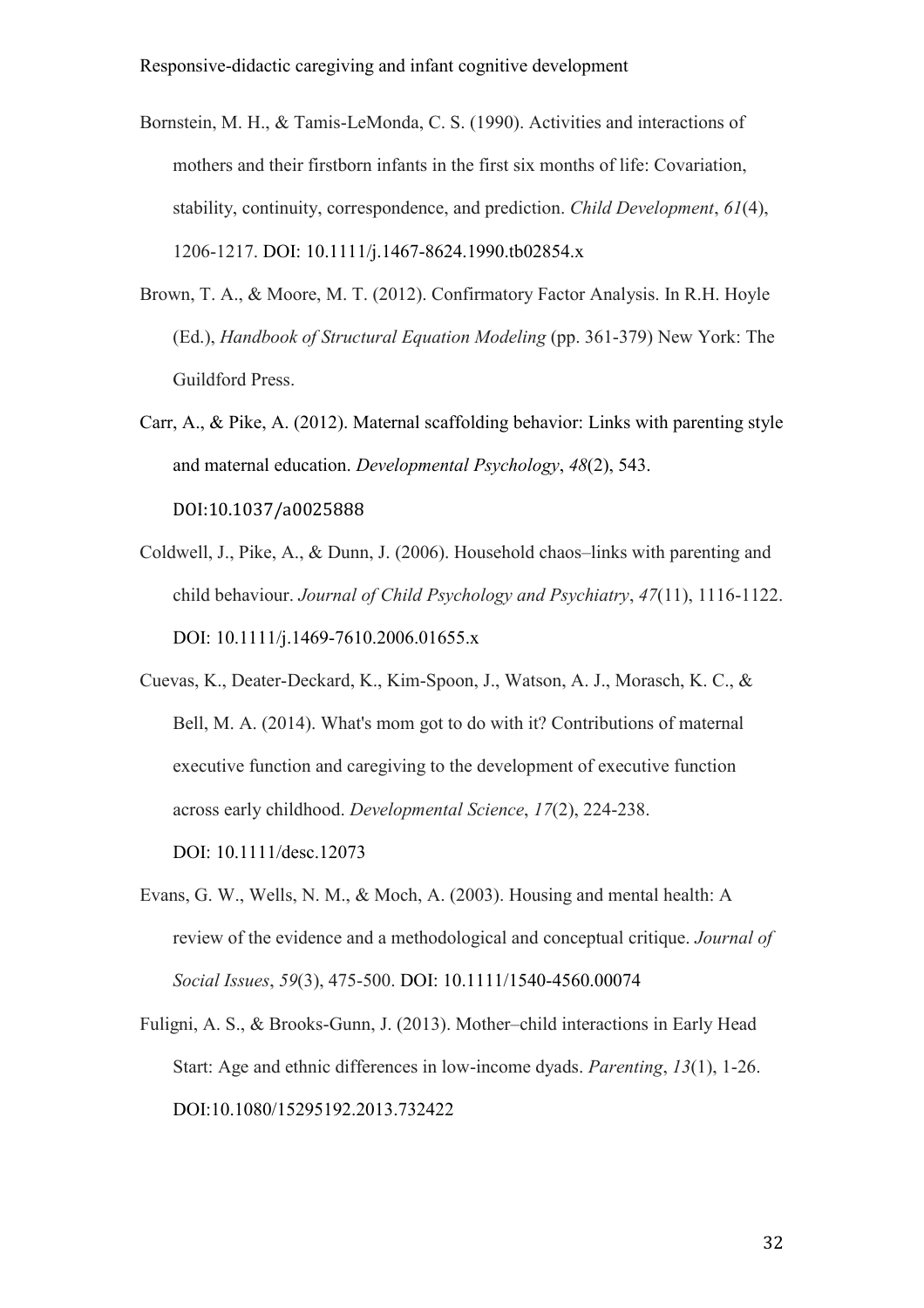Fuligni, A. S., Brady-Smith, C., Tamis-LeMonda, C. S., Bradley, R. H., Chazan-Cohen, R., Boyce, L., & Brooks-Gunn, J. (2013). Patterns of supportive mothering with 1-, 2-, and 3-year-olds by ethnicity in Early Head Start. *Parenting*, *13*(1), 44-57. DOI:10.1080/15295192.2013.732434

- Grolnick, W. S., & Ryan, R. M. (1989). Parent styles associated with children's selfregulation and competence in school. *Journal of Educational Psychology*,*81*(2), 143. DOI:10.1037/0022-0663.81.2.143
- Hackman, D. A., Gallop, R., Evans, G. W., & Farah, M. J. (2015). Socioeconomic status and executive function: developmental trajectories and mediation. *Developmental Science*. DOI: 10.1111/desc.12246
- Hammond, S. I., Müller, U., Carpendale, J. I., Bibok, M. B., & Liebermann-Finestone, D. P. (2012). The effects of parental scaffolding on preschoolers' executive function. *Developmental Psychology*, *48*(1), 271-281. DOI:10.1037/a0025519
- Hart B. & Risely T. R. (1995). *Meaningful differences in the everyday experience of young American children.* Baltimore MD: Paul H. Brookes Publishing Co.
- Henning, A., Striano, T., & Lieven, E. V. (2005). Maternal speech to infants at 1 and 3 months of age. *Infant Behavior and Development*, *28*(4), 519-536. doi:10.1016/j.infbeh.2005.06.001
- Howell, D. (2012). *Statistical methods for psychology*. Belmont, CA: Cengage Learning.
- Keown, L. J., Woodward, L. J., & Field, J. (2001). Language development of preschool children born to teenage mothers. *Infant and Child Development*, *10*(3), 129-145. DOI: 10.1002/icd.282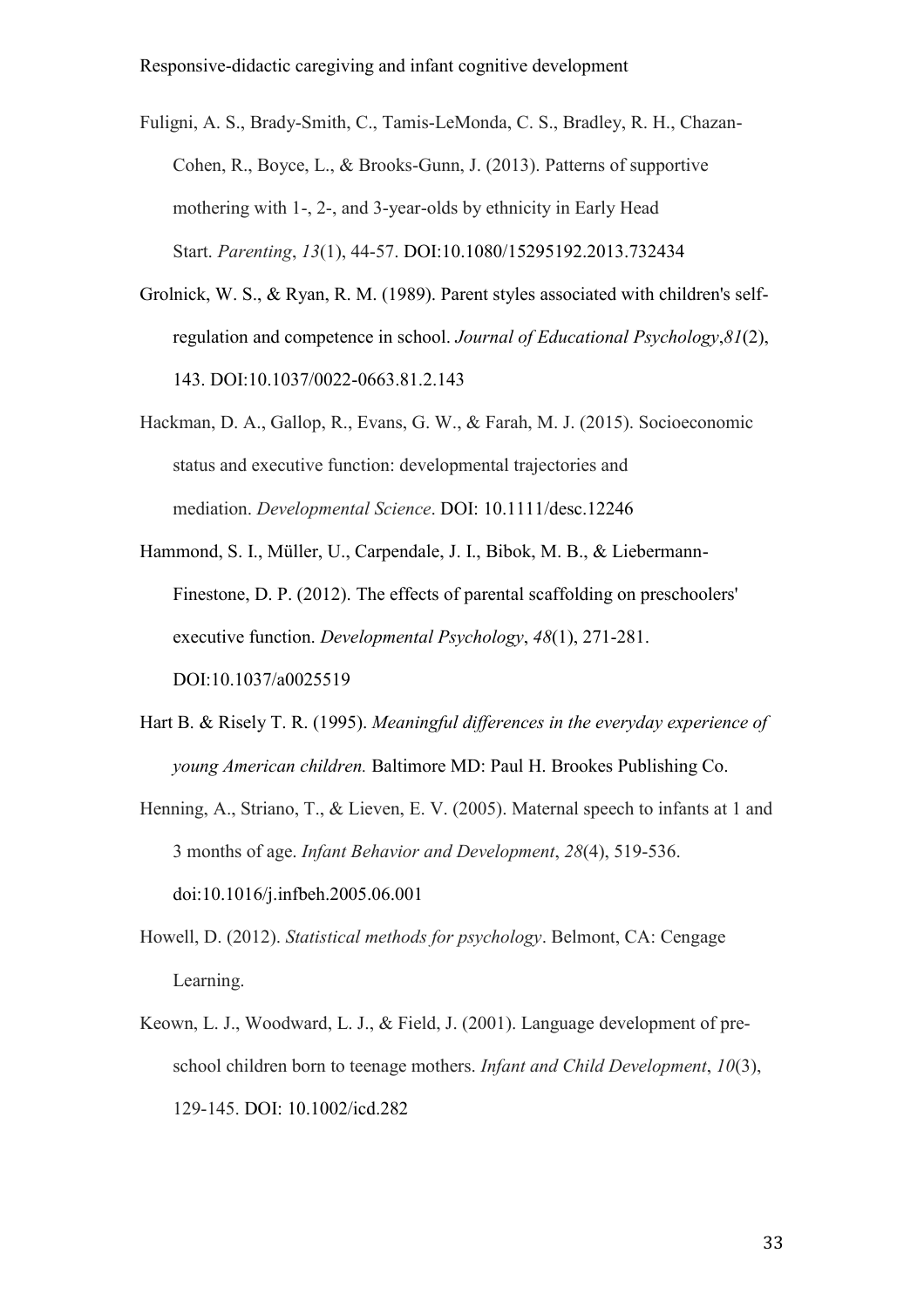- Landry, S. H., Smith, K. E., & Swank, P. R. (2006). Responsive parenting: establishing early foundations for social, communication, and independent problem-solving skills. *Developmental Psychology*, *42*(4), 627-642. DOI:10.1037/0012-1649.42.4.627
- Licata, M., Paulus, M., Thoermer, C., Kristen, S., Woodward, A. L., & Sodian, B. (2014). Mother–infant Interaction Quality and Infants' Ability to Encode Actions as Goal-directed. *Social Development*, *23*(2), 340-356. DOI: 10.1111/sode.12057
- Lowe, J. R., Erickson, S. J., MacLean, P., Schrader, R., & Fuller, J. (2013). Association of maternal scaffolding to maternal education and cognition in toddlers born preterm and full term. *Acta Paediatrica*, *102*(1), 72-77. DOI: 10.1111/apa.12037
- Lowe, J. R., Erickson, S. J., Schrader, R., & Duncan, A. F. (2012). Comparison of the Bayley II Mental Developmental Index and the Bayley III Cognitive Scale: are we measuring the same thing? *Acta Paediatrica*, 101(2), e55-e58. DOI: 10.1111/j.1651-2227.2011.02517.x
- Lugo-Gil, J., & Tamis-LeMonda, C. S. (2008). Family resources and parenting quality: Links to children's cognitive development across the first 3 years. *Child Development*, *79*(4), 1065-1085. DOI: 10.1111/j.1467-8624.2008.01176.x
- Malmberg, L.-E., Davies, B.,Walker, J., Barnes, J., Sylva, K., Stein, A., & Leach, P. (2005). The Families, Children and Child Care (FCCC) study in relation to area characteristics: Recruitment and sample description. Retrieved 05 January 2015 from http://www.familieschildrenchildcare.org/fccc frames home.html
- Malmberg, L. E., Stein, A., West, A., Lewis, S., Barnes, J., Leach, P., & Sylva, K. (2007). Parent–infant interaction: A growth model approach. *Infant Behavior and Development*, *30*(4), 615-630. http://dx.doi.org/10.1016/j.infbeh.2007.03.007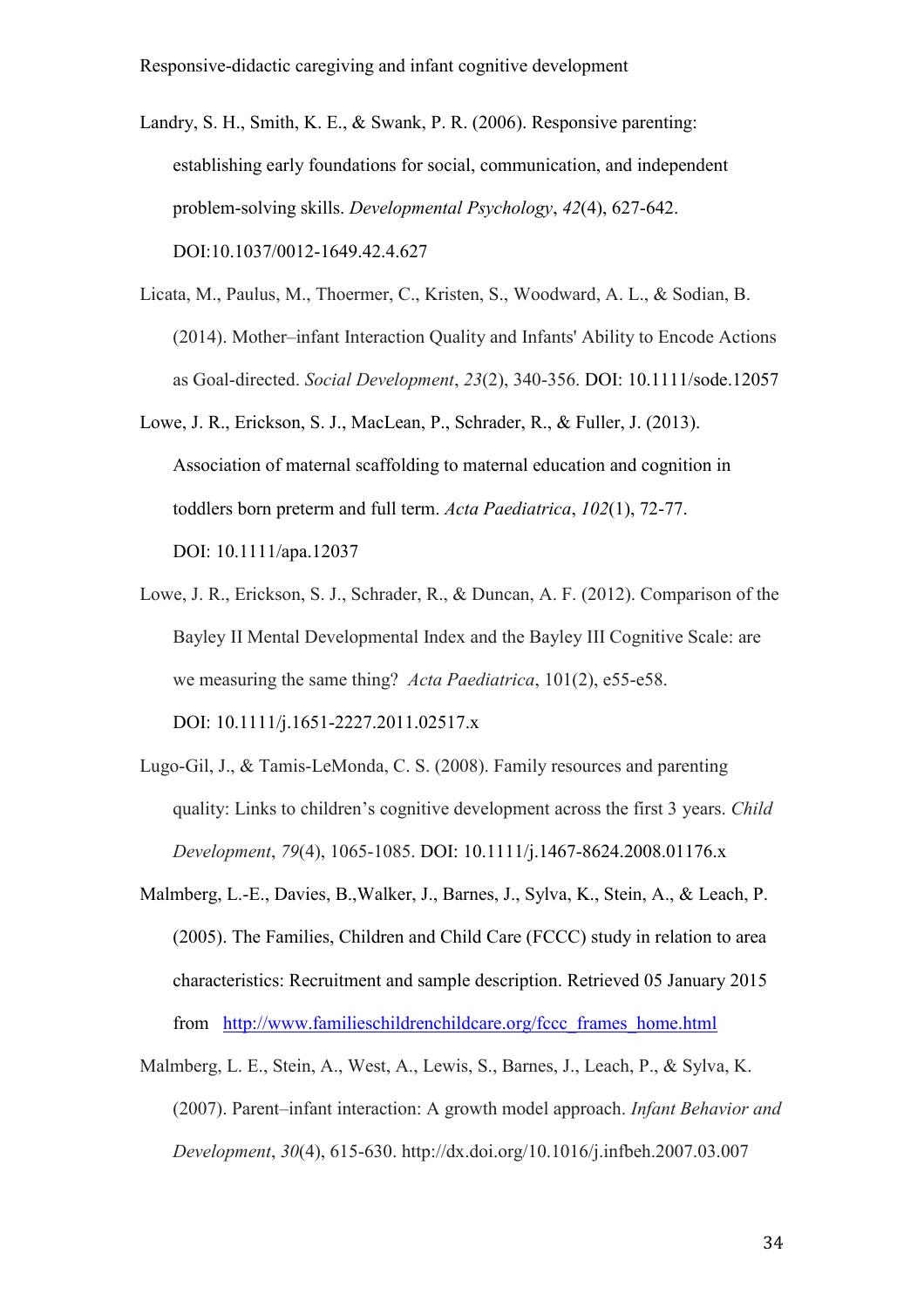- Matheny Jr, A. P., Wachs, T. D., Ludwig, J. L., & Phillips, K. (1995). Bringing order out of chaos: Psychometric characteristics of the confusion, hubbub, and order scale. *Journal of Applied Developmental Psychology*, *16*(3), 429-444. DOI:10.1016/0193-3973(95)90028-4
- McFadden, K. E., & Tamis-Lemonda, C. S. (2013). Maternal responsiveness, intrusiveness, and negativity during play with infants: Contextual associations and infant cognitive status in a low-income sample. *Infant Mental Health Journal*, *34*(1), 80-92. DOI: 10.1002/imhj.21376
- Merz, E. C., Zucker, T. A., Landry, S. H., Williams, J. M., Assel, M., Taylor, H. B., ...& School Readiness Research Consortium. (2015). Parenting predictors of cognitive skills and emotion knowledge in socioeconomically disadvantaged preschoolers. *Journal of Experimental Child Psychology*, *132*, 14-31. DOI:10.1016/j.jecp.2014.11.010
- Moreno, A. J., Klute, M. M., & Robinson, J. L. (2008). Relational and individual resources as predictors of empathy in early childhood. *Social Development*, *17*(3), 613-637. DOI: 10.1111/j.1467-9507.2007.00441.x
- Mulvaney, M. K., McCartney, K., Bub, K. L., & Marshall, N. L. (2006). Determinants of dyadic scaffolding and cognitive outcomes in first graders. *Parenting: Science and Practice*, *6*(4), 297-320. DOI: 10.1207/s15327922par0604\_2
- Muthén, L.K. and Muthén, B.O. (1998-2012). *Mplus User's Guide. Seventh Edition*. Los Angeles, CA: Muthén & Muthén
- Neitzel, C., & Stright, A. D. (2003). Mothers' scaffolding of children's problem solving: establishing a foundation of academic self-regulatory competence. *Journal of Family Psychology*, *17*(1), 147-159. DOI:10.1037/0893-3200.17.1.147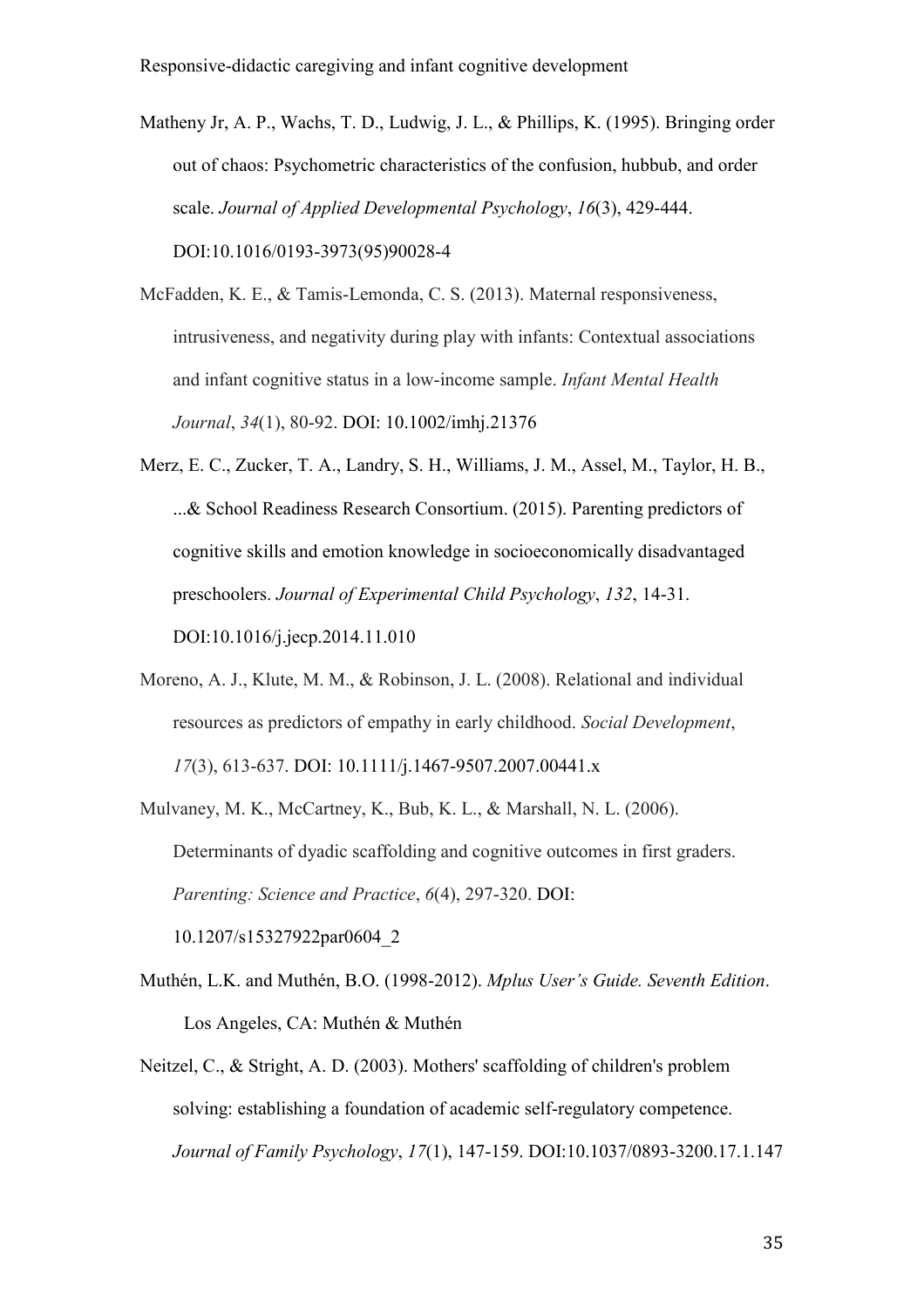- Neitzel, C., & Stright, A. D. (2004). Parenting behaviours during child problem solving: The roles of child temperament, mother education and personality, and the problem-solving context. *International Journal of Behavioral Development*, *28*, 166–179. DOI: 10.1080/01650250344000370
- Page, M., Wilhelm, M. S., Gamble, W. C., & Card, N. A. (2010). A comparison of maternal sensitivity and verbal stimulation as unique predictors of infant social– emotional and cognitive development. *Infant Behavior and Development*, *33*(1), 101-110. DOI:10.1016/j.infbeh.2009.12.001
- Pearson, R. M., Heron, J., Melotti, R., Joinson, C., Stein, A., Ramchandani, P. G., & Evans, J. (2011). The association between observed non-verbal maternal responses at 12 months and later infant development at 18 months and IQ at 4 years: A longitudinal study. *Infant Behavior and Development*, *34*(4), 525-533. DOI:10.1016/j.infbeh.2011.07.003
- Prime, H., Browne, D., Akbari, E., Wade, M., Madigan, S., & Jenkins, J. M. (2015). The development of a measure of maternal cognitive sensitivity appropriate for use in primary care health settings. *Journal of Child Psychology and Psychiatry*, *56(4)*, 488-495. DOI: 10.1111/jcpp.12322
- Rose, D., & O'Reilly, K. (1998). *Final report of the ESRC review of government social classifications*. Swindon, UK: Economic and Social Research Council.
- Song, L., Spier, E. T., & Tamis-Lemonda, C. S. (2014). Reciprocal influences between maternal language and children's language and cognitive development in low-income families. *Journal of Child Language*, *41*(02), 305-326.DOI: 10.1017/S0305000912000700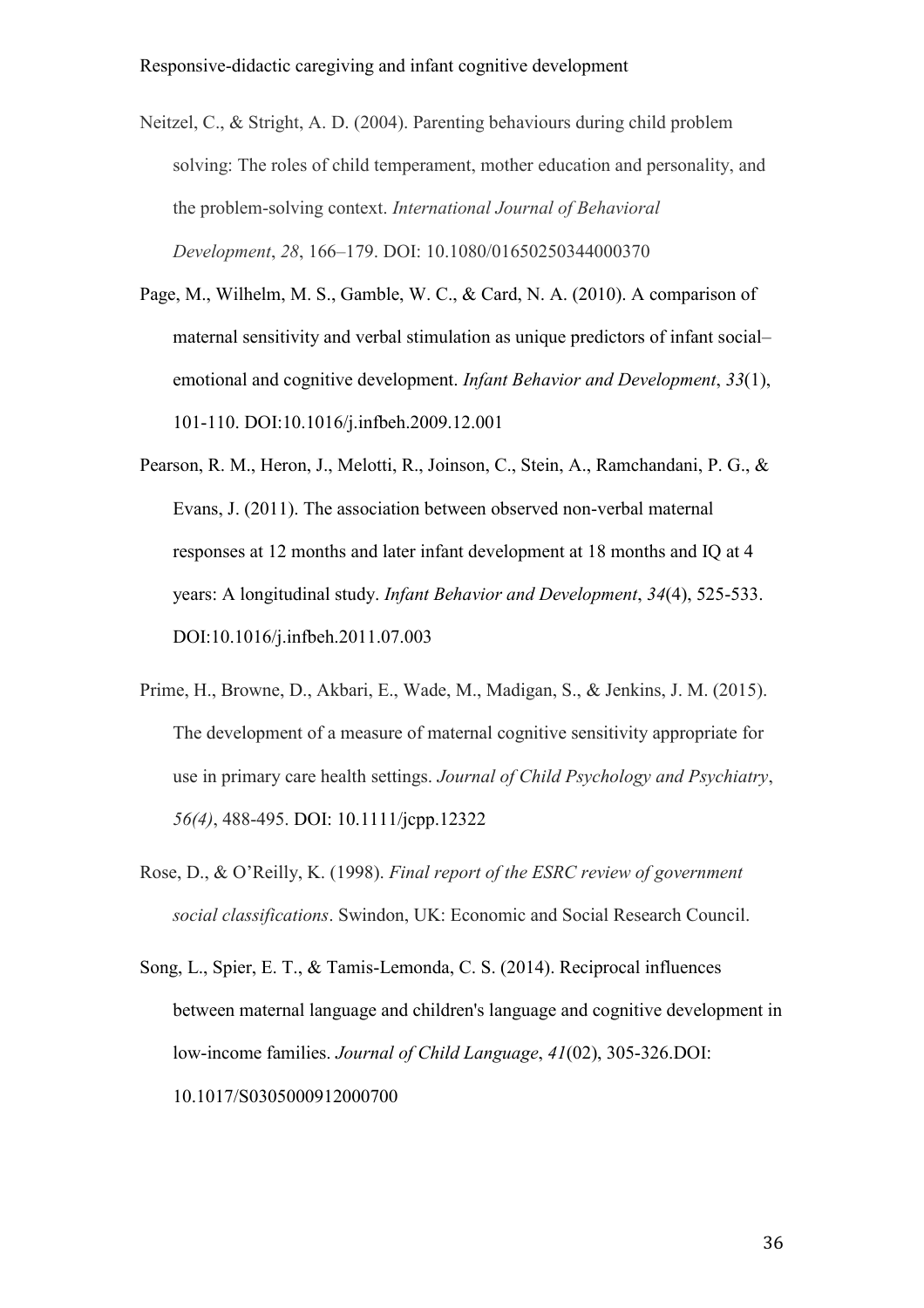- Steelman, L. C., Powell, B., Werum, R., & Carter, S. (2002). Reconsidering the effects of sibling configuration: Recent advances and challenges. *Annual Review of Sociology*, *28,* 243-269. http://www.jstor.org/stable/3069242
- Svanberg, P. O., Barlow, J., & Tigbe, W. (2013). The Parent–Infant Interaction Observation Scale: reliability and validity of a screening tool. *Journal of Reproductive and Infant Psychology*, *31*(1), 5-14.

DOI**:**10.1080/02646838.2012.751586

- Tamis-LeMonda, C. S., Kuchirko, Y., & Song, L. (2014). Why is infant language learning facilitated by parental responsiveness? *Current Directions in Psychological Science*, *23*(2), 121-126. DOI: 10.1177/0963721414522813
- Tamis-LeMonda, C. S., Kuchirko, Y., & Tafuro, L. (2013). From action to interaction: Infant object exploration and mothers' contingent responsiveness. *IEEE Transactions on Autonomous Mental Development*, , 5(3), 202-209.

DOI**:**[10.1109/TAMD.2013.2269905](http://dx.doi.org/10.1109/TAMD.2013.2269905)

- Topping, K., Dekhinet, R., & Zeedyk, S. (2013). Parent–infant interaction and children's language development. *Educational Psychology*, *33*(4), 391-426. DOI:10.1080/01443410.2012.744159
- Vygotsky, L. S. (1978). *Mind in society: The development of higher psychological processes*. Cambridge, MA: Harvard University Press.

Ware, A. M., Brady, C. L., O'Brien, C., Berlin, L., & Brooks-Gunn J. (2000). *Child-Parent Interaction Rating Scales for the Three-Bag Assessment 14-Month Wave*. New York NY: National Center for Children and Families Teachers College, Columbia University. http://policyforchildren.org/wpcontent/uploads/2013/08/14mos\_3bscales\_final\_62805.pdf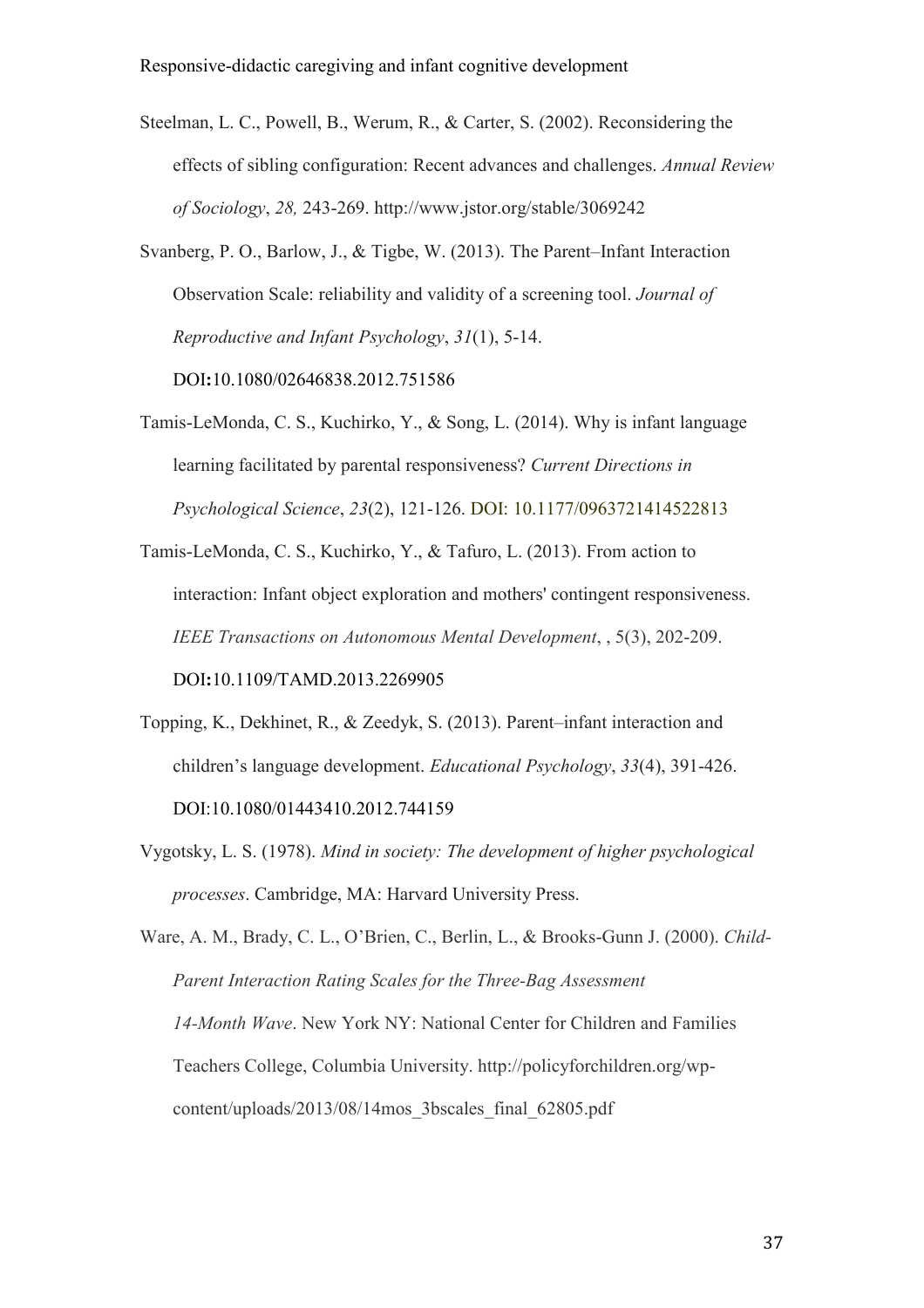Wood, D., Bruner, J. S., & Ross, G. (1976). The role of tutoring in problem solving. *Journal of Child Psychology and Psychiatry*, *17*(2), 89-100. DOI: 10.1111/j.1469-7610.1976.tb00381.x

Wood, D., & Middleton, D. (1975). A study of assisted problem-solving. *British Journal of Psychology*, *66*(2), 181-191. DOI: 10.1111/j.2044- 8295.1975.tb01454.x

# ACKNOWLEDGEMENTS

Data for this study were drawn from the Families, Children and Childcare Study, funded by the Tedworth Charitable Trust and the Glass-House Trust and led by Dr. Penelope Leach and Professor Jacqueline Barnes in London and by Professor Alan Stein, Professor Kathy Sylva and Dr. Lars-Erik Malmberg in Oxford (see www.familieschildrenchildcare.org). Study data are freely available to the research community. For information contact Professor Jacqueline Barnes, Department of Psychological Sciences, Birkbeck, University of London.

CONFLICT OF INTEREST

The authors have declared that there is no conflict of interest.

## FUNDING

This research was supported by grants from the Tedworth Charitable Trust and the Glass-House Trust. R.M was supported by a studentship from the Economic and Social Research Council (ESRC).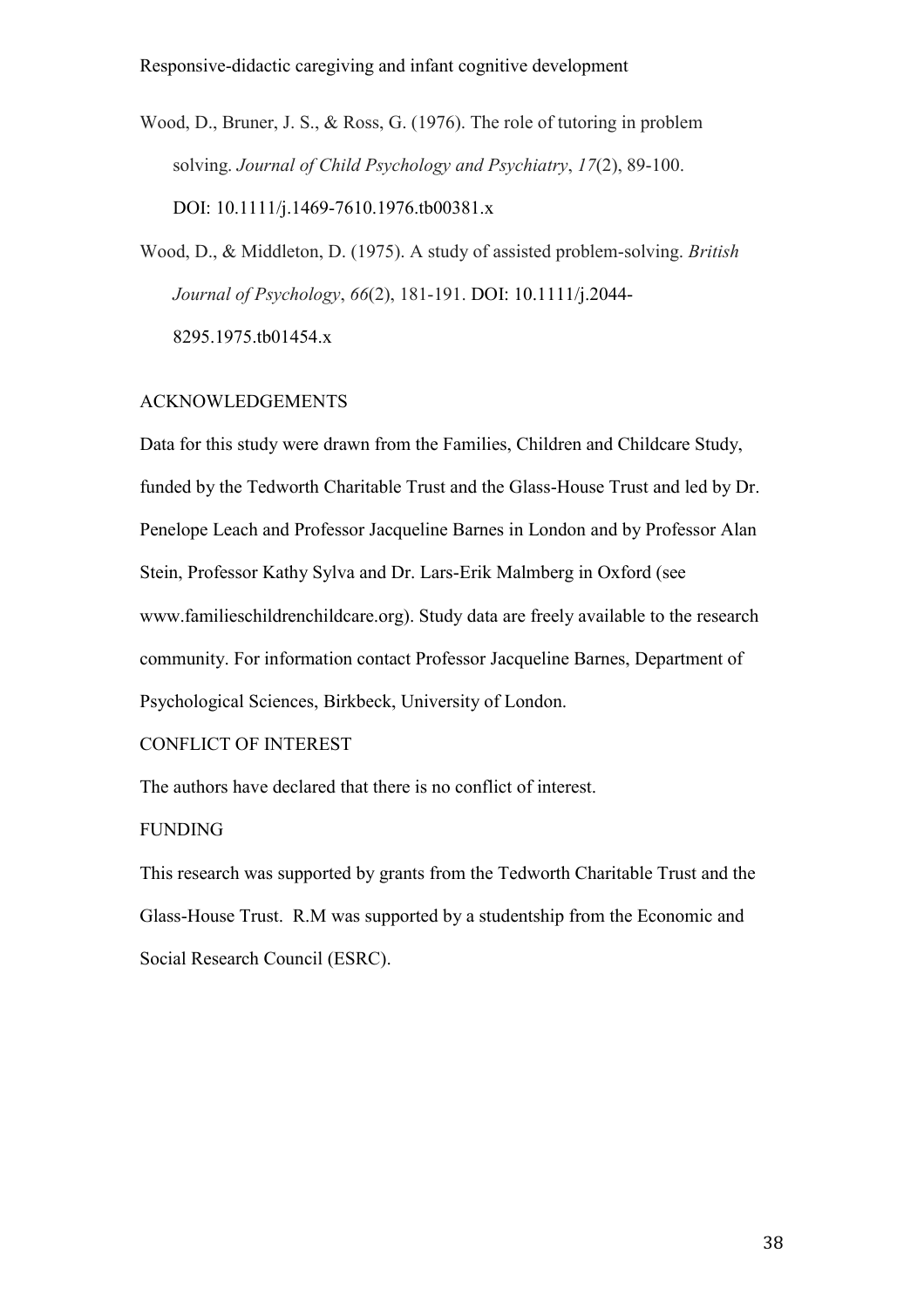|                                       | Included in<br>study | Remainder of<br>FCCC sample | Difference    |
|---------------------------------------|----------------------|-----------------------------|---------------|
|                                       | $N = 400$            | $N = 801$                   | $P / x^2$     |
| Infant                                |                      |                             |               |
| Bayley MDI 18 months                  | 91.89 (13.33)        | 92.77 (13.36)               | $n_{\rm s}$ . |
| <b>Mother Characteristics</b>         |                      |                             |               |
| Maternal age                          | 30.93 (5.26)         | 31.04 (5.27)                | $n_{\rm s}$ . |
| Maternal education                    |                      |                             |               |
| No Degree $(\% )$                     | 221 (55.53)          | 407 (51.06)                 | $n_{\rm s}$ . |
| University degree or above $(\% )$    | 177 (44.47)          | 390 (48.94)                 | n.s.          |
| Maternal ethnicity                    |                      |                             |               |
| White British $(\%)$                  | 323 (80.75)          | 626 (78.15)                 | n.s.          |
| Minority $(\% )$                      | 77 (19.25)           | 175(21.85)                  | n.s.          |
| Maternal first language               |                      |                             |               |
| English $(\% )$                       | 368 (92.90)          | 668 (83.00)                 | .001          |
| Not English $(\% )$                   | 28(7.10)             | 137 (17.00)                 | .001          |
| Maternal employment status            |                      |                             |               |
| Working class (%)                     | 167(41.75)           | 314 (39.20)                 | n.s.          |
| Intermediate level (%)                | 67(16.75)            | 154 (19.23)                 | $n_{\rm s}$ . |
| Professional/Managerial (%)           | 166(41.50)           | 333 (41.57)                 | n.s.          |
| Mother in employment $(\%)$           | 209 (52.80)          | 361 (53.00)                 | n.s.          |
| Mother not in employment $(\% )$      | 187 (47.20)          | 319 (46.80)                 | n.s.          |
| <b>Contextual Factors</b>             |                      |                             |               |
| Adverse home environment <sup>b</sup> | $-0.03(0.98)$        | 0.02(1.01)                  | $n_{\rm s}$   |
| First-born $(\% )$                    | 205 (51.25)          | 411 (51.31)                 | n.s.          |
| Siblings $(\% )$                      | 195 (48.75)          | 390 (48.69)                 | n.s.          |

Table 1: Characteristics of child, mother and contextual factors of the study subsample and the remainder of the FCCC sample (mean and standard deviation in brackets for continuous factors, N and percentage in brackets for categorical factors)

<sup>a</sup>Mother is employed at 10 months

<sup>b</sup>Standardised score of the environmental adversity index (EAI) collected at 3 months. n.s. not significant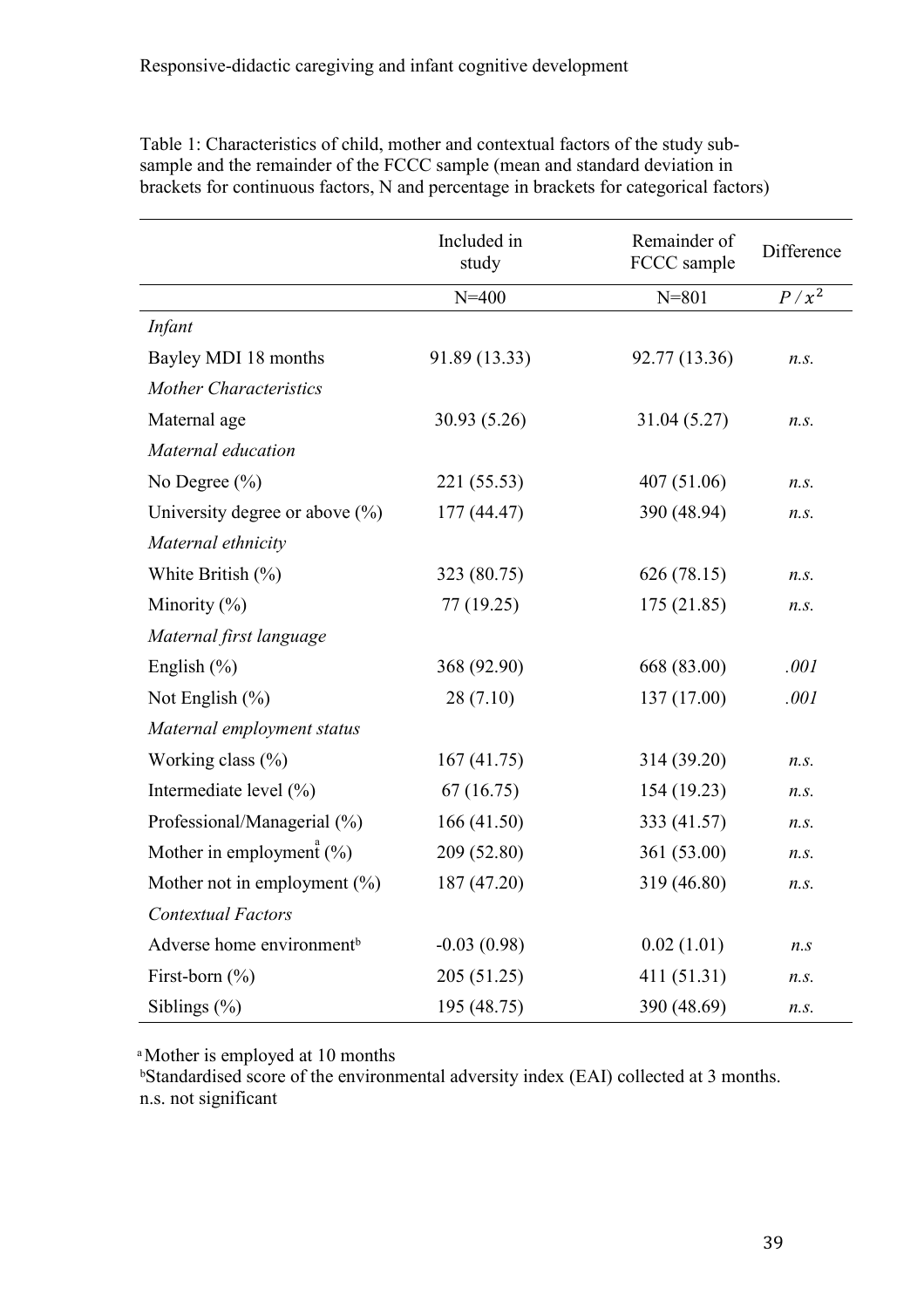| Item                           | Mean | SD.  | Range          |
|--------------------------------|------|------|----------------|
| Contingent response            | .21  | 1 05 | $-3.23 - 1.96$ |
| Cognitive stimulation          | .06  | 119  | $-3.11 - 3.18$ |
| Transfer of responsibility     | .01  | -98  | $-2.34 - 2.25$ |
| Responsive-didactic caregiving | .15  | 1 08 | $-3.33 - 2.82$ |

Table 2: Descriptive statistics (mean and standard deviation) for maternal responsivedidactic caregiving latent factor scores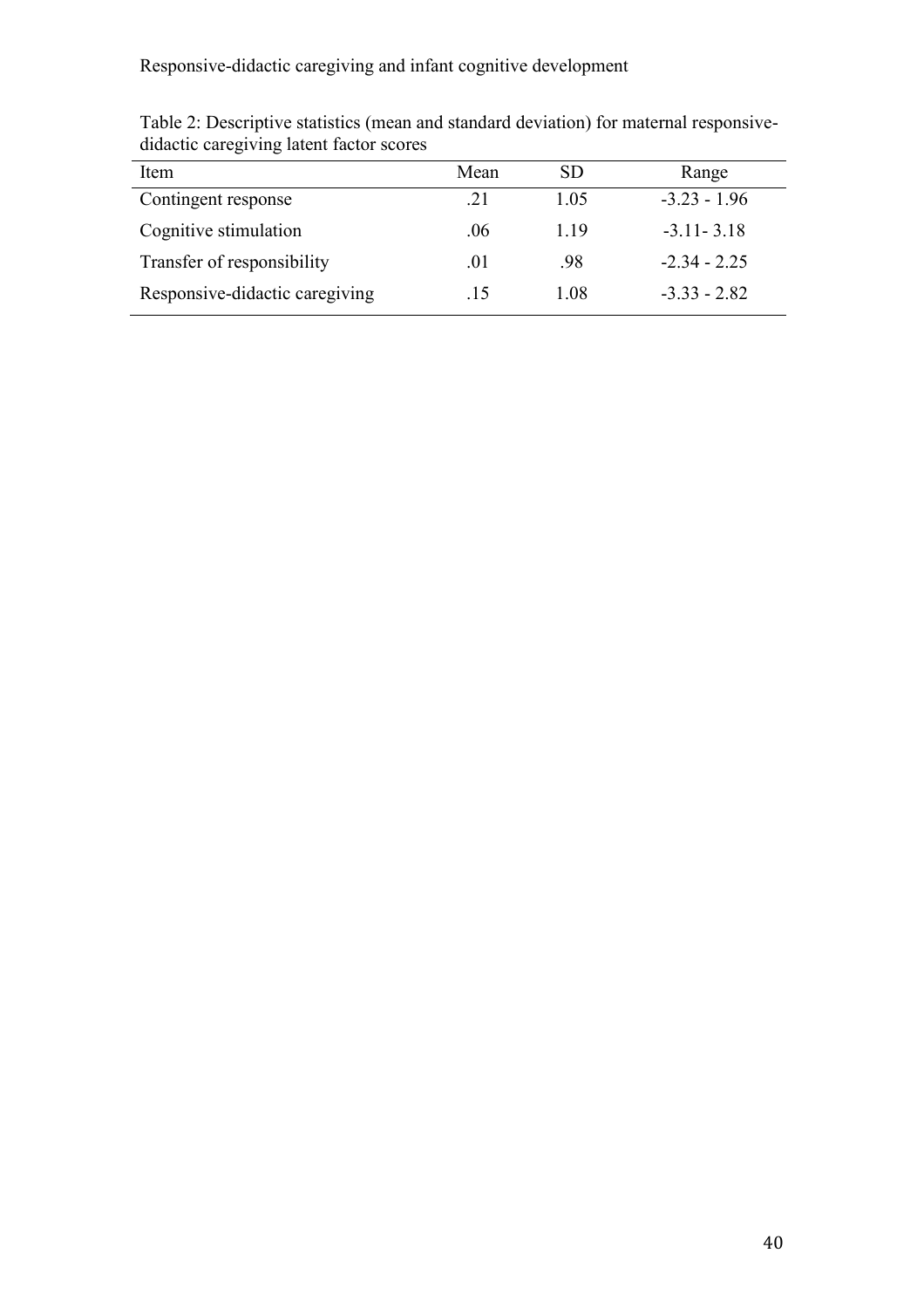|                                       | Maternal<br>Responsive-didactic<br>caregiving | Infant advanced<br>object play -10<br>months | Bayley MDI -<br>18 Months |
|---------------------------------------|-----------------------------------------------|----------------------------------------------|---------------------------|
| <b>Mean Comparisons</b>               |                                               |                                              |                           |
| Child Gender <sup>a</sup>             |                                               |                                              |                           |
| Male                                  | .11(1.05)                                     | .14(.13)                                     | 90.08 (13.2)              |
| Female                                | .19(1.12)                                     | .15(.13)                                     | 93.63 (12.28)             |
| t-value                               | $-76$                                         | $-.96$                                       | $-2.66**$                 |
| Maternal Education <sup>b</sup>       |                                               |                                              |                           |
| No Degree                             | $-.24(1.05)$                                  | .15(.14)                                     | 89.31(12.82)              |
| University degree or above            | .62(.93)                                      | .15(.12)                                     | 95.06 (13.34)             |
| t-value                               | $-8.50**$                                     | .33                                          | $-4.31**$                 |
| Maternal Ethnicity <sup>c</sup>       |                                               |                                              |                           |
| White British                         | .41(.91)                                      | .15(.13)                                     | 92.96 (12.8)              |
| Minority                              | $-.95(1.08)$                                  | .13(.10)                                     | 87.36 (14.61)             |
| t-value                               | $10.20**$                                     | 1.32                                         | $3.33**$                  |
| Maternal first language <sup>d</sup>  |                                               |                                              |                           |
| English                               | .31(.92)                                      | .15(.14)                                     | 92.23 (13.3)              |
| Other                                 | $-1.94(0.88)$                                 | .11(.11)                                     | 87.14 (13.23)             |
| t-value                               | 12.47**                                       | 1.44                                         | 1.95†                     |
| <b>Bivariate correlations</b>         |                                               |                                              |                           |
| Maternal Age                          | $.26***$                                      | .01                                          | $.18$ $^{**}$             |
| Maternal employment type <sup>e</sup> | $.42***$                                      | .05                                          | $.25***$                  |
| Number of Siblings                    | $-.15***$                                     | $-.12$ <sup>*</sup>                          | $-.07$                    |
| Home Adverse Environmentf             | $-.53$ <sup>**</sup>                          | $-.07$                                       | $-.26$ **                 |

Table 3: Significant mean comparisons and bivariate correlation coefficients between observed maternal, infant behaviour and child cognitive outcome with demographic characteristics and contextual factors (for binary variables means are provided with standard deviations in brackets)

 $\sqrt[3]{\text{coded } 0}$  = male, 1 = female.

 $b$ Coded 0 = no degree, 1 = university degree or above.

 $c$ Coded 0 = white British, 1 = minority

 $C$ oded  $0$  = English first language,  $1$  = English not first language

Coded 1 = working class,  $2$  = intermediate,  $3$  = professional/managerial

ᶠStandardised score of the environmental adversity index (EA

 $\uparrow p$  <.10; \* *p* <.05; \*\**p* <.001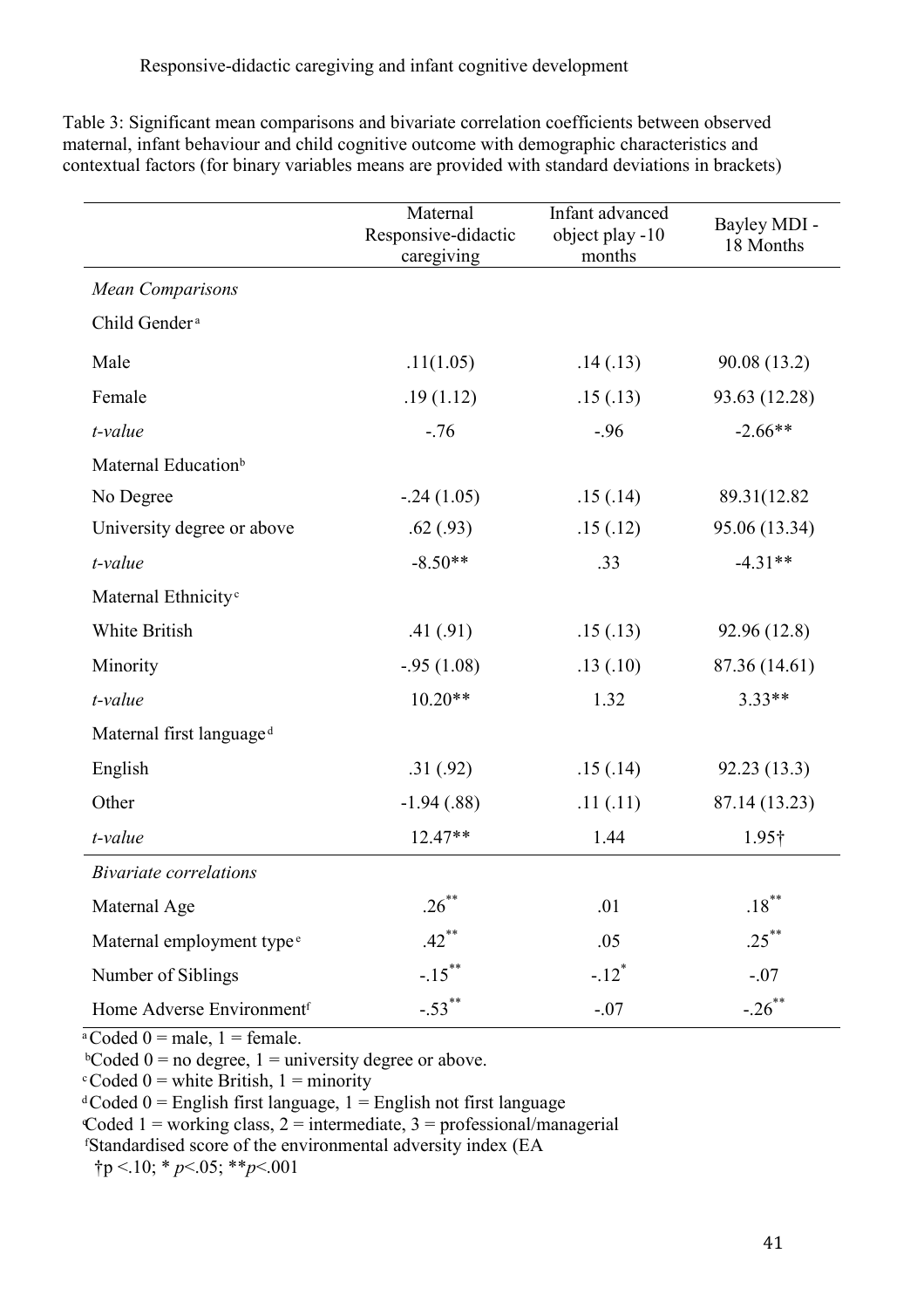|                                              | B       | β       | $\Delta_{R^2}$ |
|----------------------------------------------|---------|---------|----------------|
| Step 1                                       |         |         | $.10**$        |
| Infant advanced object play                  | 2.66    | $.32**$ |                |
| Step 2                                       |         |         | $.62**$        |
| Infant advanced object play                  | 2.08    | $.25**$ |                |
| Maternal Age                                 | .02     | $.09*$  |                |
| Maternal Education <sup>a</sup>              | .62     | $.28**$ |                |
| Maternal Ethnicity <sup>b</sup>              | $-.73$  | $-27**$ |                |
| Maternal English first Language <sup>c</sup> | $-1.68$ | $-40**$ |                |
| Sibling <sub>d</sub>                         | $-.16$  | $-.08*$ |                |
| Home Adverse Environment <sup>e</sup>        | $-.31$  | $-29**$ |                |

Table 4: Multiple regression analysis predicting maternal responsive-didactic caregiving from infant advanced object play, maternal and home characteristics

Total variance explained by the model 71%

B = Unstandardised coefficient;  $\beta$  = standardised coefficient;  $\Delta_{R}^2$  = R<sup>2</sup> change

 $\degree$ Coded 0 = no degree, 1 = university degree or above.

 $\text{b}$  Coded 0 = white British, 1 = minority.

 $c$ Coded 0 = English first language, 1 = English not first language

<sup>d</sup>Coded 0 = only child, 1 = has siblings

ͤStandardised score of the environmental adversity index (EAI)

\**p* <.05; \*\**p*<.001